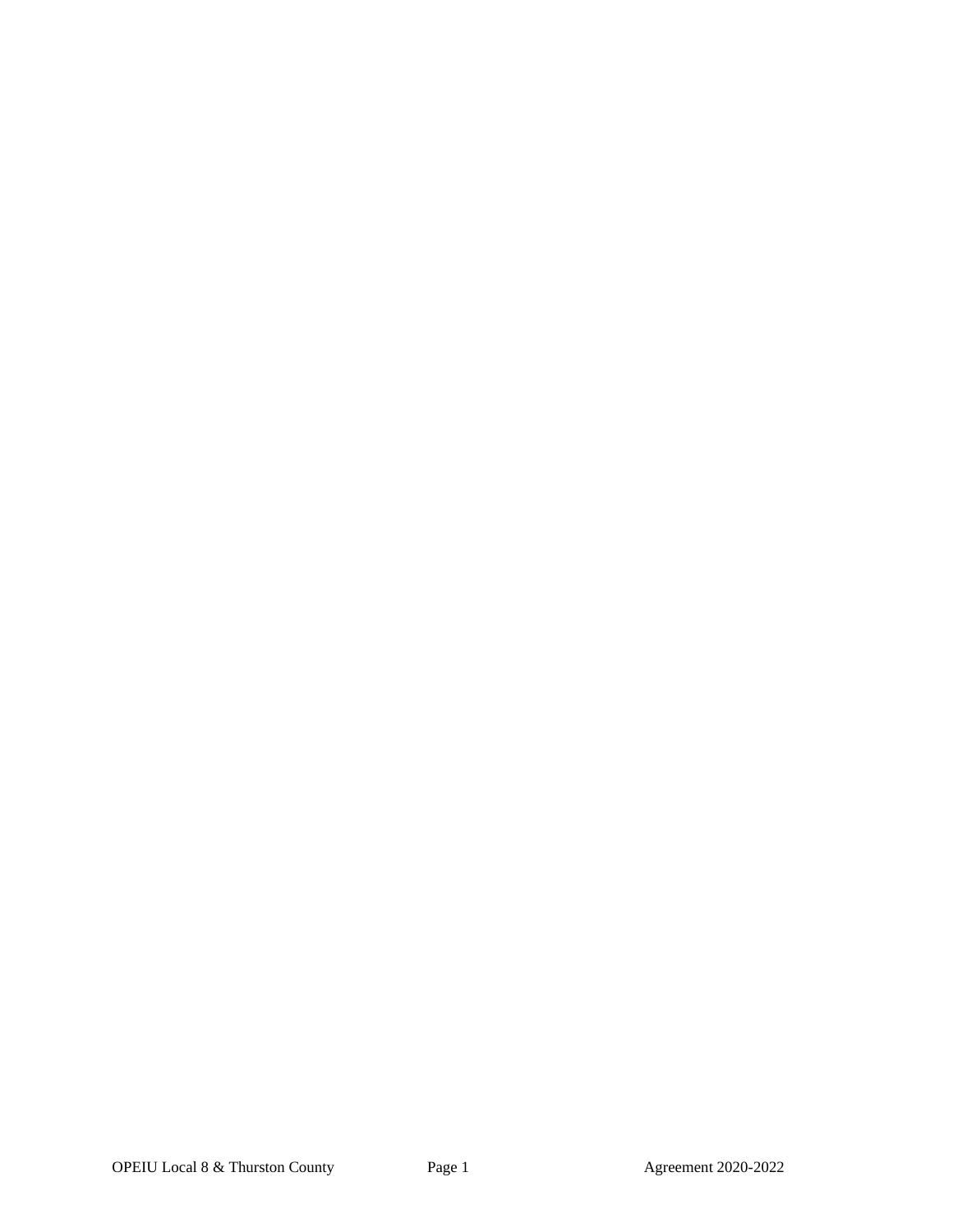## **OPEIU** Local 8

## **WORKING AGREEMENT**

## **TABLE OF CONTENTS**

| 1.1 |  |
|-----|--|
| 1.2 |  |
|     |  |
| 2.1 |  |
| 2.2 |  |
| 2.3 |  |
| 2.4 |  |
|     |  |
| 3.1 |  |
| 3.2 |  |
| 3.3 |  |
| 3.4 |  |
| 3.5 |  |
| 3.6 |  |
| 3.7 |  |
| 3.8 |  |
| 3.9 |  |
|     |  |
| 4.1 |  |
| 4.2 |  |
|     |  |
| 5.1 |  |
| 5.2 |  |
| 5.3 |  |
| 5.4 |  |
| 5.5 |  |
| 5.6 |  |
|     |  |
| 6.1 |  |
| 6.2 |  |
| 6.3 |  |
| 6.4 |  |
| 6.5 |  |
| 6.6 |  |
|     |  |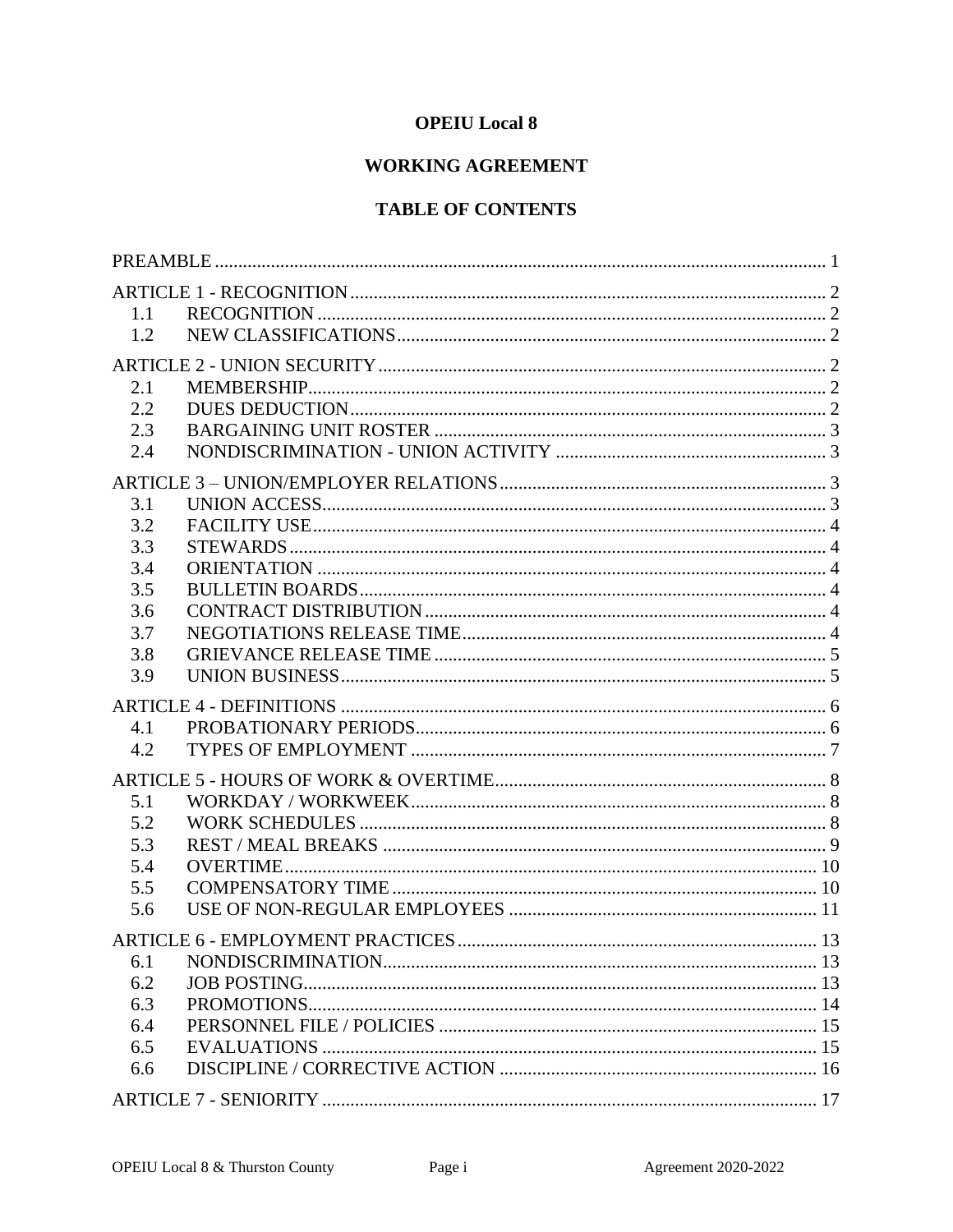| 7.1  |                        |  |
|------|------------------------|--|
| 7.2  |                        |  |
| 7.3  |                        |  |
| 7.4  |                        |  |
| 7.5  |                        |  |
| 7.6  |                        |  |
| 7.7  |                        |  |
| 7.8  |                        |  |
| 7.9  |                        |  |
| 7.10 |                        |  |
| 7.11 |                        |  |
| 7.12 |                        |  |
| 7.13 |                        |  |
| 7.14 |                        |  |
| 7.15 |                        |  |
| 7.16 |                        |  |
| 7.17 |                        |  |
|      |                        |  |
|      |                        |  |
| 8.1  |                        |  |
| 8.2  |                        |  |
| 8.3  |                        |  |
| 8.4  |                        |  |
|      |                        |  |
| 9.1  |                        |  |
| 9.2  |                        |  |
| 9.4  |                        |  |
| 9.5  |                        |  |
| 9.6  |                        |  |
| 9.7  |                        |  |
| 9.8  |                        |  |
| 9.9  |                        |  |
| 9.10 | <b>INSTRUCTOR PAY.</b> |  |
|      |                        |  |
|      |                        |  |
|      |                        |  |
|      |                        |  |
| 10.1 |                        |  |
| 10.2 |                        |  |
| 10.3 |                        |  |
| 10.4 |                        |  |
|      |                        |  |
| 11.1 |                        |  |
| 11.2 |                        |  |
| 11.3 |                        |  |
| 11.4 |                        |  |
| 11.5 |                        |  |
|      |                        |  |
|      |                        |  |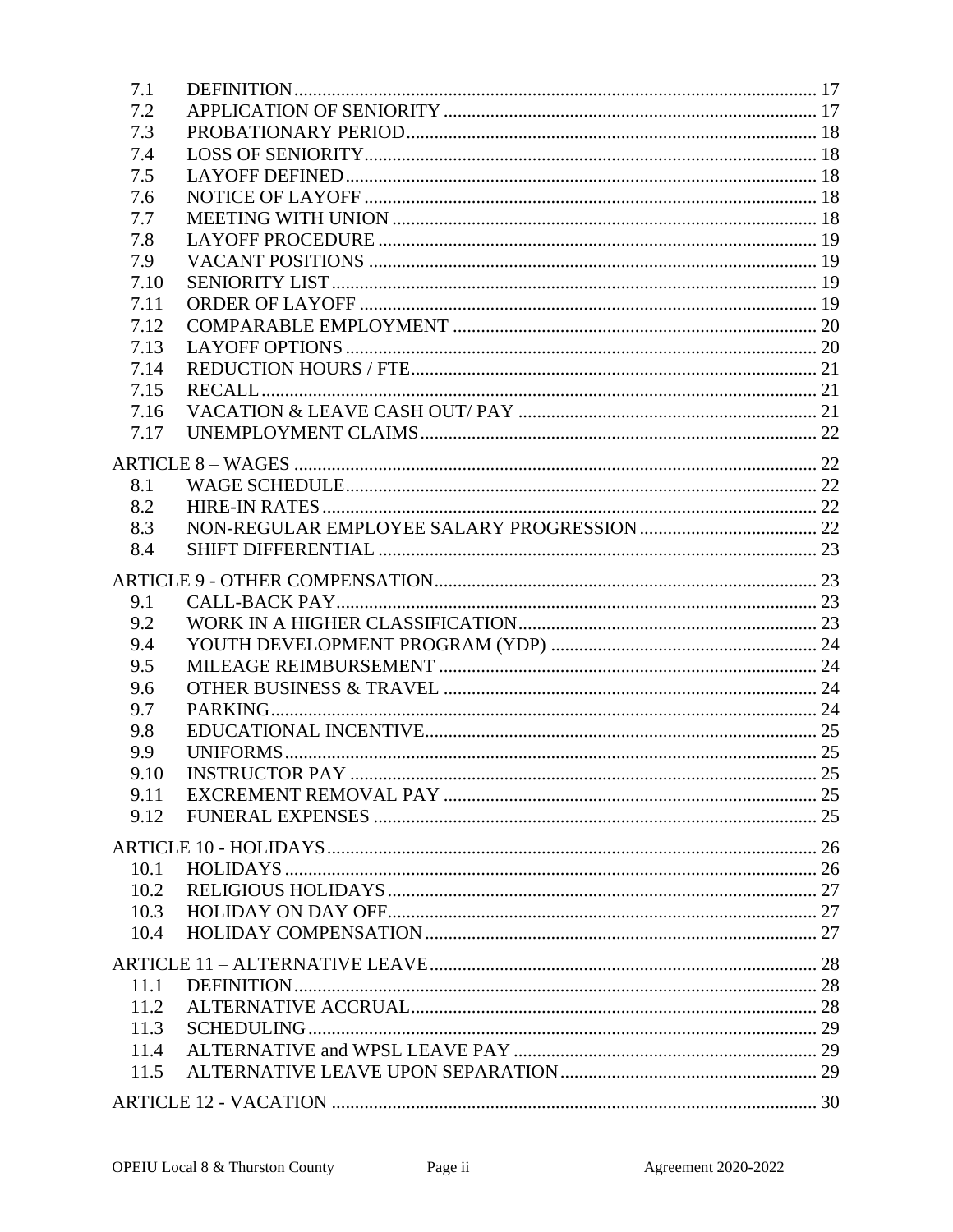| 12.1         |                                                        |  |
|--------------|--------------------------------------------------------|--|
| 12.2         |                                                        |  |
| 12.3         |                                                        |  |
| 12.4         |                                                        |  |
|              |                                                        |  |
| 13.1         |                                                        |  |
| 13.2         |                                                        |  |
| 13.3         |                                                        |  |
| 13.4         |                                                        |  |
| 13.5         |                                                        |  |
|              |                                                        |  |
|              |                                                        |  |
| 14.1         |                                                        |  |
| 14.2         |                                                        |  |
| 14.3         |                                                        |  |
| 14.4         |                                                        |  |
| 14.5         |                                                        |  |
| 14.6         |                                                        |  |
| 14.7         |                                                        |  |
| 14.8<br>14.9 |                                                        |  |
|              |                                                        |  |
| 14.10        |                                                        |  |
| 14.10        |                                                        |  |
|              |                                                        |  |
| 15.1         |                                                        |  |
| 15.2         |                                                        |  |
| 15.3         |                                                        |  |
| 15.4         |                                                        |  |
| 15.5         |                                                        |  |
| 15.6         | VOLUNTARY EMPLOYEES BENEFICIARY ASSOCIATION (VEBA)  41 |  |
|              |                                                        |  |
|              |                                                        |  |
| 16.2         |                                                        |  |
|              |                                                        |  |
| 17.1         |                                                        |  |
| 17.2         |                                                        |  |
| 17.3         |                                                        |  |
|              |                                                        |  |
|              |                                                        |  |
| 18.1         |                                                        |  |
| 18.2         |                                                        |  |
| 18.3         |                                                        |  |
| 18.4         |                                                        |  |
|              |                                                        |  |
| 19.1         |                                                        |  |
| 19.2         |                                                        |  |
| 19.4         |                                                        |  |
|              |                                                        |  |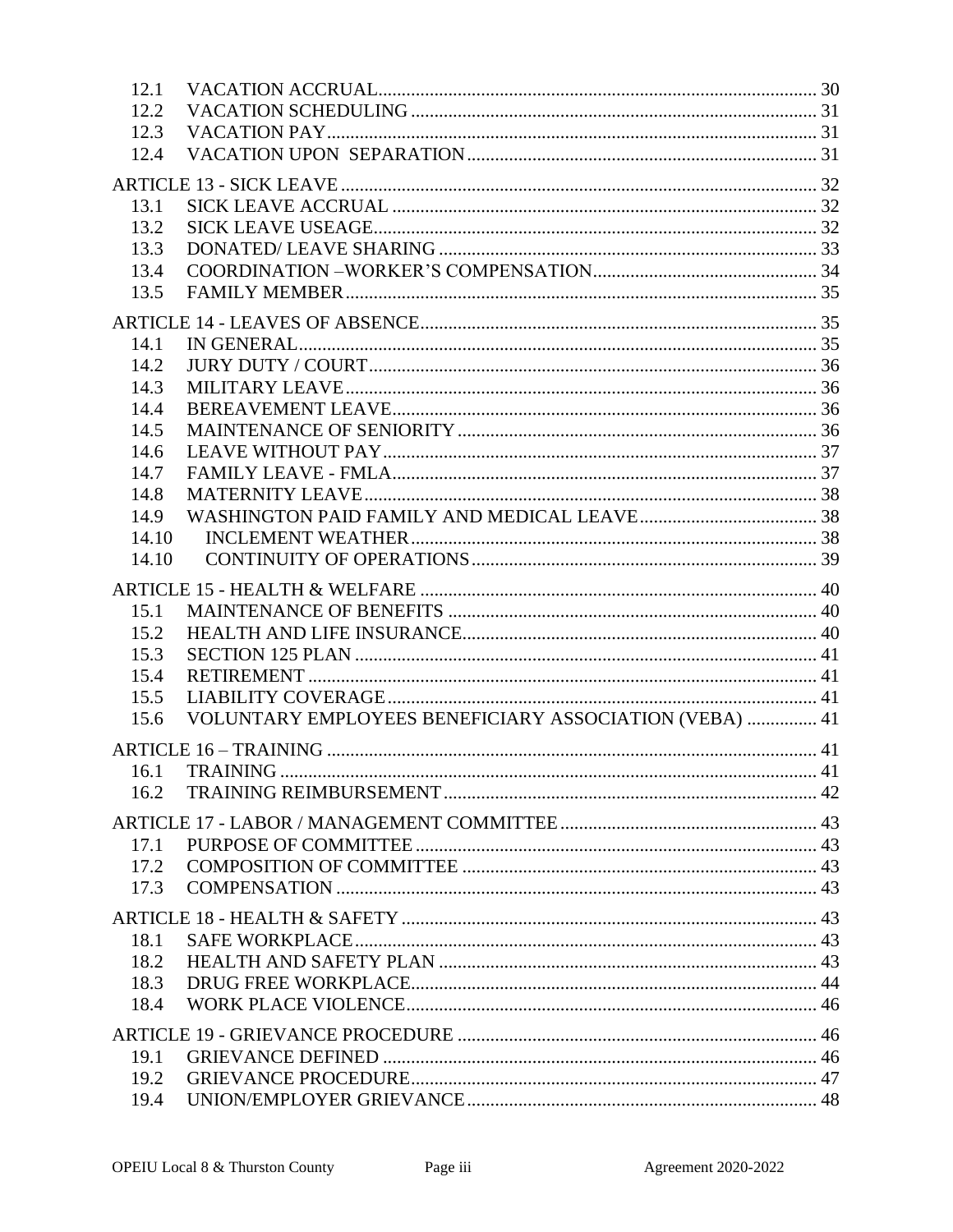| 19.5<br>19.6 |  |
|--------------|--|
|              |  |
|              |  |
|              |  |
|              |  |
|              |  |
|              |  |
|              |  |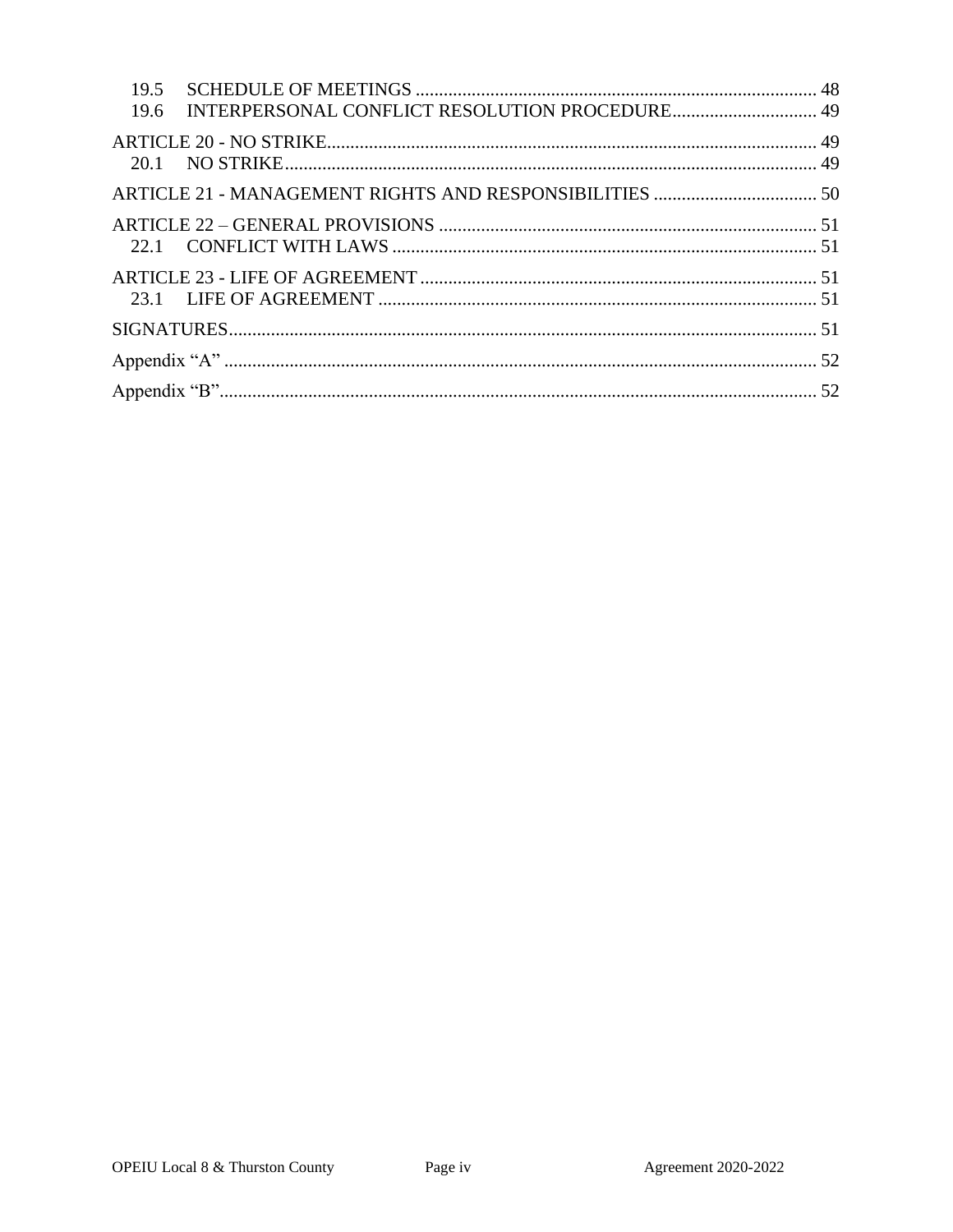#### WORKING AGREEMENT

#### **PREAMBLE**

<span id="page-6-0"></span>THE THURSTON COUNTY SUPERIOR COURT JUDGES, acting in their capacity as administrators of Thurston County Juvenile Court, hereinafter known as the "Court" and the OFFICE AND PROFESSIONAL EMPLOYEES INTERNATIONAL UNION, AFL-CIO, LOCAL 8 hereinafter known as the "Union," do hereby reach agreement for the purpose of promoting harmonious relations and promoting efficiency.

It is understood by the parties that, for the purposes of performing this Agreement, the Juvenile Court Administrator is acting on behalf of the Court in the day to day administration of working conditions for Juvenile Court employees. Therefore, the term "the Court" is understood to include the Juvenile Court Administrator and any other individual duly authorized to act on behalf of the Court in administering this Agreement.

The Agreement with the Court covers issues of working conditions. If specific provisions of this Agreement are found to conflict with established policies, the Agreement provisions shall prevail.

*The THURSTON COUNTY COMMISSIONERS, hereinafter known as the "County," and the OFFICE AND PROFESSIONAL EMPLOYEES INTERNATIONAL UNION, AFL-CIO, LOCAL 8 hereinafter known as the "Union," hereinafter known as the Union, do hereby reach agreement for the purpose of creating good working relationships and promoting efficiency.*

*The Agreement with the County covers issues of economics. If specific provisions of this Agreement are found to conflict with established policies, the Agreement provisions shall prevail.*

Dual Employment Status –

The above is consistent with the dual status of Superior Court Employees as established by RCW 13.04.040, RCW 41.56.010 et seq., 41.56.020 and 41.56.030 and interpretive case law (Zylstra v Piva, et al). In recognition that the Superior Court Judges are the employer for purposes of hiring, firing and working conditions and that the County is the employer for purposes of wage and economicrelated matters, this Agreement distinguishes that dual status by identifying that the:

(1) Superior Court Judge's working condition Articles are presented in regular type-set, and

(2) *the County's economic Articles are presented in italics*.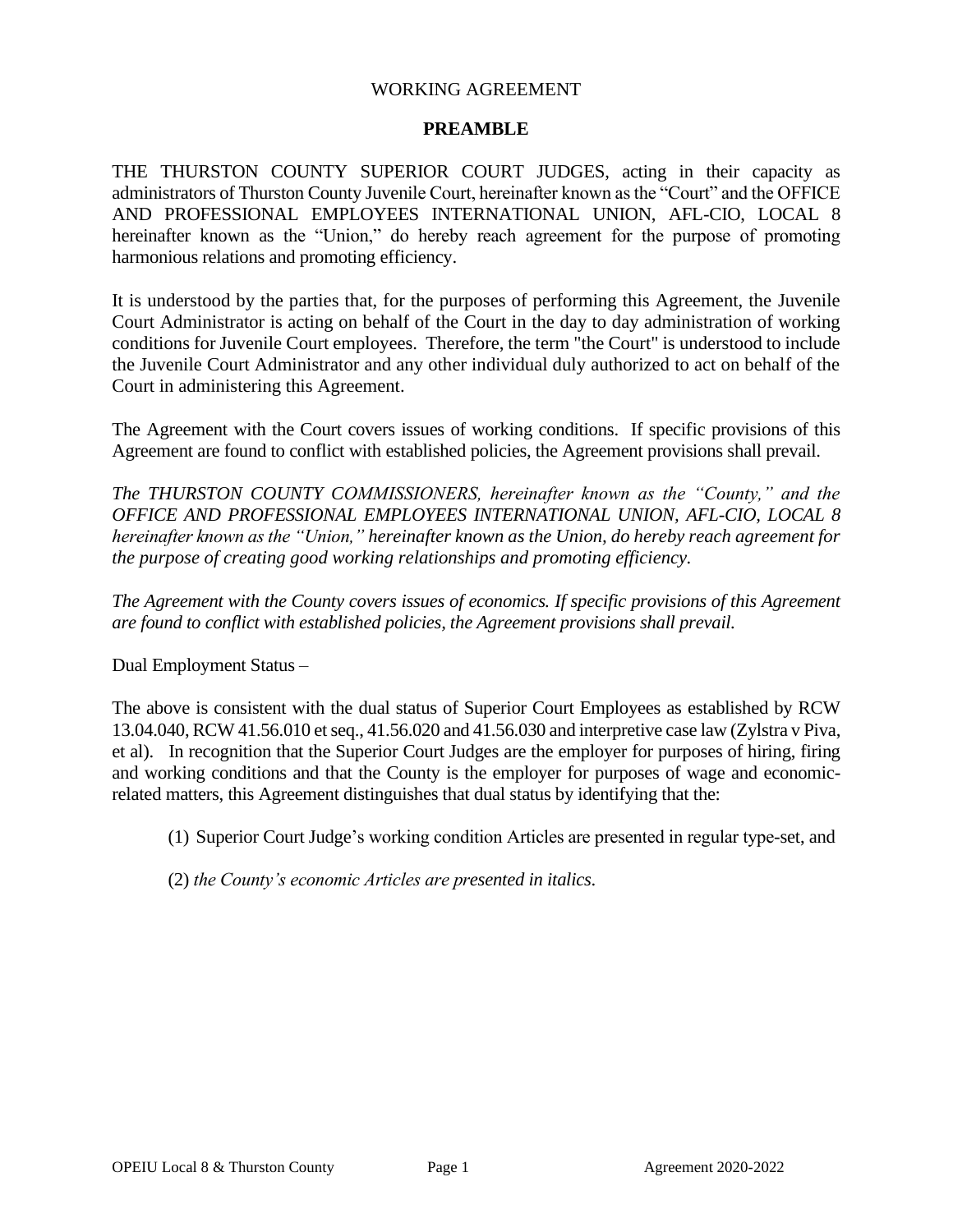## **ARTICLE 1 - RECOGNITION**

## <span id="page-7-1"></span><span id="page-7-0"></span>**1.1 RECOGNITION**

The Court recognizes the Union as the bargaining representative for working condition issues for regular employees in the classification of Juvenile Detention Officer and for non-regular employees filling in for regular Juvenile Detention Officers, excluding Supervisors.

*The County recognizes the Union as the bargaining representative for wage and wage-related matters for regular employees in the classification Juvenile Detention Officer and for non-regular employees filling in for regular Juvenile Detention Officers, excluding Supervisors.* 

## <span id="page-7-2"></span>**1.2 NEW CLASSIFICATIONS**

*The Union will be notified when new classifications are created or existing classifications substantially modified in the bargaining unit. The Union will also be notified when classifications are included or excluded from the bargaining unit. The parties shall meet should either request to discuss such changes.*

*The parties agree that classifications designated and approved by the Board of County Commissioners to be within the County's non-represented pay plans shall be excluded from the bargaining unit.*

*If the Union disagrees with the non-represented designation for a new or reclassified classification, the parties recognize the determination of whether the classification is included within the bargaining unit may be reviewed by Public Employment Relations Commission (PERC) upon petition by the Union. Should PERC determine the classification is to be included in the bargaining unit, the classification shall be placed in the Pay and Classification Plan at the appropriate range and removed from the non-represented plan.*

#### **ARTICLE 2 - UNION SECURITY**

#### <span id="page-7-4"></span><span id="page-7-3"></span>**2.1 MEMBERSHIP**

The Court and the Union agree that all employees within the bargaining unit, as defined in Article I have the right to become and remain members in good standing in the Union. Good standing is herein defined as the tendering of Union dues in a timely basis by payment to the Union.

The Union will provide the requisite forms to employees.

#### <span id="page-7-5"></span>**2.2 DUES DEDUCTION**

Payroll Deduction - Upon authorization by the employee, there will be a payroll deduction of Union dues. Payroll deduction authorization cards must be received by the Court by the 15th day of the month to be effective for that month. The Court will request that Thurston County Financial Services transmit to the Union the total amount so deducted together with the list of the names of the employees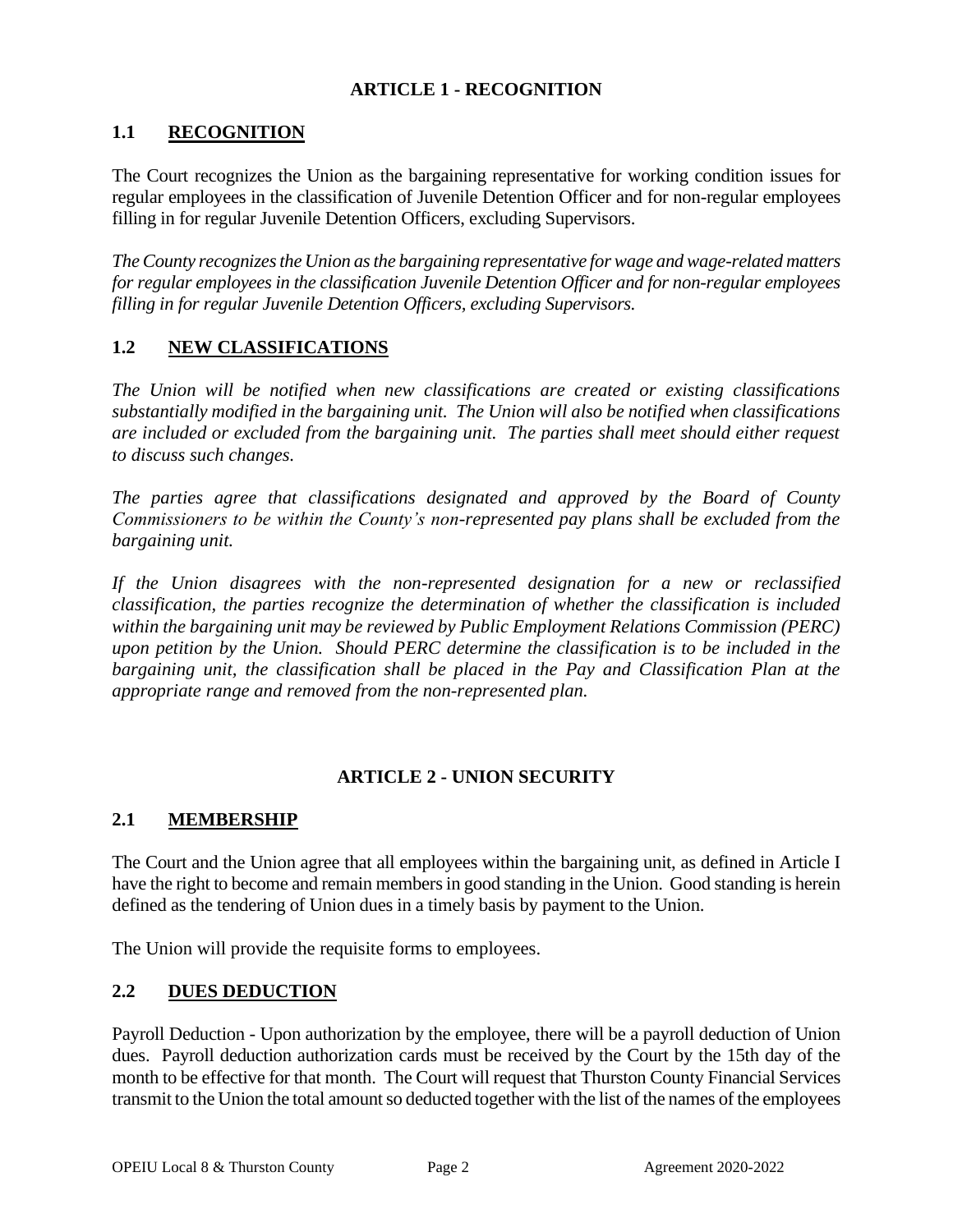from whose pay deductions were made. Such authorization shall remain in effect until revoked by the employee. The Employer shall notify the Union via email within seventy-two (72) hours of any bargaining unit member revoking authorization to deduct union dues.

The Union shall indemnify the Employer and hold the Employer harmless from any and all claims, demands, complaints, causes of action, or liability, including legal fees and costs, against the Employer arising out of any actions or omissions of the Union, and for action taken by the Employer in reliance on information from the Union or language of a deduction authorization card.

## <span id="page-8-0"></span>**2.3 BARGAINING UNIT ROSTER**

Upon written request by the bargaining representative or shop steward, the Court shall request that Human Resources furnish the Union with a written list of all new employees, their home addresses, job title, beginning salary and date of employment or a list of names with job titles of all terminations.

## <span id="page-8-1"></span>**2.4 NONDISCRIMINATION - UNION ACTIVITY**

No employee shall be terminated nor discriminated against for upholding Union principles, fulfilling duties as an officer in the Union or serving on a Union committee.

## **ARTICLE 3 – UNION/EMPLOYER RELATIONS**

<span id="page-8-2"></span>All collective bargaining with respect to working conditions under this Agreement shall be conducted by authorized representatives of the Court and authorized representatives of the Union. Any Court decisions which will substantially affect working conditions not addressed in this Agreement shall be discussed with affected employees and the Union prior to implementation of the change. The Union and affected employees shall inform the Court of any concerns regarding the proposed changes and the Court shall consider these concerns in making their final decisions.

Agreements reached between the parties to this Agreement shall become effective only when signed by authorized representatives of the Court and authorized representatives of the Union.

*All collective bargaining with respect to economic conditions under this Agreement shall be conducted by authorized representatives of the County and authorized representatives of the Union.* 

*Agreements reached between the parties to this Agreement shall become effective only when signed by authorized representatives of the County and authorized representatives of the Union.*

#### <span id="page-8-3"></span>**3.1 UNION ACCESS**

The Union's authorized staff representatives shall have access to the Court's premises where employees covered by this Agreement are working for the purpose of investigating grievances and contract compliance, after notifying the Court. Access for other purposes shall not be unreasonably denied by the Court. Such visits shall not interfere with or disturb employees in the performance of their work during working hours.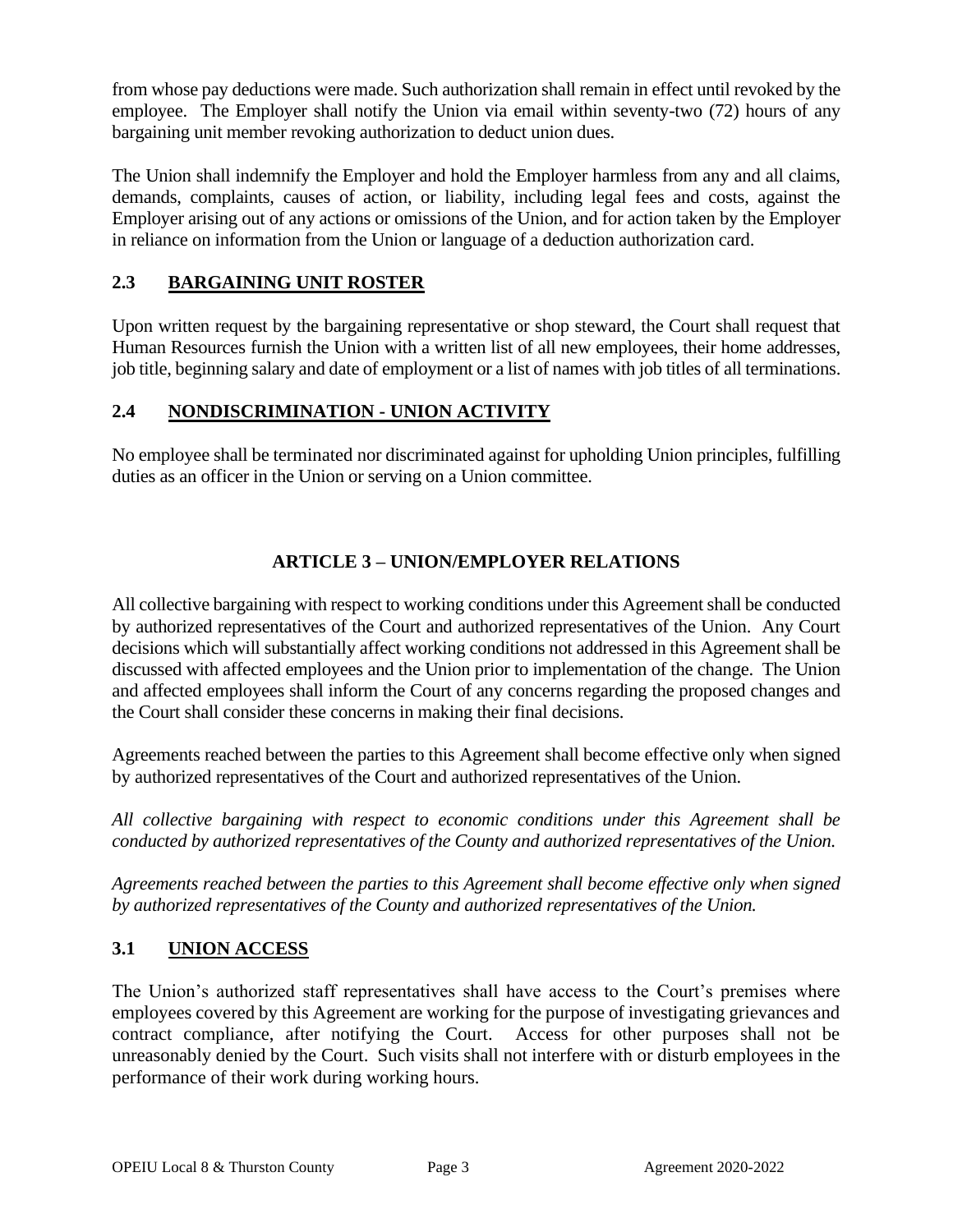## <span id="page-9-0"></span>**3.2 FACILITY USE**

The Union shall be permitted to use designated premises of the Court for meetings of the local unit, with or without Union staff present, provided that sufficient advance request for meeting facilities is made to the Court (designee or Human Resources), and such is not disruptive to operations and space is available.

## <span id="page-9-1"></span>**3.3 STEWARDS**

The Union agrees to supply the Court and Human Resources with lists of stewards and to keep such lists current. The Court will recognize the stewards after receipt in writing from the Union Representative.

Stewards shall be allowed reasonable time during working hours to investigate and process grievances, as defined in Articles 3.8, 3.9 and 19.5.

#### <span id="page-9-2"></span>**3.4 ORIENTATION**

The Employer agrees to notify the Union, via email, of any new employees in the bargaining unit upon hire. Such notice shall include the new employee's name, job title, work location, work schedule, work shift, work phone number and work email, to the extent this information is available. Union representative(s) shall, with no loss of pay, be allowed at least 30-minutes during the first month of employment of newly hired staff to meet with them and introduce them to the Union and the Collective Bargaining Agreement. Such presentation shall take place at the worksite during the regular work hours of the employee and Union representative.

#### <span id="page-9-3"></span>**3.5 BULLETIN BOARDS**

The Court shall provide suitable space for a Union bulletin board on its premises.

#### <span id="page-9-4"></span>**3.6 CONTRACT DISTRIBUTION**

The Union shall make available a copy of this Agreement on its webpage (www.opeiu8.org). Additionally, the County will also post this Agreement on its webpage [\(www.thurstoncountywa.gov\)](http://www.thurstoncountywa.gov/).

#### <span id="page-9-5"></span>**3.7 NEGOTIATIONS RELEASE TIME**

The Union negotiating team shall be permitted to attend negotiating meetings with the Court without loss of pay relative to securing contract negotiation and/or renewal to the extent that all reasonable attempts are made to schedule meetings during the normal County workday and during the regular duty hours of attending members. Generally no more than four (4) personnel who are on-duty may attend negotiation sessions. Off-duty personnel attending negotiating sessions shall not receive any compensation for such attendance, however with notice and within reasonable bounds, the Employer will work with the employee in an attempt to flex the work schedule of off-duty personnel and/or set negotiation sessions at varying times of the day.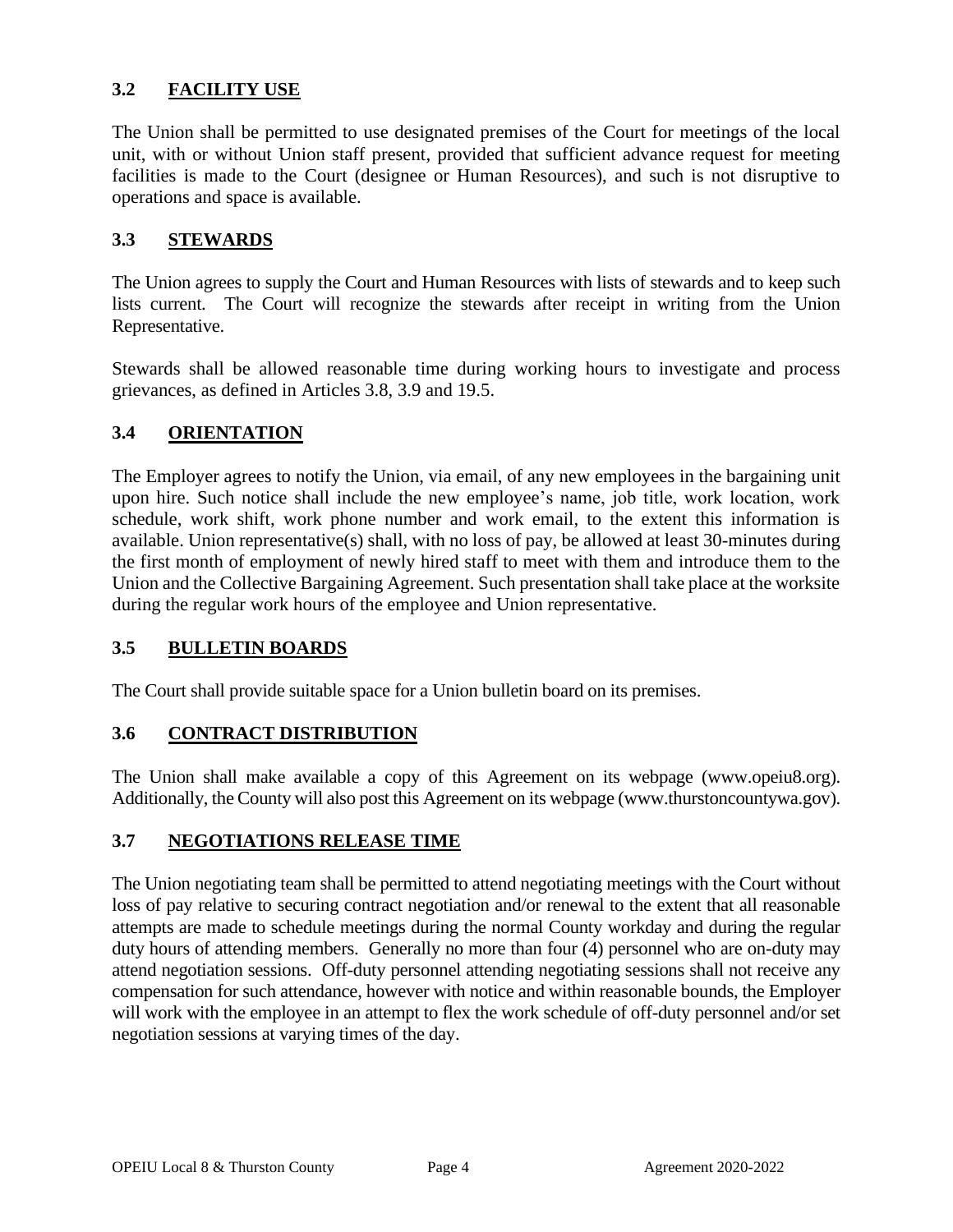## <span id="page-10-0"></span>**3.8 GRIEVANCE RELEASE TIME**

It is recognized that it will at times be necessary for Union activities relating to the investigation and processing of complaints, disputes and grievances to be conducted during working hours. Consistent with Articles 3.8, 3.9 and 19.5, Union representatives shall be allowed reasonable time to investigate and process such disputes and grievances during working hours when permission has been granted by the Court. Such permission shall be granted unless the Union representative or grievant are involved in a work activity requiring their immediate attention, in which case permission will be granted as soon as practical. Other Union business will not be conducted on working time.

Prior to any proposed investigation of a grievance, stewards shall obtain permission from their and the grievant's supervisor, which will be granted unless the steward or the grievant is working on something that requires immediate attention. If permission cannot be immediately granted, the Employer will arrange to allow investigation of the grievance at the earliest possible time. When it is necessary for stewards to conduct Union business authorized by this Agreement in an area or on a shift other than their own, they shall notify the supervisor of that area or shift of their presence and of the nature of their business. No compensation shall be provided by the Employer for such steward activities outside the employee's work shift.

## <span id="page-10-1"></span>**3.9 UNION BUSINESS**

Attendance at the general Union meeting shall be on the employee's own time unless the meeting occurs during the employee's shift in which case the employee shall not be charged leave during the meeting provided that this privilege is limited to one meeting per month, and not to exceed one and one-half (1 ½) hours per meeting unless additional time is approved by the Court. The meeting may be held on Court premises with prior approval by the Court.

Consistent with Articles 3.8, 3.9 and 19.5, stewards and/or business representative shall be afforded reasonable time for the investigation of grievance issues. Other Union business will not be conducted on employer time.

Any allegations by the Employer which indicate that a Union representative or steward is spending an unreasonable amount of time performing Union duties for the Union shall be referred to the Juvenile Court Administrator or designee for discussion with the Staff Representative of the Union or designee. If, after the above discussion, the steward continues to spend an unreasonable amount of time handling Union business, the Employer may refuse to allow the steward Employer time for these purposes.

#### **3.10 PUBLIC RECORDS REQUESTS**

When the Court receives a GR 31.1 request for records concerning OPEIU Local 8 bargaining unit employees, the Union will be provided a copy of the request as soon as possible and at least seventy-two (72) hours before responding to the request.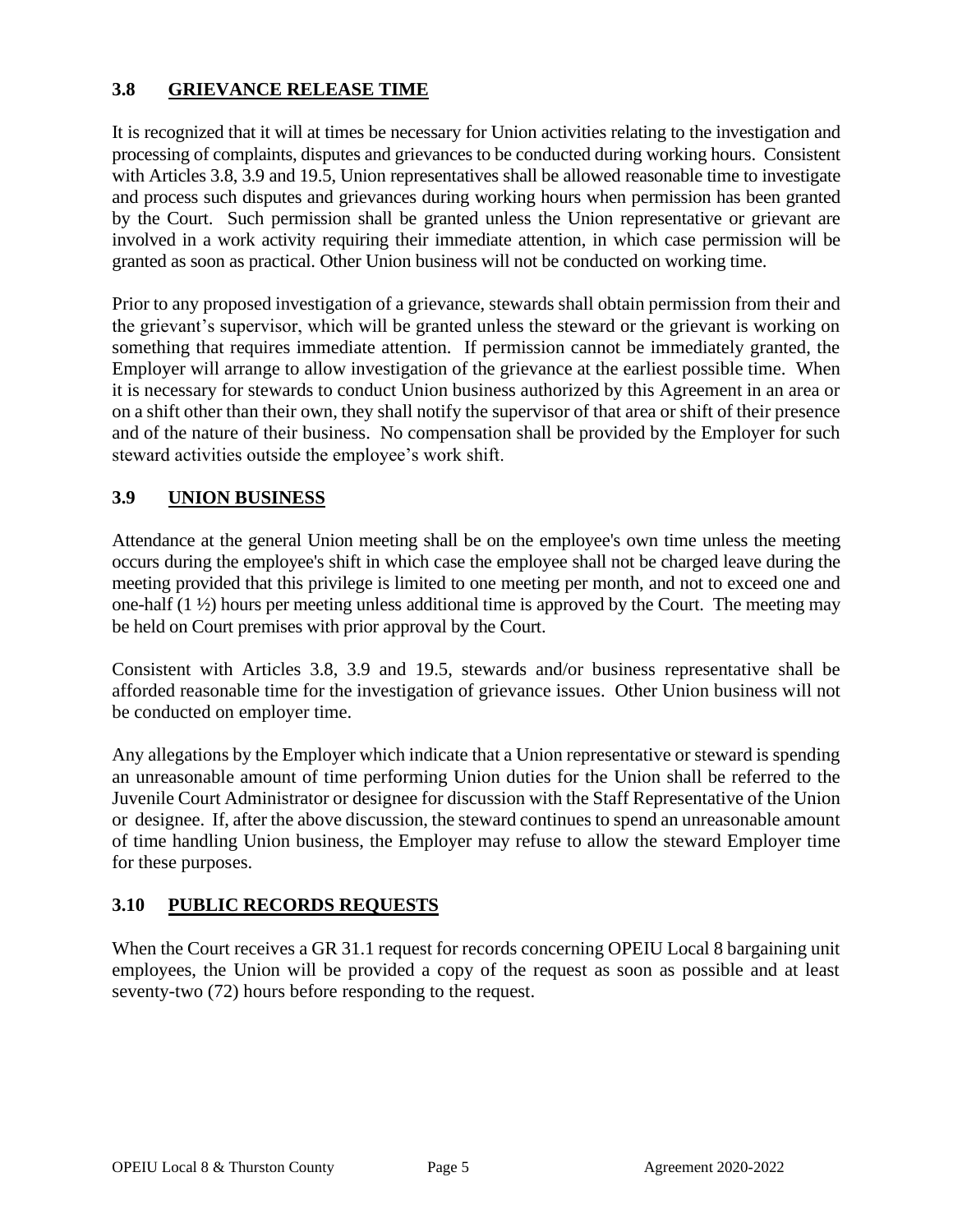#### **ARTICLE 4 - DEFINITIONS**

## <span id="page-11-1"></span><span id="page-11-0"></span>**4.1 PROBATIONARY PERIODS**

**A. New Hire:** Regular employees newly hired to the County will serve a probationary period that will continue until three (3) months following receipt of Juvenile Corrections Personnel Academy certification, but in no case longer than twelve (12) months following initial hire. For employees hired with existing certification, the probationary period will apply to the first six (6) months of regular employment. Regular employees are eligible for the standard benefits package including accrued leave; however accrued vacation or alternative leave and floating holiday(s) cannot be used until the employee has completed six (6) months of continuous Thurston County employment.

The probationary period for newly hired non-regular employees shall be equal to their first 960 hours of work.

New hire employees serving their probationary period may be terminated at the discretion of the appointing authority at any time during the probationary period, which shall be final and binding.

Article 19, Grievance Procedure, shall not apply to newly hired probationary employees concerning termination of employment and disciplinary actions.

- **B. Promoted Non-Regular Juvenile Detention Officer:** Non-regular bargaining unit employees who are promoted into a regular bargaining unit positions shall serve a probationary period upon hire in the regular position, continuing for three (3) months following receipt of Juvenile Corrections Personnel certification, but in no case longer than twelve (12) months. In the event that the employee's performance proves unsatisfactory at any time during the probationary period, the employee shall be returned to the former nonregular position unless terminated for cause.
- **C. Transfers Within the Court:** Regular and non-regular Court employees who have completed the new hire probationary period and are subsequently promoted, demoted (voluntarily), or transferred to another position within the Court will serve a probation period of two (2) months. Any employee who has not completed the initial new hire probationary period shall complete the remainder of the initial probation, but serve no less than a two (2) month probationary period in the new position.

An employee who has not been terminated for cause has return rights to the former position during the two (2) months unless a replacement has been hired.

**D. Transfer from a County Position Outside the Court into a Bargaining Unit Position:**  Employees who are promoted, demoted (voluntarily), or transferred into the bargaining unit from another County office or department shall be required to serve a probation period upon hire in their position with the Court, and continuing for three (3) months following receipt of Juvenile Corrections Personnel certification, but in no case shorter than six (6) months nor longer than twelve (12) months. However, employees who have completed the six (6) month new hire probationary period with the County shall be eligible to use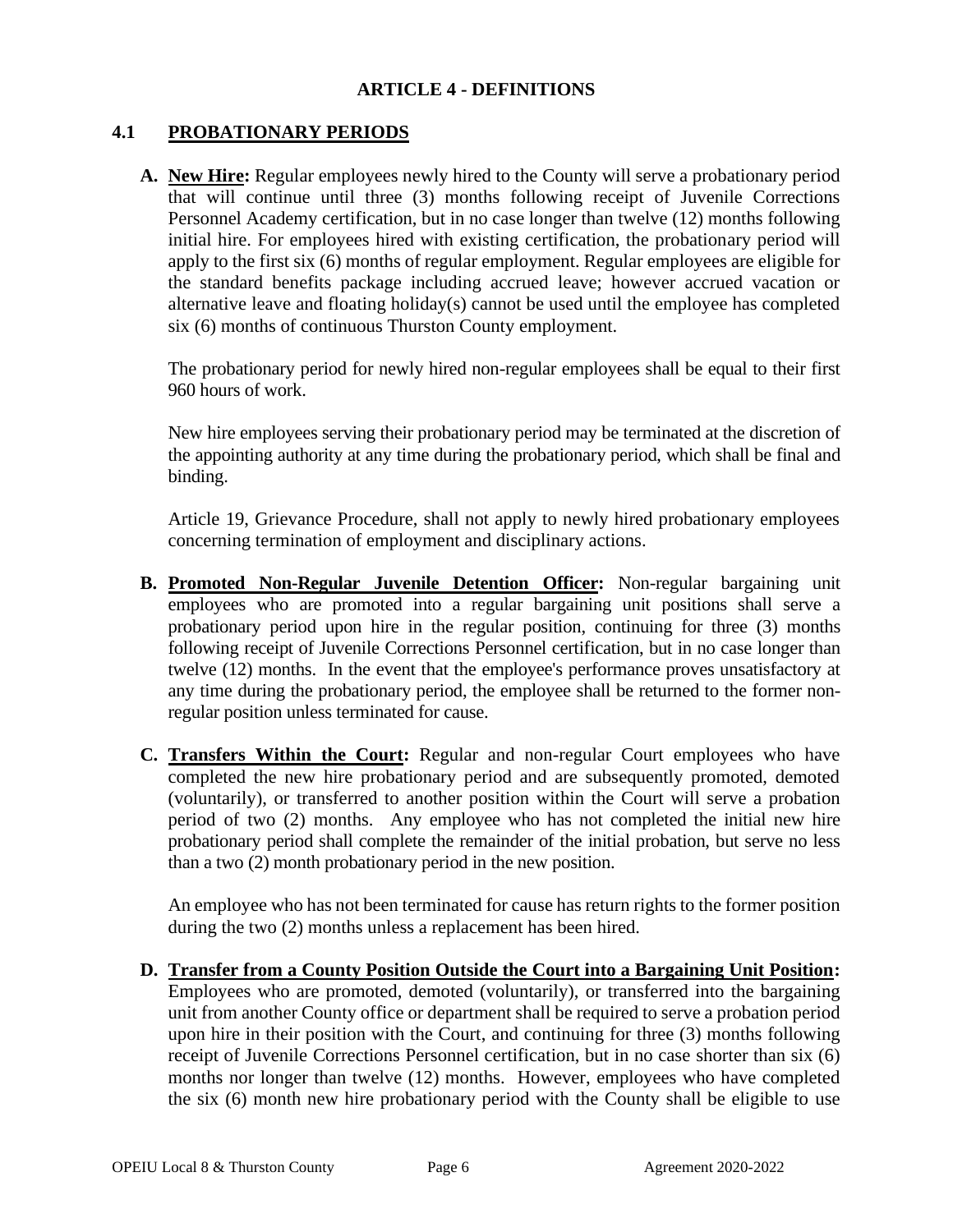accrued leave upon approval.

The appointing authority may terminate the probationary period at their discretion, at any time, and the decision shall be final and binding. Employees who transfer shall be subject to the applicable County policy or collective bargaining agreement covering the return rights to their previous position. Any employee terminated for cause shall not have return rights to former positions.

- **E. Transfer from the Bargaining Unit to a Position Outside the Court:** Employees who transfer to a position outside the Court shall be subject to any applicable policies or collective bargaining agreement covering probationary periods for that position. Appointing authorities may terminate a probationary period at their discretion, at any time, and the decision shall be final and binding. An employee who has not been terminated for cause has return rights to their former position during the two (2) months unless a replacement has been hired.
- **F. Recall:** Employees recalled into a position formerly held will be on probation only if the previous probationary period had not expired. All other individuals hired from the recall list will be on a three (3) month probation, consistent with Article 7.15. The employee is eligible for benefits and can use accrued vacation leave. The employee shall be removed from the recall list.
- **G.** Probationary periods may be extended, whether new hire, promotional, recall or transfer, at the discretion of the appointing authority. The Court may extend the probationary period up to an additional ninety (90) days.

## <span id="page-12-0"></span>**4.2 TYPES OF EMPLOYMENT**

- **A. Regular Full-Time Employees (FTE):** A regular full time employee works at least an average of forty (40) hours per week in a regularly budgeted, on-going position. Regular employees are eligible to receive the standard benefit package.
- **B. Regular Part-Time Employees:** A regular part-time employee typically works a minimum of twenty (20) hours per week but no more than forty (40) hours per week in a regularly budgeted, on-going position. The standard benefits package is prorated to match the FTE percentage.
- **C. Non-Regular Employees**: Non-regular employees are restricted to offices that have 24 hour operations. They are used to fill in for regularly, scheduled positions or facility overflow. These positions are not eligible for a benefits package. Non-regular employees are to work on a relief basis to cover replacement shifts and/or extra help shifts, and are limited to no more than four-hundred and eighty (480) hours in a six (6) consecutive month period. To be consecutive, an employee must work at least eight (8) hours in the month.

Non-regular employees hired prior to January 1, 2017 who worked an average of at least thirty (30) hours per week (.75 FTE) during November 1, 2015 through October 31, 2016, may continue to work as many hours as assigned, as long as they do not work enough hours to be considered full-time, and will continue to be covered by the benefits package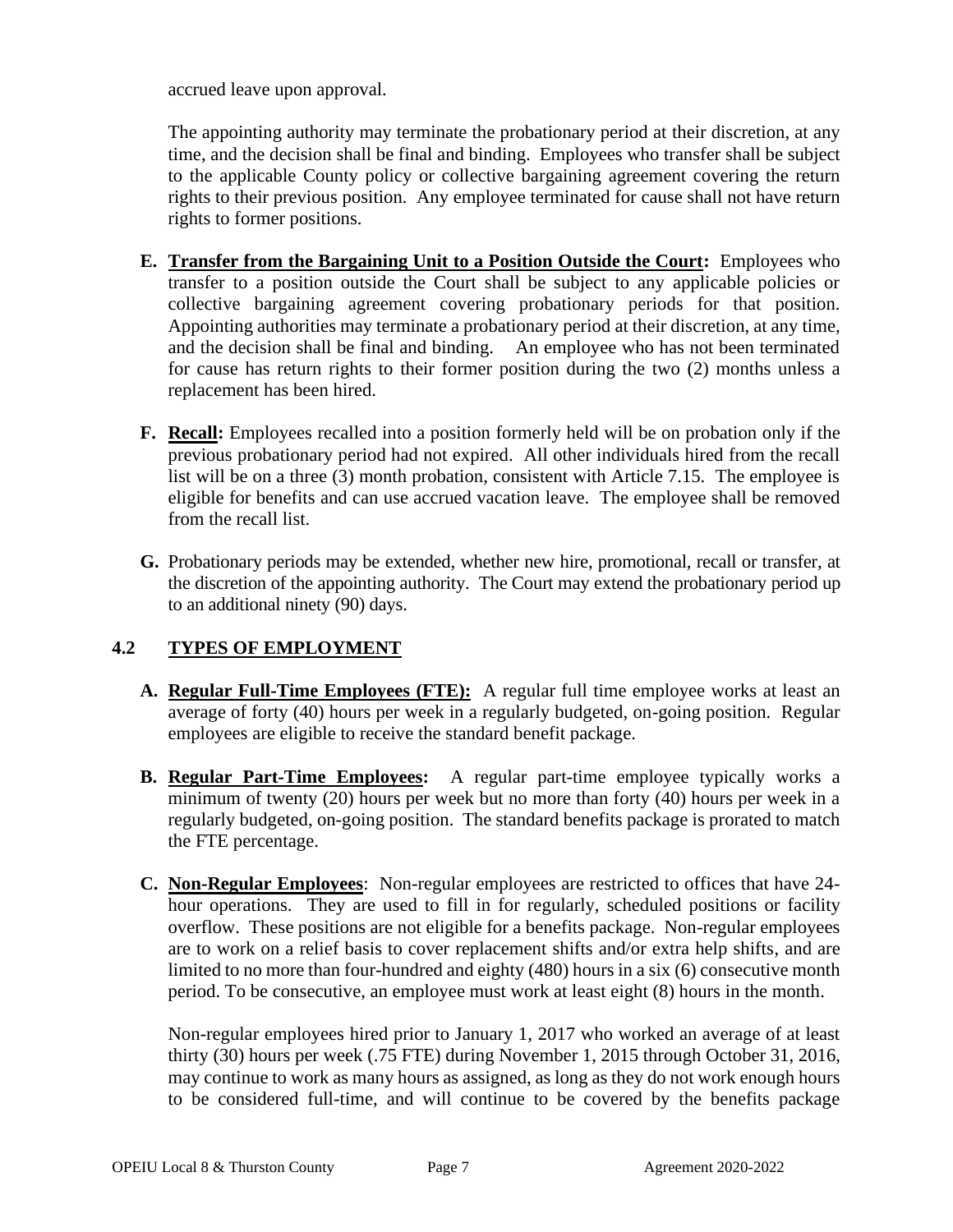established by this Agreement. This provision shall expire at the expiration of this Agreement, December 31, 2022.

Non-regular employees will not be rotated through positions to preclude the hiring of regular employees. This prohibition will not apply in cases where the employee is rotating to a different job function within the Court.

## **ARTICLE 5 - HOURS OF WORK & OVERTIME**

## <span id="page-13-1"></span><span id="page-13-0"></span>**5.1 WORKDAY / WORKWEEK**

- *A. Workweek. The designated workweek shall be a seven (7) day period that commences at 12:00 a.m. Sunday and ends at 11:59 p.m. the following Saturday.*
- *B. Workday. A workday shall be defined as the 24-hour period beginning at 12:00 a.m. and continuing until 11:59 p.m.*
- *C. 7(k) Schedule: Juvenile Detention officers may be assigned to work a schedule that repeats in a period of up to twenty-eight (28) calendar days. 7(k) schedules will be established in writing. An employee who works more than twelve (12) hours during the defined 24-hour period, but who is not allowed a break of eight (8) hours or more between shifts shall be entitled to additional compensation at the applicable overtime rate of pay.*

## <span id="page-13-2"></span>**5.2 WORK SCHEDULES**

Schedule change of shifts, hours, or days shall be by mutual agreement between the Union, Court, and employees. Work schedules, including alternative work schedules, will be based on eight (8), ten (10), or twelve (12) consecutive hours of work.

Work schedules shall be determined by the Court. Employees may be assigned to work shifts of different lengths in order to meet operational needs or in response to an employee request. New employees will be assigned the FTE and work schedule associated with the position for which they were hired. Thereafter, the Detention Manager, the employee and the Union shall endeavor to set individual work schedules by mutual agreement. In the event an employee and the Court cannot establish a mutually acceptable work schedule, the Court shall set the work schedule after giving consideration to the employee's request, service needs and the needs of the Court. Among employees in the affected classifications and qualified employees, the Court shall first ask for volunteers and then apply seniority within that group.

**Schedule Changes.** The Court shall give the employee two (2) weeks notice before changing the employee's regular work schedule, except in cases of emergency or less than two (2) weeks by mutual agreement between the employee and the Detention Manager.

**8-Hour 5-8's Schedules for the Youth Development Program.** Employees participating fulltime in the Youth Development Program will work a 5/8's schedule, Monday through Friday, and will be overtime eligible based on a 40-hour workweek. Specific work hours will be based on the needs of the program. In addition, the following provisions will apply: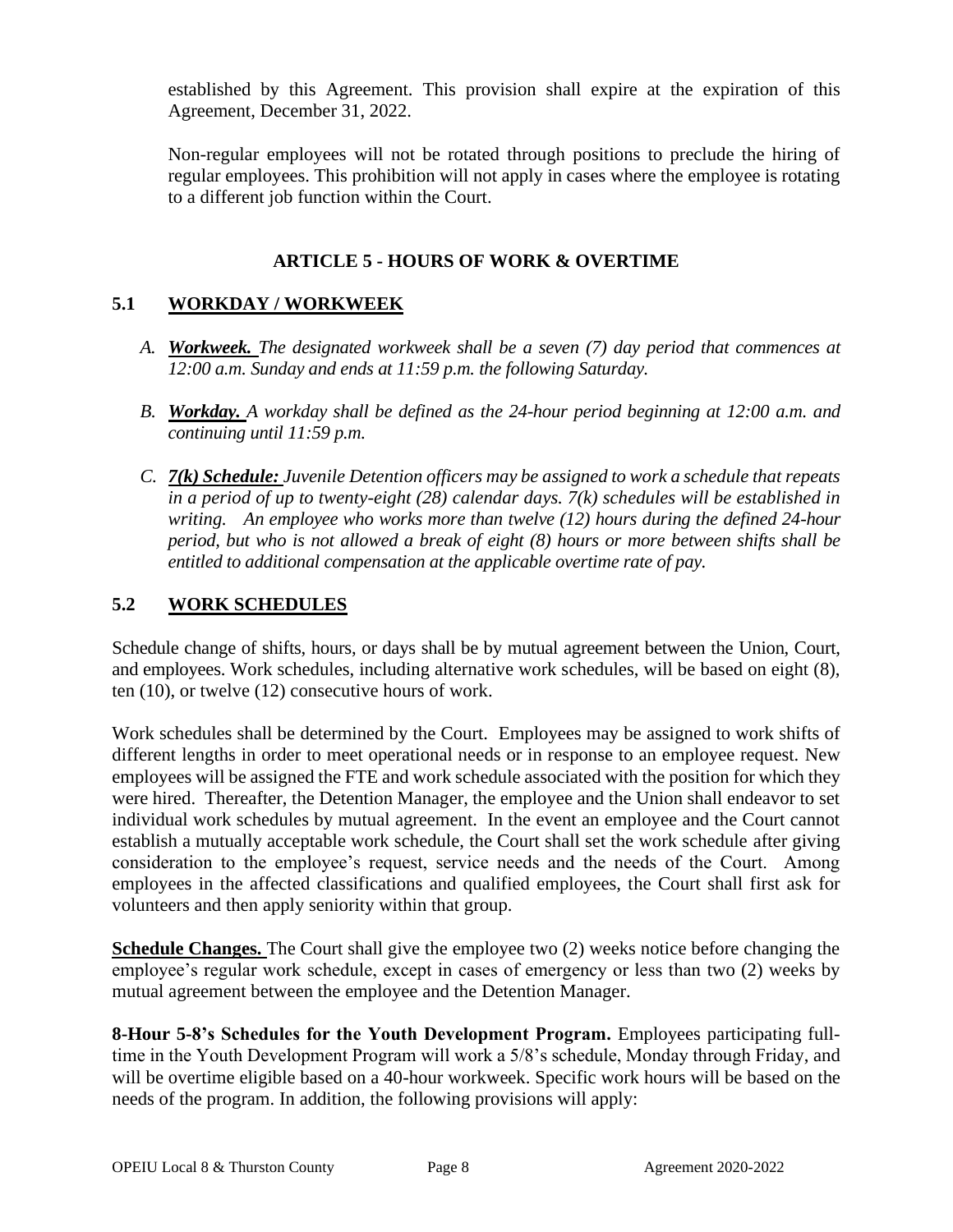- 1. Holidays. Employees participating full-time the Youth Development Program will not be scheduled to work on holidays and the provisions for "substitute holidays" in Article 10.1 will not apply. Employees who volunteer to work a holiday in Detention will receive, in addition to their regular pay, 1.5x their regular rate of pay for all hours worked or, by mutual agreement with the Detention Manager, an equivalent amount of compensatory time.
- 2. Miscellaneous Leave. The provisions for miscellaneous leave accrual and use will not apply to employees participating full-time to the Youth Development Program. If an employee returns to 12-hour shifts, miscellaneous leave will accrue on a prorated basis.

**7(k) 12-Hour Schedules.** Employees assigned to a 7(k) 12-hour work schedule will be provided the following considerations:

- A. The schedule will consist of seven (7) 12-hour shifts in a 14-day period ensuring days off occur in no less than three (3) day increments and days on occur in no more than four (4) day increments.
- B. *In accordance with the Fair Labor Standards Act 7(k) exemption reporting requirements, the work schedule will be based on a fourteen (14) day cycle of eighty-six (86) hours. All time worked over eighty-six (86) hours in the fourteen (14) day cycle will be paid as overtime.*
- *C. Miscellaneous Leave. Employees on the 12-hour schedule will be entitled to one hundred and eight (108) hours of miscellaneous leave each year. Employees on leave-without-pay at the beginning of the year must return to work and work one full 12-hour shift before miscellaneous leave accrues and will receive a prorated portion, based on their return-towork date. In addition, an employee with leave-without-pay that caused them to not accrue vacation or alternative leave for any pay period during the prior calendar year will have their miscellaneous leave accrual for the subsequent calendar year reduced by a prorated amount. These prorations will be based on 4.5 hours per each pay period in which vacation or alternative leave did not accrue.*

*Miscellaneous leave may be used and scheduled in accordance with the rules for vacation leave. Miscellaneous leave has no cash value, is not subject to cash-out upon termination of employment, and is limited to a maximum accrual of one hundred and eight (108) hours.* 

*Miscellaneous leave will be prorated for new hires, at a rate of nine (9) hours for each full month of employment based on hire date.*

## <span id="page-14-0"></span>**5.3 REST / MEAL BREAKS**

*Employees will be allowed a minimum of one-half (1/2) hour meal break within five (5) hours of the start of their shift. Employees will receive a fifteen (15) minute break for each four (4) hours of employment.*

*Employees on a 7(k) twelve (12) hour shift schedule will be authorized two (2) thirty (30) minute meal*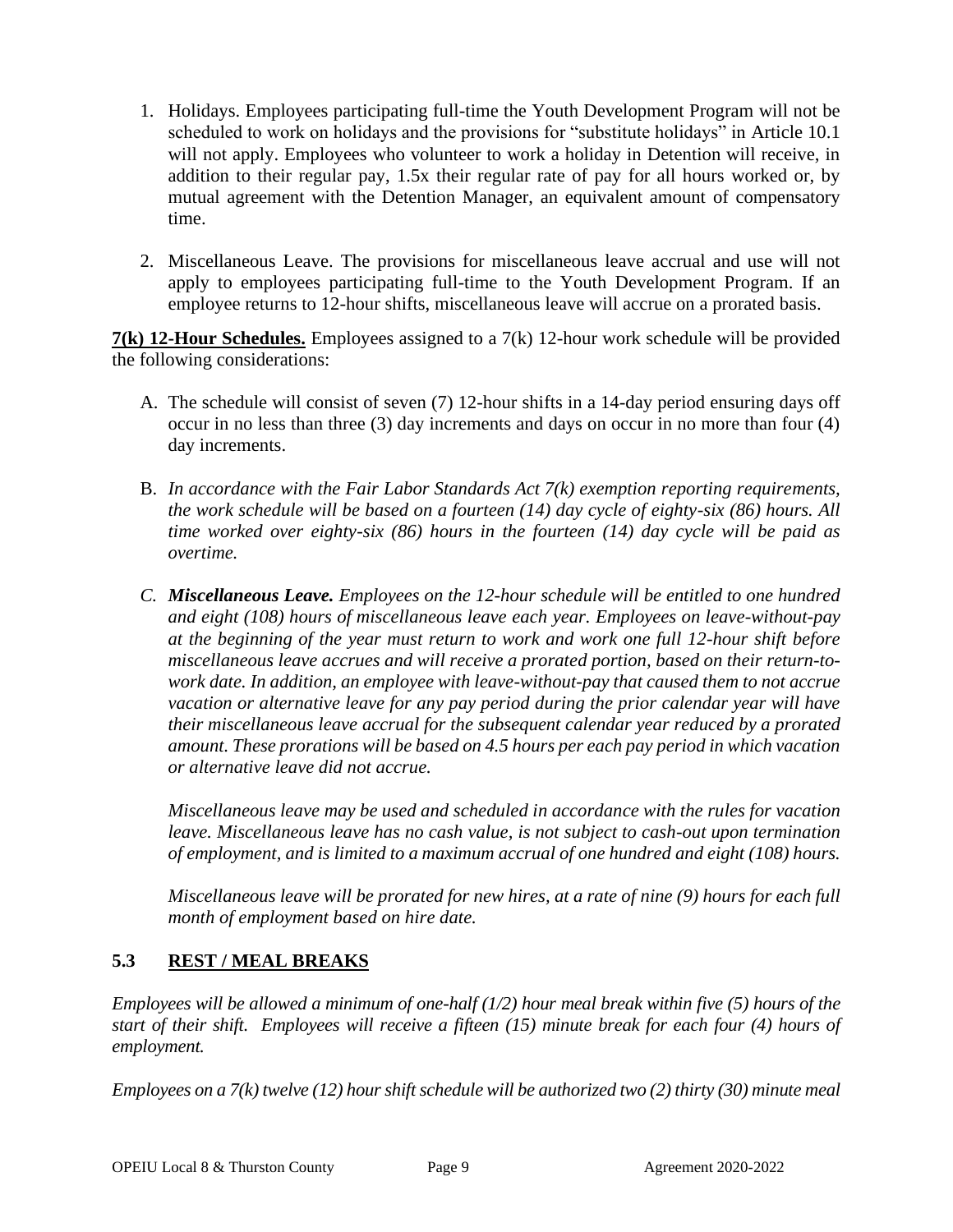*breaks per shift and an additional fifteen (15) minute rest break every four (4) hours.* 

*It is recognized the meal and rest breaks are paid time, and may be interrupted or missed due to the nature of the facility and duties performed by the employees. There shall be no additional compensation or time off for missed or interrupted meal and rest breaks.*

*Management will demonstrate a desire to meet meal and rest break obligations as stated in the first paragraph.* 

## <span id="page-15-0"></span>**5.4 OVERTIME**

*Regular Employees. The work schedules of regular employees covered by this Agreement are administered under the §207 (K) FLSA exemption with a fourteen (14) day work period creating an eight-six (86) hour overtime threshold under FLSA reporting requirements. All regular employees who work in excess of eighty-six (86) hours during the fourteen (14) day cycle or in excess of their regularly scheduled shift shall receive pay or compensatory time credit at the overtime rate of one and one half (1 ½) the employee's regular rate of pay.* 

*Paid alternative, vacation, and sick days not worked shall not count as hours worked for that workweek for purposes of overtime.* 

*Whenever two or more overtime or premium rates may appear applicable to the same hour or hours worked by an employee, there shall be no pyramiding or adding together of such overtime or premium rates. Only the higher of the applicable rates shall apply. Premium rates may include holiday pay and call back pay.* 

*In consideration of this bargaining units 24/7 operations, when an employee must work mandatory overtime which would exceed their regularly scheduled workday, the employee shall receive overtime for the hours which have been mandated.* 

*Non-Regular Employees. The hours assigned to non-regular employees covered by this Agreement are administered under the §207 (K) FLSA exemption with a seven (7) day work period creating a forty-three (43) hour overtime threshold under FLSA reporting requirements. Any non-regular employee who works in excess of forty-three (43) hours during the seven (7) day cycle shall receive pay at the overtime rate of one and one half (1 ½) the employee's regular rate of pay.* 

## <span id="page-15-1"></span>**5.5 COMPENSATORY TIME**

- *A. Accrual: Generally, overtime shall be paid at the rate of one and one-half (1.5) times the employee's regular rate of pay. Compensatory time shall be granted only by express mutual agreement between the employee and the supervisor at the time of authorizing the overtime. In no event may the accrual of compensatory time exceed sixty (60) hours. The Employer shall cash out all accumulated compensatory time in their accrual bank as of June 30th of each year (to be included in the employees' July paychecks). Except in the event of termination, separation, or layoff, this is the only time that compensatory time will be cashed out.*
- *B. Use: Employees must use compensatory time prior to using vacation, alternative, or miscellaneous leave, unless this would result in the loss of their vacation, alternative, or*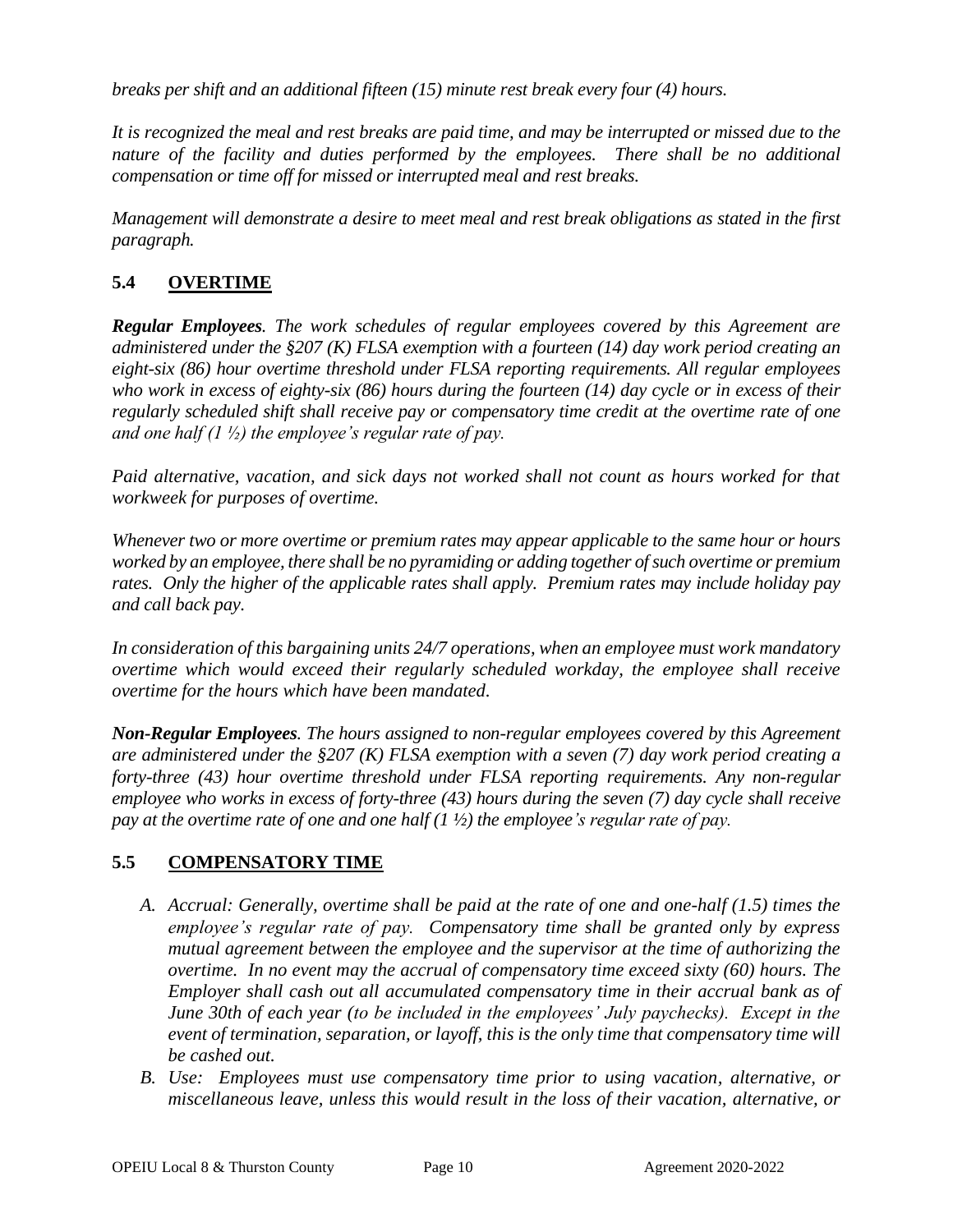*miscellaneous leave. Compensatory time must be used and scheduled in the same manner as vacation leave, as in Article 12 Vacation.*

#### <span id="page-16-0"></span>**5.6 USE OF NON-REGULAR EMPLOYEES**

A. **Hours:** Regular part-time employees, prioritized by call-in seniority, will be permitted to accept any number of replacement and/or extra coverage shifts at any one time provided the hours do not exceed forty-three (43) per seven (7) day FLSA 7(k) cycle, twelve (12) hours in a day without an eight (8) hour break between shifts, and four hundred and eighty (480) hours in a six (6) consecutive month period.

Non-regular employees hired prior to January 1, 2017 who worked an average of at least thirty (30) hours per week (.75 FTE) during the period from November 1, 2015 through October 31, 2016, may continue to work as many hours as assigned, as long as they do not work enough hours to be considered full-time, without regard to the number of hours worked during a continuous six (6) month period. This provision will expire upon expiration of this Agreement, December 31, 2022.

- B. **Seniority:** Seniority for the purpose of call-ins shall be based on date of hire rather than total compensated hours. In the event one (1) or more employees were hired on the same day, callins shall be equally distributed on a rotational basis.
- C. **Call-In Procedure and List:** During their training period, probationary non-regular employees may be called in at the Employer's discretion in order to ensure continuity of training and assessment of performance during the probationary period, subject to the limit on hours established above. The use of probationary employees during their training period will not displace the use of more senior non-regular employees.

When calling in non-regular employees, the Detention Manager or her/his designee shall document all calls and responses. The Court shall review and maintain the call log on a monthly basis. A call-in seniority list for non-regular employees shall be maintained in the schedule log and on a detention bulletin board at all times. The list shall be revised as changes occur.

- D. **Temporary Removal from Call-In List:** A non-regular employee may be temporarily removed from the call-in list for up to thirty (30) days if the non-regular employee consistently fails to timely respond to offered shifts, consistently refuses offered shifts, or is the subject of a disciplinary investigation where, in the employer's good faith judgement, the continued presence of the employee may jeopardize safety standards or the integrity of the investigation. Temporary removal is at the discretion of the Detention Manager and is not considered disciplinary action. Timely response is defined as the return of a call for work within two (2) hours of the offering call. If coverage is needed for the following or current shift, the timely response restriction is waived.
- E. **Reinstatement to the List:** An employee who has been temporarily removed from the callin list for failure to timely respond may request reinstatement by providing a written request to the Detention Manager. The Detention Manager has the authority to reinstate an employee to the list based on the employee's request. However, the Detention Manager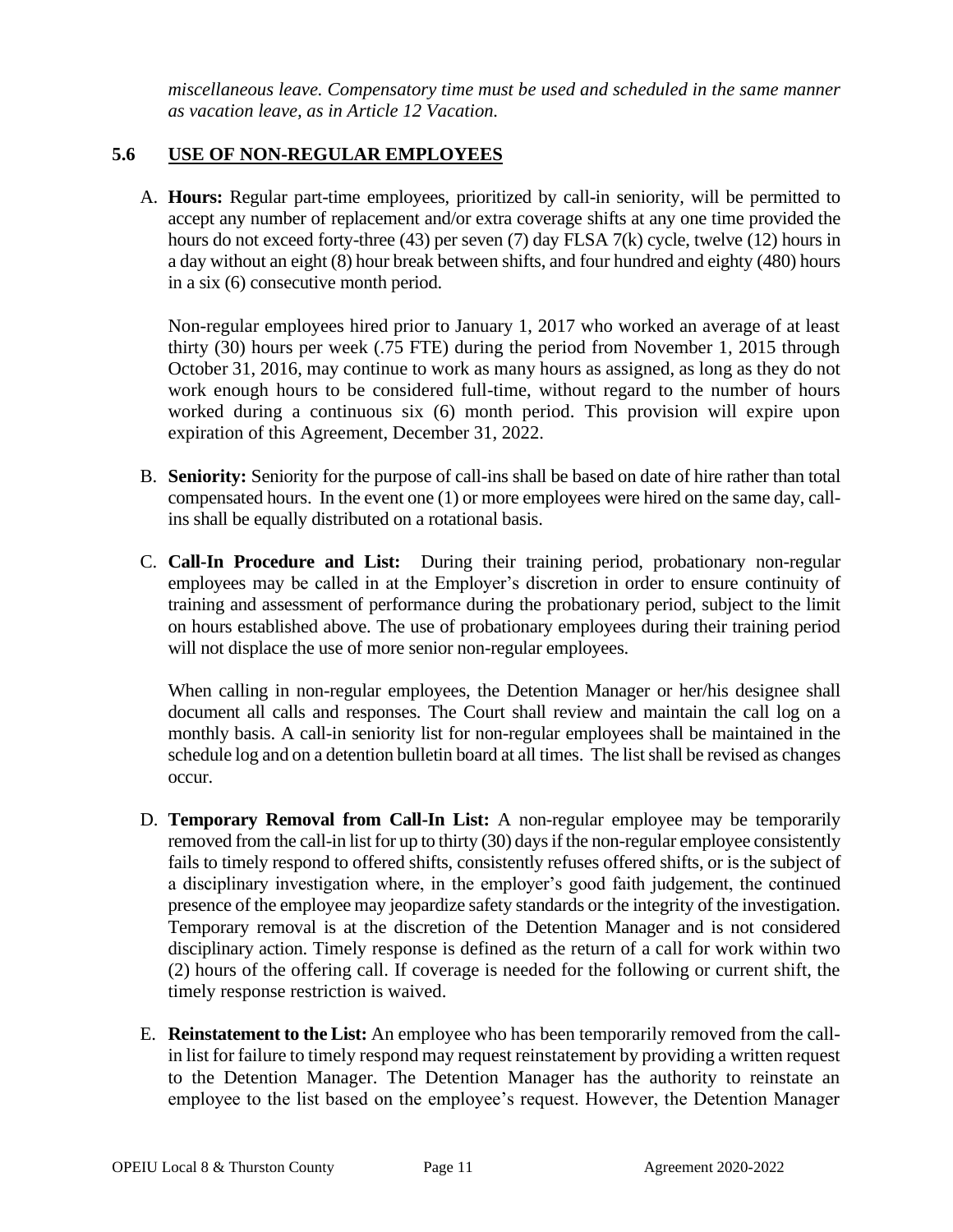can implement disciplinary action based on the employee's repeated failure to meet the job expectation of reasonable availability and timely response to call-ins.

- F. **Requests for Unavailability:** Employees on the call-in list may provide written requests to the Detention Manager indicating periods of unavailability. Such requests will not be unreasonably denied. An employee's authorized unavailability and/or failure to timely respond during such a period will not be considered a failure to meet expectations as long as the employee provided notification in advance.
- G. **Disciplinary Action, Including Permanent Removal from the Call-In List:** Non-regular employees may be subject to disciplinary action for just cause. Due to the nature of nonregular employment, disciplinary actions are limited to documented oral warnings, written warnings, and termination. Disciplinary actions will be processed according to Article 6.6 of this Agreement.
- H. **Major Holidays (Thanksgiving and Christmas):** A non-regular employee who has indicated availability for the first day of the Thanksgiving Day holiday (Thursday) or for the Christmas Day holiday on or before October  $1<sup>st</sup>$  of a given year may receive first offer of any shift or work for these holidays after October 1<sup>st</sup> from among those who have indicated such availability, according to usual call-in seniority.
- I. **Cancellations:** When an employee has accepted the offer of an open shift, the employee shall be given at least forty-eight 48 hours notice of any cancellation of the shift availability. Employees not receiving such notice shall be offered a minimum call-in of 4 hours.

## **5.7 SHIFT BIDDING**

Shift bidding shall be according to the following procedures:

- A. The Employer shall have the right to allocate the number of positions per shift and per day.
- B. Employees will bid for positions by seniority, and any lawful bona fide occupational qualifications (BFOQ's) that may apply.
- C. Seniority for purposes of shift bidding shall be defined as the total amount of uninterrupted service in the department. Employees must select their shift within three (3) working days after receiving notification by a supervisor that it is their turn to bid, or less senior employees will be allowed to bid. Notification may be either oral or in writing provided it is clear that the intent is to advise the employee that it is their turn to bid. A senior employee who fails to bid within the given three (3) days may select a shift at any time thereafter; however, they cannot "bump" a less senior employee who has already bid.
- D. Probationary and non-regular employees will not be able to bid for positions. The County may assign such employees to any shift. If a probationary employee is scheduled to come off probation prior to the start of a new cycle, the employee will be allowed to participate in the bid process.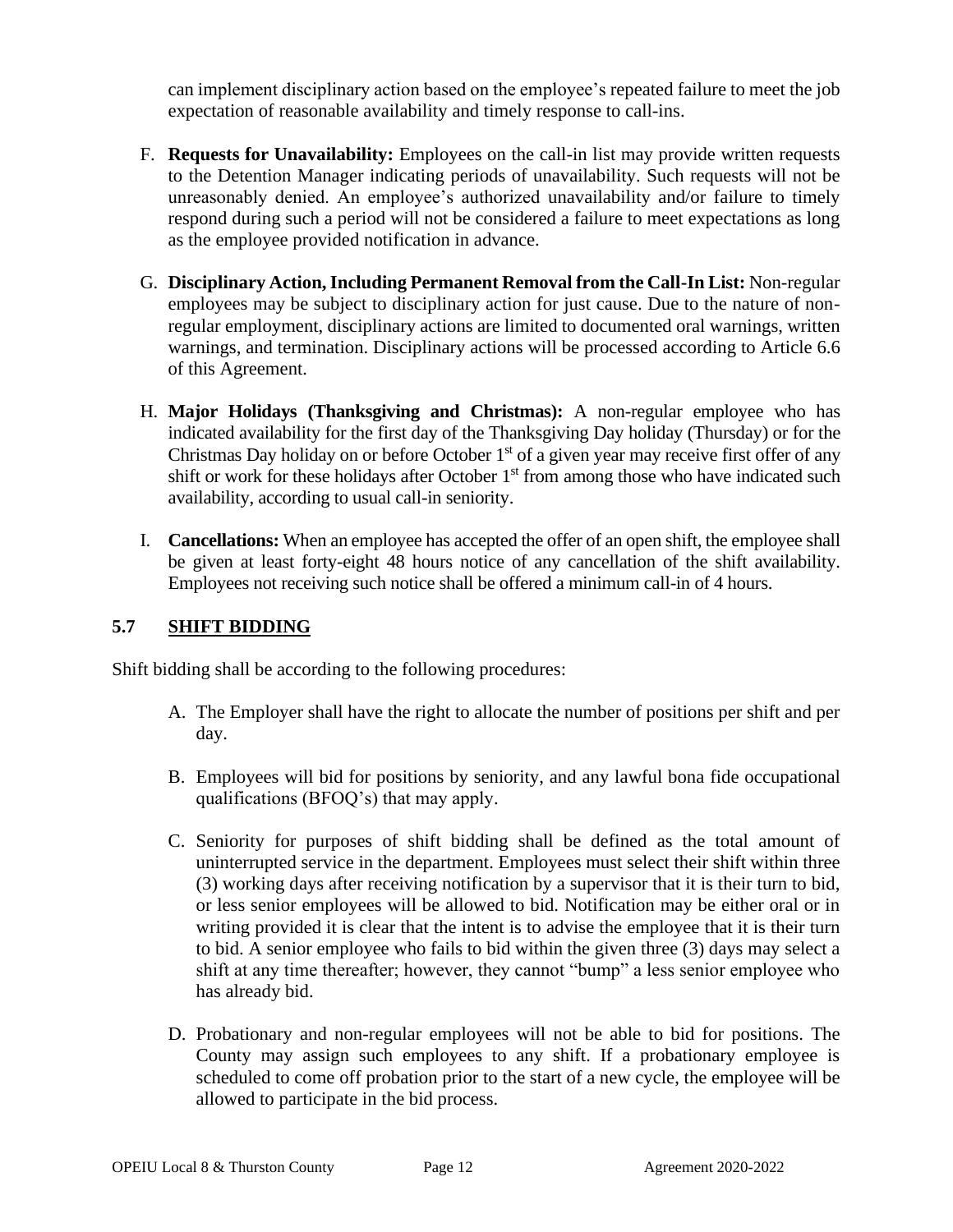- E. In cases of emergency, the Employer may adjust, delay, or modify the bid process and shift assignments after notification to the Union. The Employer's rights under this clause are limited to the duration of the emergency.
- F. Shift reassignments made necessary by the operating needs of the facility shall be made by the Employer, taking into account**,** seniority and employee preferences to the extent reasonably possible.
- G. Any newly created or vacant positions shall be posted for seven (7) calendar days for bid by seniority within the assigned shift.
- H. **Shift Trading.** Trading of shifts for regular employees for special circumstances or emergencies must be requested in writing and require prior authorization by the Court. Trades must occur in the same FLSA cycle and no overtime may be incurred. Non-regular employees shall not be offered the option of trading shifts.

## **ARTICLE 6 - EMPLOYMENT PRACTICES**

## <span id="page-18-1"></span><span id="page-18-0"></span>**6.1 NONDISCRIMINATION**

The Union and the Court agree to provide equal opportunity to all their members and employees. Neither the Court nor the Union shall discriminate against any person on the basis of such person's race, sex, marital status, color, creed or religion, national origin, age, status as an honorably discharged veteran or military status, pregnancy, sexual orientation including gender expression or identity, genetic information, or the presence of any sensory, mental or physical disability, unless based upon a bona fide occupational qualification.

Sexual harassment shall be considered discrimination under this Article. All references to gender in this Agreement are intended to refer equally to male and female.

All applicants, promotional candidates and probationary employees shall receive fair, impartial and equitable treatment in all aspects of the selection process.

Each party agrees to advise the other of any equal employment opportunity problems of which they are aware. The Court and the Union will jointly seek solutions to such problems through good personnel management procedures, programs provided in this Agreement and applicable County resolutions.

## <span id="page-18-2"></span>**6.2 JOB POSTING**

When a regular job opening in the bargaining unit or vacancy in the bargaining unit occurs, notice of such position shall be posted by the Human Resources Department for a period of no less than five (5) working days before the position is filled. Except as limited by Article 6.3, the Court may consider applicants from within the Court or may advertise and solicit applicants simultaneously from outside the Court. The posting shall indicate the salary range for the position, the required or preferred minimum qualifications and/or experience, to whom the position will report and the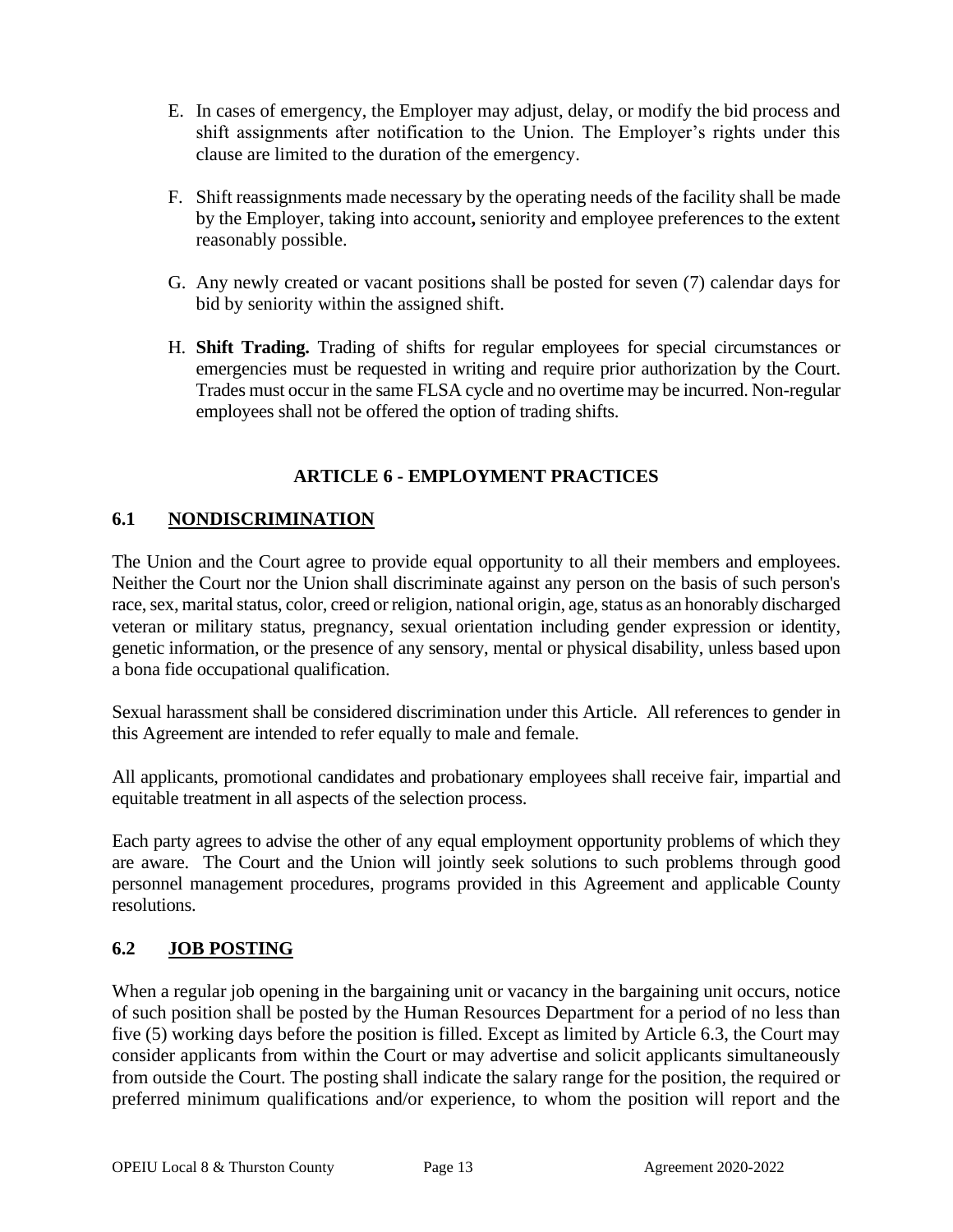application process. Union positions will be identified as such.

Recruiting announcements shall be posted at appropriate times and places and may include use of newspapers, radio, television, educational institutions, professional and vocational societies and such other resources as may be suitable to inform and attract qualified candidates.

Available positions shall be publicized for any necessary period by announcements posted on public bulletin boards and by such other means as the Court may deem necessary.

Rating factors or "tests" may be used as a basis for evaluating candidates for a given position or class of positions. The rating may include evaluation of candidates' education and experience, records of past employment, performance evaluations performance tests (e.g., physical ability, skill, etc.), tests of technical or theoretical knowledge, work samples, interviews, reference checks, behavioral characteristics assessment, driving record, and other background checks and testing.

Before hire, candidates for both regular and non-regular Juvenile Detention Officer positions shall successfully demonstrate an acceptable level of physical fitness for the job. For this purpose, the standard set for the Physical Abilities Test (PAT) by the Washington Criminal Justice Training Commission for a requisite level of physical fitness shall be met. Hired employees must maintain this standard through Training Commission testing and successful completion of the Juvenile Corrections Officer's Academy.

## <span id="page-19-0"></span>**6.3 PROMOTIONS**

The Union and the Court recognize that each hiring situation is different and that the Court's interest is in hiring the most competent person available within a reasonable time frame and with the assurance of fairness and equal opportunity. Further, the Union and the Court agree that there is an interest in promoting good will among employees by providing opportunities for promotion and growth; therefore, when a vacancy or new position occurs, the Court may restrict the opening to potential applicants from the Juvenile Court or the County only. In such case, first consideration shall be given to qualified regular, or non-regular, non-probationary employees from the Court who apply. Appointment shall be made according to ability and work history. Should ability and work history be equal, seniority shall prevail.

*Promotions - When a regular employee is promoted or reclassified to a position in a higher salary range, step placement in the new range shall be within the following minimum and maximum placement.* 

*MINIMUM: The first step in the new range that is within at least five dollars (\$5.00) of the number that precisely equals 105 percent (105%) of the previous step, except that minimum increase shall not exceed the maximum step on the new range.*

*MAXIMUM - The same number step in the new range that the employee occupied in the old range.*

*Actual step placement shall be determined by the appointing authority. The appointing authority's decision shall be final.*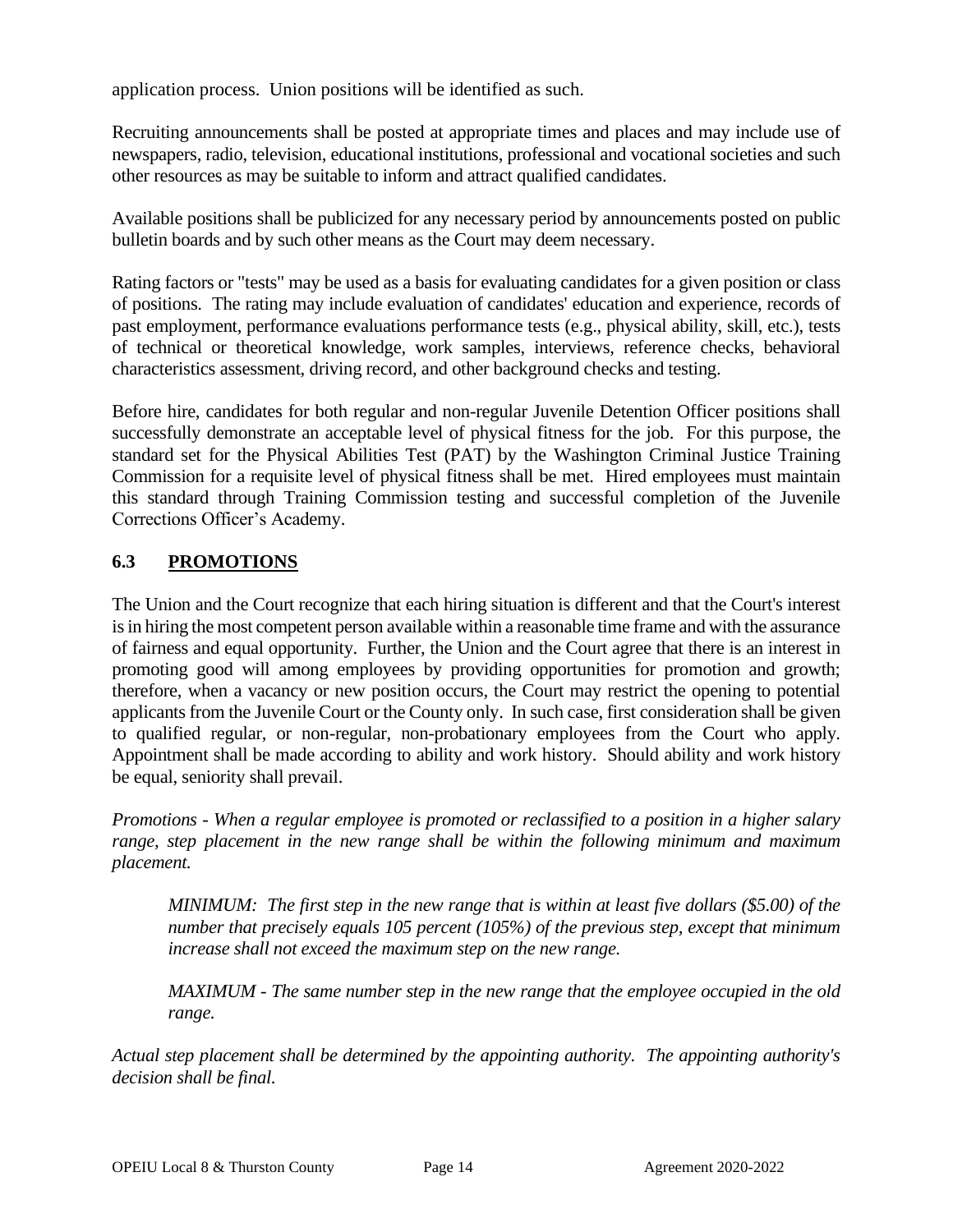## <span id="page-20-0"></span>**6.4 PERSONNEL FILE / POLICIES**

The Court shall maintain a departmental personnel file on each employee. The personnel file shall contain relevant work related information. An employee may periodically review the file by making prior arrangements with the Juvenile Court Administrator.

The personnel file shall be accessible to the employee, other Thurston County personnel who require access in connection with their job duties, supervisors and managers, and such other persons, officials or agencies as may be authorized by law. An employee may grant in writing authority for the Union or any other person to review such records.

Each employee shall be given a copy of all performance evaluations and disciplinary actions at the time the information is placed in the employee's personnel file. The employee may be required to sign the material, acknowledging the receipt. If requested by the employee, the Union shall receive a copy of any disciplinary notice.

An employee may submit a written request to have material removed from the personnel file. The submittal shall specify the basis for the request. The Court shall consider the request and provide a written response within ten (10) working days of receipt of the request.

RELEASE OF EMPLOYMENT INFORMATION:

All employment references for current or former employees shall be provided only if a release form is signed by the employee and verified by a supervisor or notary public.

The Court will discuss with the separating employee the reference information to be provided and document statements to be released in the employee file.

Employment references shall be provided by the Court on a case by case basis.

The Court shall maintain a copy of the Thurston County Personnel Rules and said copy shall be readily available to employees who wish to examine it.

#### <span id="page-20-1"></span>**6.5 EVALUATIONS**

All regular employees shall receive annual evaluations of job performance.

Evaluations for regular employees shall be conducted the month before the anniversary date. Evaluations for non-regular employees shall be conducted annually during the month of the date of employment.

Probationary regular employees shall receive monthly written evaluations by their immediate supervisor, followed by review and approval by the Detention Manager prior to filing in the personnel file.

An employee promoted to a new classification shall receive monthly written evaluations for a period of six (6) months following the same procedure as in Section 6.3.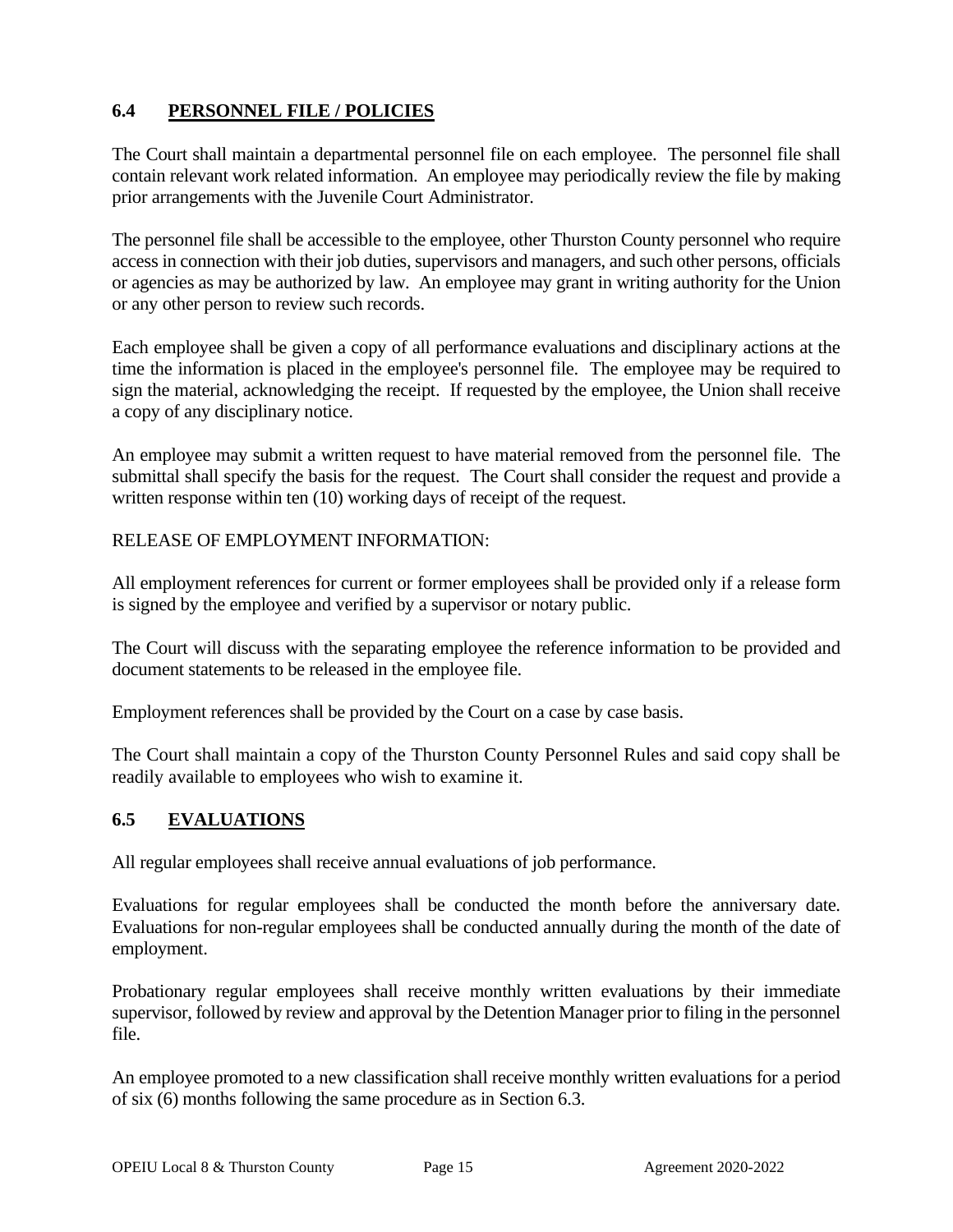Additionally, evaluation may occur at any time and in various forms and may include coaching, counseling or written assessment. Evaluation shall not, by itself, constitute disciplinary action – disciplinary action must be specifically identified as such, consistent with Article 6.6.

Each employee shall receive a copy of all performance evaluations and probationary reviews. The evaluations shall be maintained permanently in the employee personnel file. All evaluations will be reviewed by the Juvenile Court Administrator prior to being placed in the personnel file.

Employees have a right to submit a written response to the performance evaluation and to have the written response permanently attached to the document.

## <span id="page-21-0"></span>**6.6 DISCIPLINE / CORRECTIVE ACTION**

With the exception of probationary employees who may be terminated at the discretion of the appointing authority at any time, no regular or non-regular employee shall be terminated except for just cause. The parties recognize that, generally, just cause requires progressive discipline. Progressive discipline may include:

- A. oral warnings, (documented);
- B. written warnings;
- C. suspension without pay;
- D. demotion; or
- E. termination.

The intent of progressive discipline is to assist the employee with performance improvement or to correct misconduct. Progressive discipline shall not apply where the Court determines that the nature of the offense requires more serious discipline in the first instance. Both the sequencing and the steps of progressive discipline are determined on a case-by-case basis, given the nature of the problem. No particular action or sequence of actions is required or guaranteed.

All disciplinary actions shall be clearly identified as such in writing. The employee will be requested to sign the disciplinary action. The employee's signature thereon shall not be construed as admission of guilt or concurrence with the discipline, but rather shall be requested as an indication that they have seen and comprehend the gravity of the disciplinary action. Employees shall have the right to review and comment on disciplinary actions in their personnel file.

A copy of all disciplinary notices shall be provided to the employee before such material is placed in their personnel file. Employees receiving disciplinary action shall be entitled to utilize the grievance procedure. If, as a result of the grievance procedure utilization, just cause is not shown, personnel records shall be cleared of reference to the incident, which gave rise to the grievance.

The Court will notify the Union in writing within three (3) working days after any notice of termination. The failure to provide such notice shall not affect such termination but will extend the period within which the affected employee may file a grievance.

The Court recognizes the right of an employee who reasonably believes that an investigatory interview with a supervisor may result in discipline to request the presence of a Union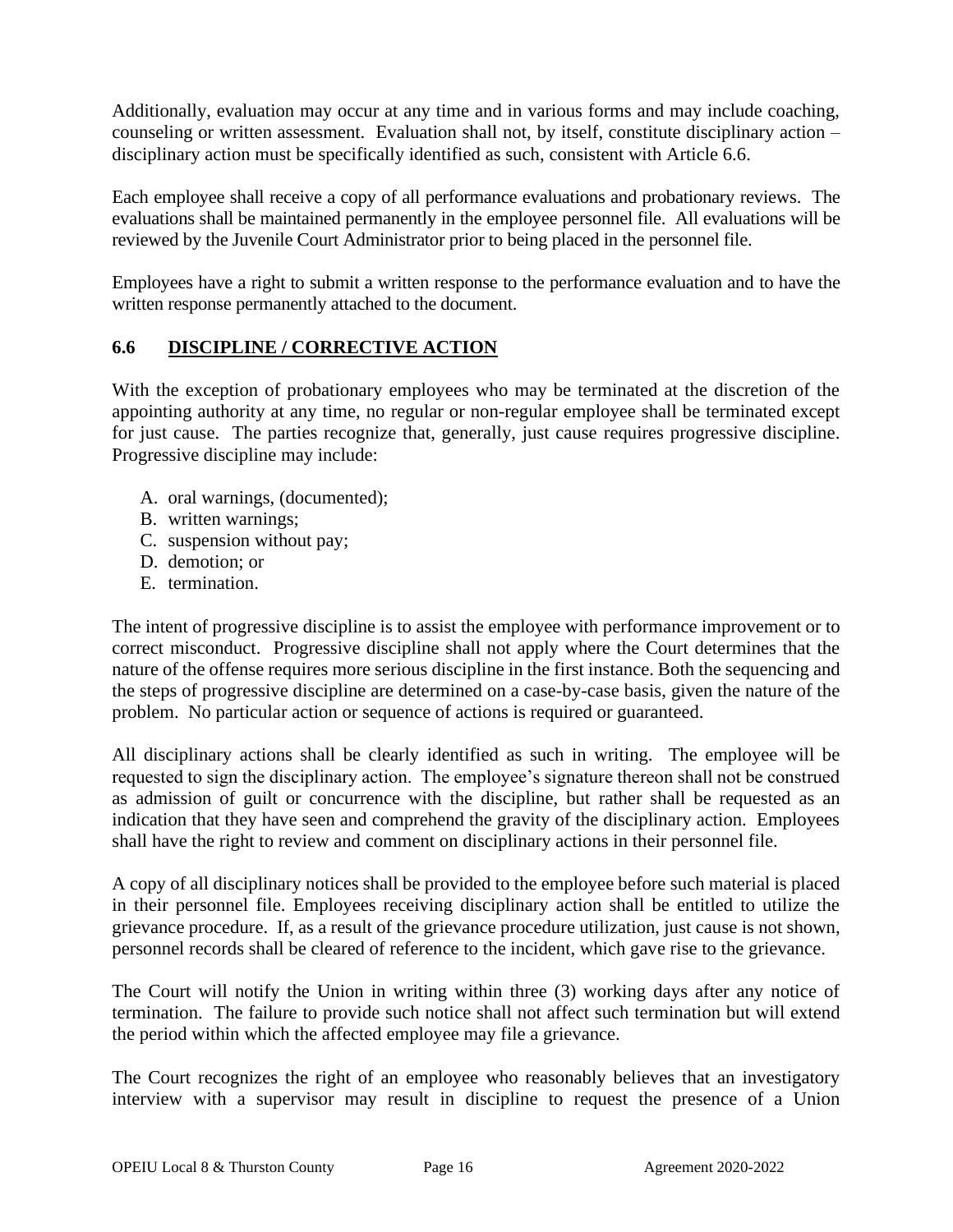representative at such an interview. The Court will delay the interview for a reasonable period of time in order to allow a Union representative an opportunity to attend. If a Union representative is not available or delay is not reasonable, the employee may request the presence of a bargaining unit witness. (Weingarten rights)

Employees shall also have a right to a notice and a pre-determination meeting prior to any suspension, demotion or termination. The Court must provide a notice and statement in writing to the employee identifying the performance violations or misconduct alleged, a finding of fact and the reasons for the proposed action. The employee shall be given an opportunity to respond to the charges in writing or in a meeting with the Court, and shall not be denied Union representation during that meeting, if requested. (Loudermill rights)

The Court shall endeavor to correct employee errors or misjudgments in private, with appropriate Union representation if requested by the employee.

## **ARTICLE 7 - SENIORITY**

## <span id="page-22-1"></span><span id="page-22-0"></span>**7.1 DEFINITION**

Both the Court and the Bargaining Unit acknowledge and agree that the members of the Bargaining Unit are an integral and integrated part of the Juvenile Court as a whole; that there is a substantial interest and benefit both to the Court and to the members of the Bargaining Unit in the unreserved promotion in employment of those members.

Seniority accrual is initiated on the date an individual becomes employed in a regular full-time or regular part-time position represented by the Bargaining Unit. Ongoing accrual of that seniority is based on a calculation of: FTE at which an individual is employed in such position, times the number of calendar days employed within that FTE status, minus any period of leave without pay which is not the result of an injury or other disability incurred as a result of employment within this Court.

When a regular employee accepts a position outside of the bargaining unit, the employee shall lose their bargaining unit seniority and forfeits bumping rights back into the bargaining unit, except as provided in Article 4.1, Probationary Periods.

In the case of two or more employees with the same seniority, ties shall be broken based on:

- 1. Time in service to the County; then
- 2. Time in job classification; then
- 3. By lot.

## <span id="page-22-2"></span>**7.2 APPLICATION OF SENIORITY**

In promotion, *transfer, reduction*, layoff, recall, and reassignment, qualifications and individual performance will be the primary considerations, with seniority determinative where qualifications and performance are considered to be equal. Qualifications will include the minimum qualifications of education, training and experience as set forth in the position description, as well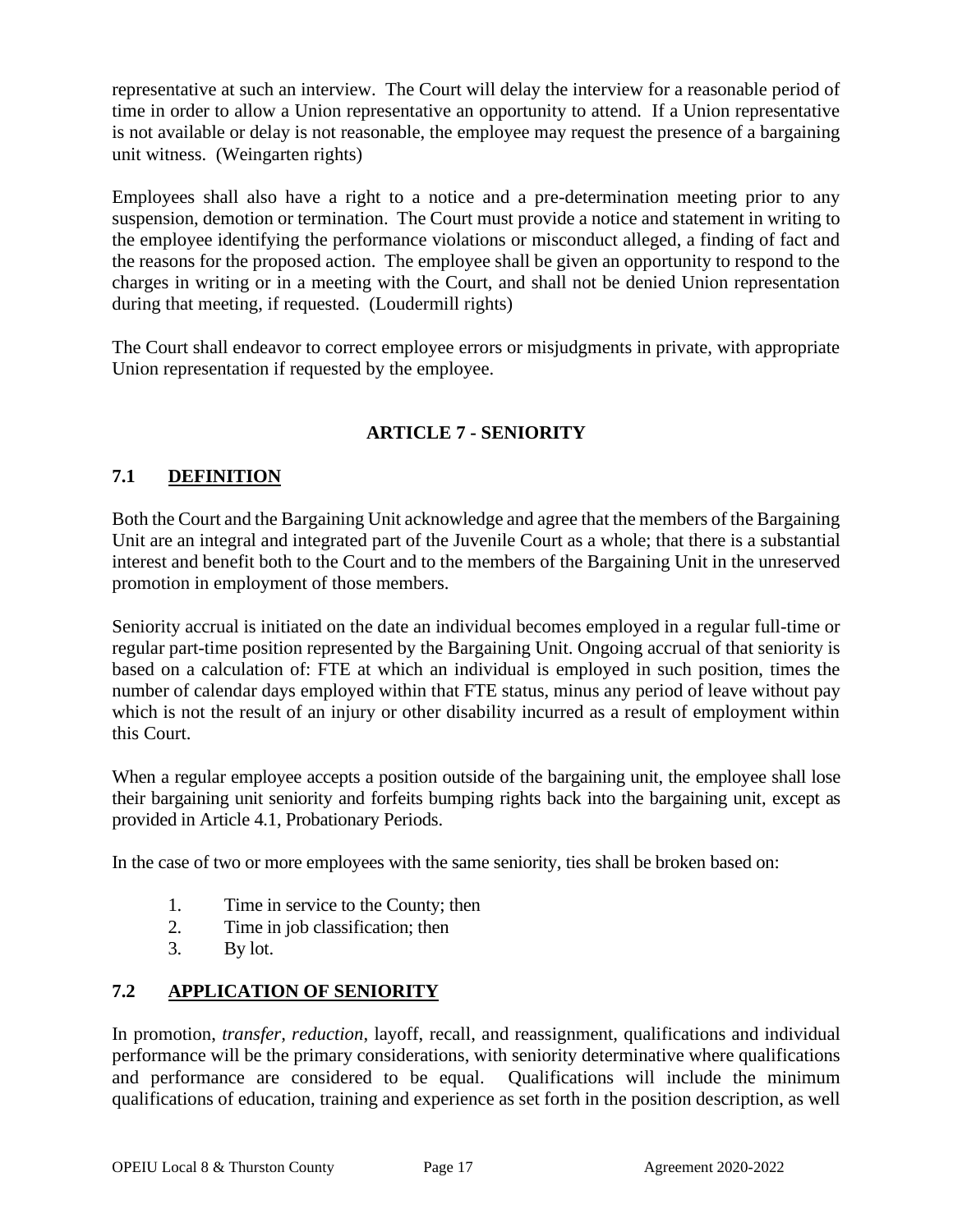as the job performance, ability, employment record and contribution to the needs of the team or program.

## <span id="page-23-0"></span>**7.3 PROBATIONARY PERIOD**

An employee's County seniority shall be established as the initial date of hire, upon completion of the probationary period. Court seniority shall then be based on continuous service with the Court.

## <span id="page-23-1"></span>**7.4 LOSS OF SENIORITY**

An employee will lose seniority by and/or upon:

- A. Resignation.
- B. Termination.
- C. Retirement.
- D. Layoff / Recall roster of more than fourteen (14) consecutive months.
- E. Failure to respond to two (2) offers of recall to former or comparable employment.

Employees who are re-employed following the loss of their seniority shall be deemed a newlyhired employee for all purposes under this Agreement, except as provided in the following: if employees are laid off or resigns in good standing after working at least twelve (12) consecutive months, and are thereafter re-employed within twelve (12) months (or fourteen (14) months in the event of recall), the employee will, upon successful completion of the probationary period, regain the seniority that they had as of the effective date that they resigned.

## <span id="page-23-2"></span>**7.5 LAYOFF DEFINED**

A layoff is defined as the anticipated and on-going or prolonged reduction in the number of fulltime equivalent (FTE) positions or in the number of partial FTEs. A layoff may occur for reasons of lack of funds, lack of work, efficiency, or reorganization. The Court determines which employment classifications and/or positions will be reduced or eliminated due to these or other changes that have taken place.

For purposes of this article, layoff is further defined as any reduction in hours which results in a position being less than three-quarters time (employed fewer than thirty {30} hours per week). For regular part-time employees, layoff is defined as a reduction in hours.

## <span id="page-23-3"></span>**7.6 NOTICE OF LAYOFF**

Employees who may be laid off will be given at least thirty (30) calendar days notice of the layoff.

## <span id="page-23-4"></span>**7.7 MEETING WITH UNION**

The Union shall also be notified of any reduction in hours proposed by the Court, including the purpose, scope, and duration of the proposed reduction. Upon the Union's request, the Employer and the Union shall meet promptly during the first two (2) weeks of the notice period identified in Article 7.6 to discuss the reasons and the time-lines for the layoff and to review any suggestions concerning possible alternatives to layoff. Union concerns shall be considered by the Court prior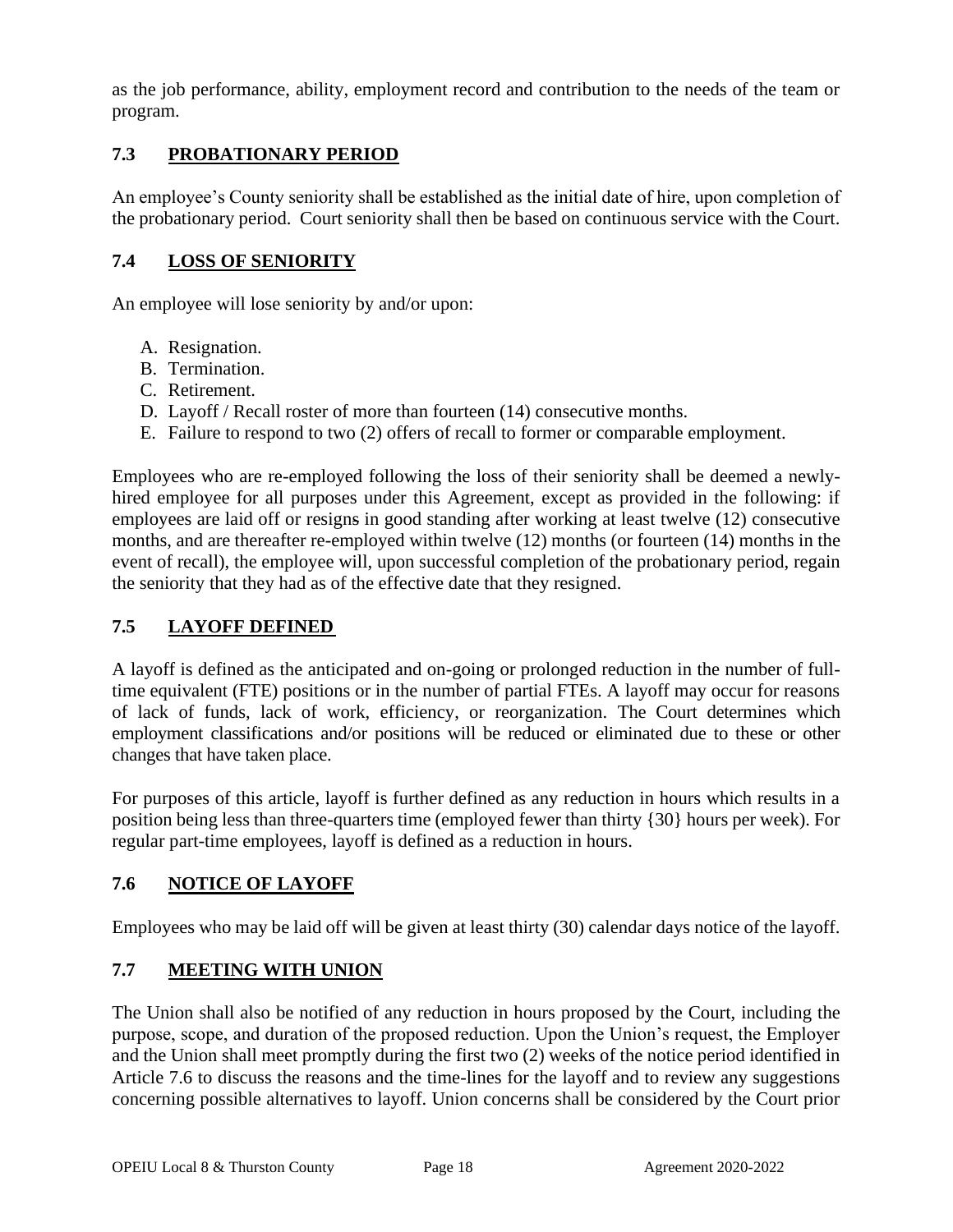to implementation of any reduction in hours. This procedure shall not preclude the Court from providing notice to employees or requesting volunteers to take leaves of absence without pay, provided the Court notifies the Union of the proposed request.

## <span id="page-24-0"></span>**7.8 LAYOFF PROCEDURE**

The following procedure shall apply to any layoff:

- **A. Affected employees:** The Court shall first determine by job classification the number of employees or FTEs to be affected by the layoff. Any employee(s) subject to layoff shall be identified according to Article 7.1, Definition, and Article 7.2, Application of Seniority, and shall be the affected employee(s) and will be given notice according to Article 7.6, Notice of Layoff. Employees who have received notice must choose among the layoff options set forth in Article 7.13, Layoff Options, within three (3) business days.
- **B. Volunteers**: Simultaneous with implementing the provisions of the layoff procedure, the Court may first seek, by a five (5) day posting process, volunteers for layoff or voluntary resignation from among those employees who work within the same job classification and program as the affected employees. If there are more volunteers than affected employees, volunteers will be chosen by seniority. Employees who volunteer for layoff may opt for recall rights as described in this article at the time of layoff.
- **C. Probationary and Non-Regular Employees:** Within a classification which is being reduced, those employees who are on probation or who are non-regular employees shall be laid off first.

## <span id="page-24-1"></span>**7.9 VACANT POSITIONS**

Positions will be filled in accordance with Article 7.2 and other sections of this Article.

Affected employees and employees on the re-call list shall be given first opportunity for vacant positions for which they are qualified within the bargaining unit prior to outside hiring by the Employer, consistent with Article 7.13a. Within other offices/departments affected employees will be given consideration for vacant positions for which they are qualified.

#### <span id="page-24-2"></span>**7.10 SENIORITY LIST**

The Court shall update the seniority list and provide it to the Union, consistent with Article 2.3, upon request. If a layoff is announced, a current ranked seniority roster including job classifications, names, job locations, and FTE or hours per week shall be provided to the Union and posted in the affected Court.

## <span id="page-24-3"></span>**7.11 ORDER OF LAYOFF**

The least senior employee within the affected job classification and affected Court shall be selected for layoff, consistent with other sections of this Article. No regular employee shall be laid off while another employee in the same classification within the Court is employed on a probationary or temporary basis. This provision shall apply only to the classification where the initial layoff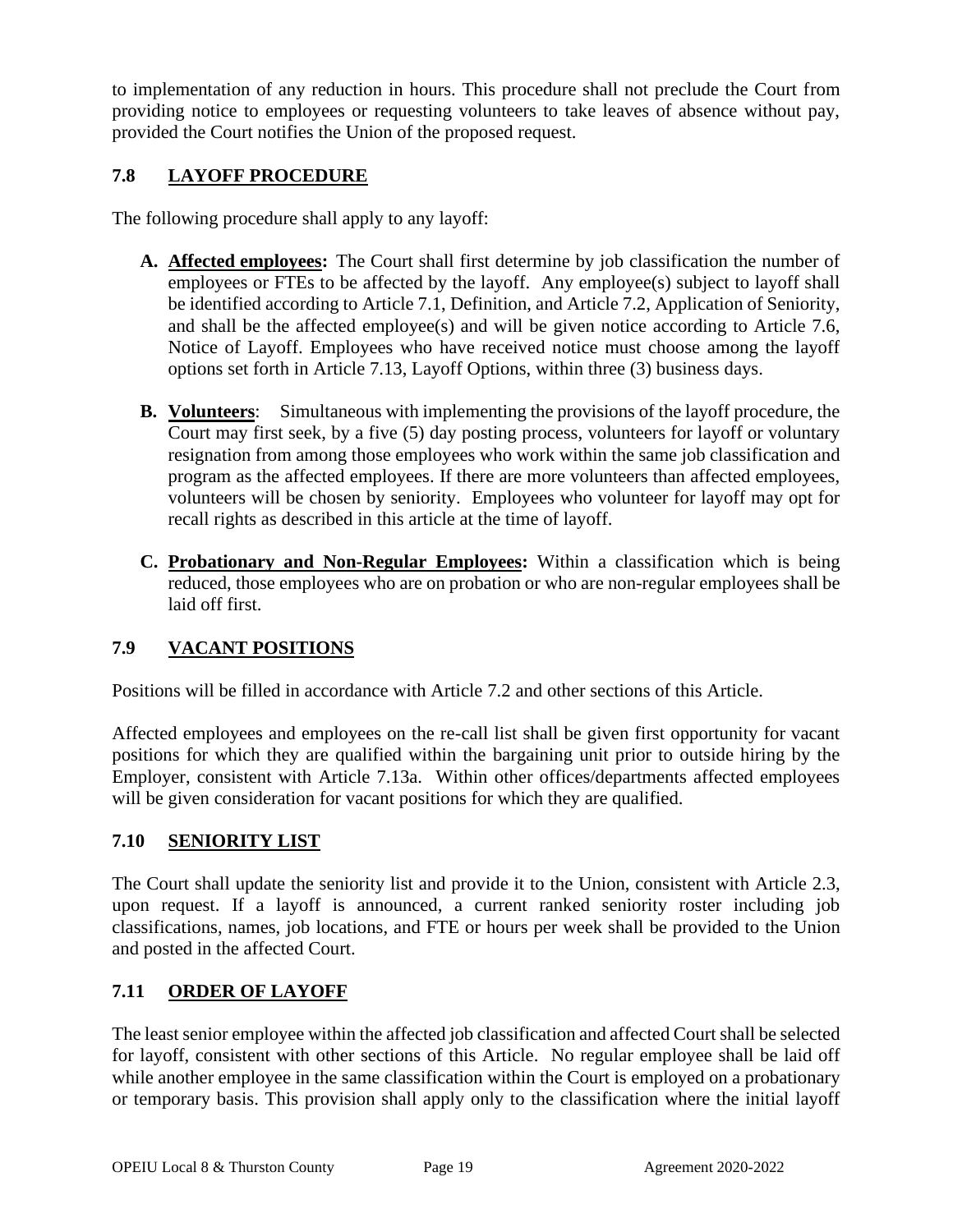occurs and not to the classification into which laid off employees have bumped.

## <span id="page-25-0"></span>**7.12 COMPARABLE EMPLOYMENT**

For purposes of this Article, "comparable employment," "comparable position" or vacancy shall be defined to include the same salary pay range, same educational and experience qualifications, and a FTE and work-week which is substantially similar.

## <span id="page-25-1"></span>**7.13 LAYOFF OPTIONS**

Affected employees who have completed their probationary period shall have the following options:

- **A. Vacant Position**: Assume a vacant position in the bargaining unit for which they are qualified according to seniority. On a County seniority basis, the employee shall be offered available job openings within the County for which the employee is qualified.
- **B. Bump:** Affected bargaining unit employees, including bumped bargaining unit employees having seniority according to Article 7.1, shall be allowed to bump less senior employees in lower classifications or in classifications at the same range which the employees previously held. The bump must occur within the same bargaining unit and to positions for which they are qualified. Regular employees whose hours have been reduced below thirty (30) hours per week shall have the option of either remaining in the reduced position or bumping to a lower classification or into classifications at the same range which the employees previously held for which they are qualified in the Court. Part-time regular employees shall have the option of a remaining in the reduced position (if above the twenty {20} hour threshold) or bumping to a lower classification, if so qualified. Laid off or bumped employees do not have bumping rights to other offices.

If there is no employee in the next lower classification who is less senior than the person scheduled for layoff, that person may look progressively to the next lower classification for such bumping rights.

The employee who is bumped by the affected employee shall have the same rights under this Article. The bumping process then ends.

**C. Recall**: If the affected employee elects not to take a vacant position, elects not to bump or cannot immediately and adequately perform the functions of the job assignment in assuming a vacant or bumped position, then that employee will be placed on the recall roster and will be eligible for recall under Article 7.15.

Qualified shall mean having demonstrated skills and required experience to perform the job; and in case of disputes, the final decision shall be made by the appointing official.

Nothing contained in this layoff section shall be construed to require the Court to modify its position and classification structure in order to accommodate bumping or other re-employment rights.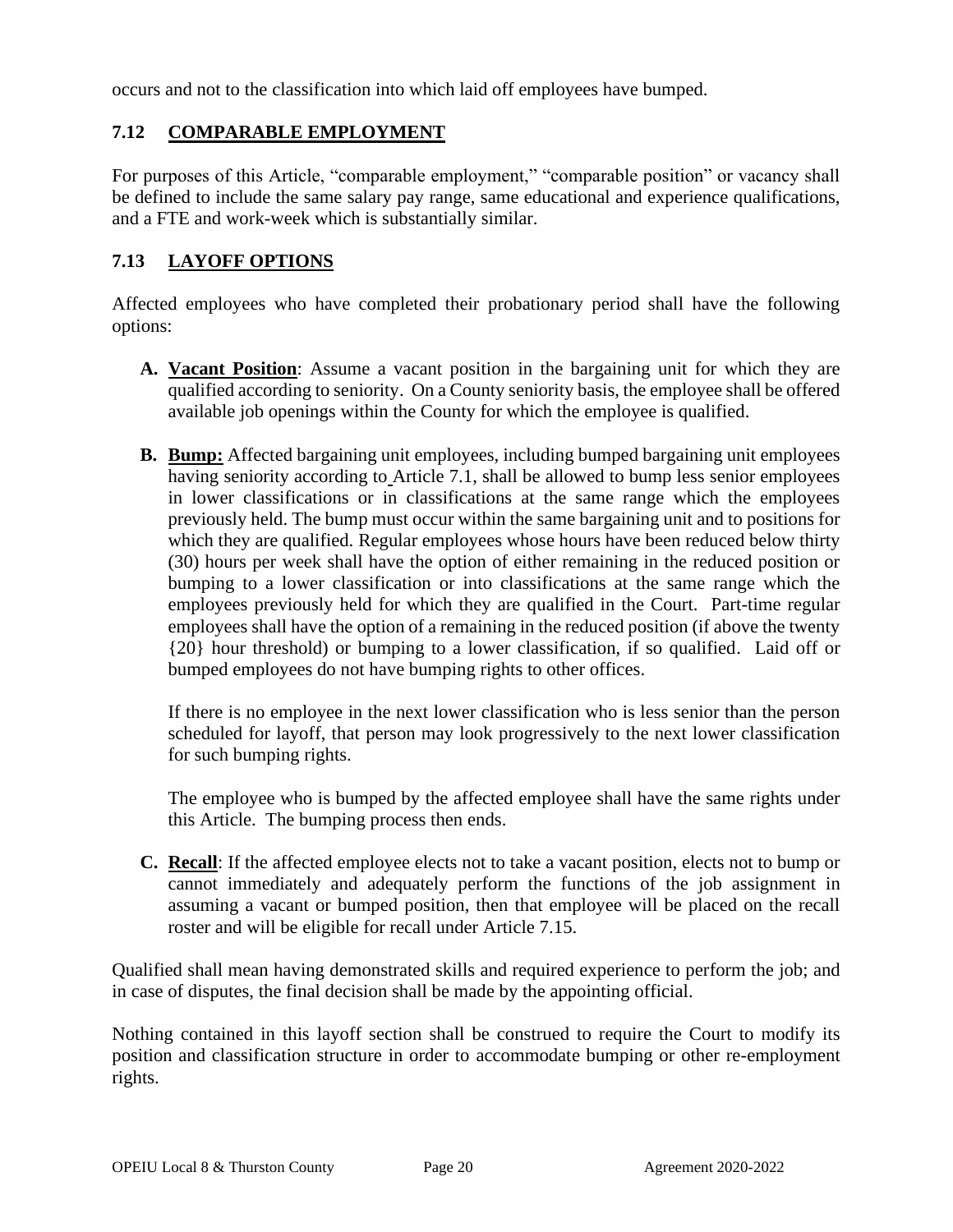## <span id="page-26-0"></span>**7.14 REDUCTION HOURS / FTE**

An employee subject to an involuntary reduction in their FTE may elect to accept the reduction, may bump and/or may elect to be placed on recall in accordance with Article 7.13. If the reduction results in hours less than the twenty (20) hour threshold, the reduction will be considered a position elimination and the employee shall have the right to bump or be placed on the recall list.

## <span id="page-26-1"></span>**7.15 RECALL**

Regular employees who have been laid off shall be subject to recall to regular job openings in their former classification in inverse order of seniority prior to any job posting or hiring of outside applicants.

Regular employees on layoff shall not accrue but shall retain past service credits for seniority, wage and benefit purposes for the duration of time that they are subject to recall.

Notice of recall shall be mailed to the last known address of the employee**.** It shall be the responsibility of the affected employee to provide the Court with their current mailing address and telephone number.

An individual may remain subject to recall for up fourteen (14) months from the date of layoff. If an individual has not been recalled upon the expiration of fourteen (14) months, all rights to rehire shall cease.

Laid off regular employees, in addition to their rights to be recalled, shall have the right to become non-regular employees and shall be placed within the non-regular pool at the top of the call-in list consistent with their seniority as defined in Article 7.1.

If employees on the recall list elect not to accept two (2) offers to return to work in the former or a comparable position or fail to respond within seven (7) consecutive days of the offer of recall, they shall be considered to have terminated or abandoned their right to re-employment and relinquished all recall rights. If employees on the recall list decline to accept an offer of a noncomparable position, they may retain their recall rights for the balance of their recall period.

As long as any employee remains on the recall roster the Court shall not newly employ by hiring persons into the bargaining unit until all qualified employees holding recall rights have been offered recall, as above, to any vacant positions for which they are qualified.

A copy of the recall roster shall be provided to the Union, upon request.

## <span id="page-26-2"></span>**7.16 VACATION & LEAVE CASH OUT/ PAY**

*Any regular employee who is laid off (or terminated) shall be cashed out for any unused alternative*  leave or vacation benefits or comp time with their final paycheck to the extent of established *maximums (per other Articles of this Agreement).*

*Sick leave balances at the date of layoff shall be restored upon recall with the Court if the person is recalled into a regular position from the recall list. No sick leave shall accrue during the period*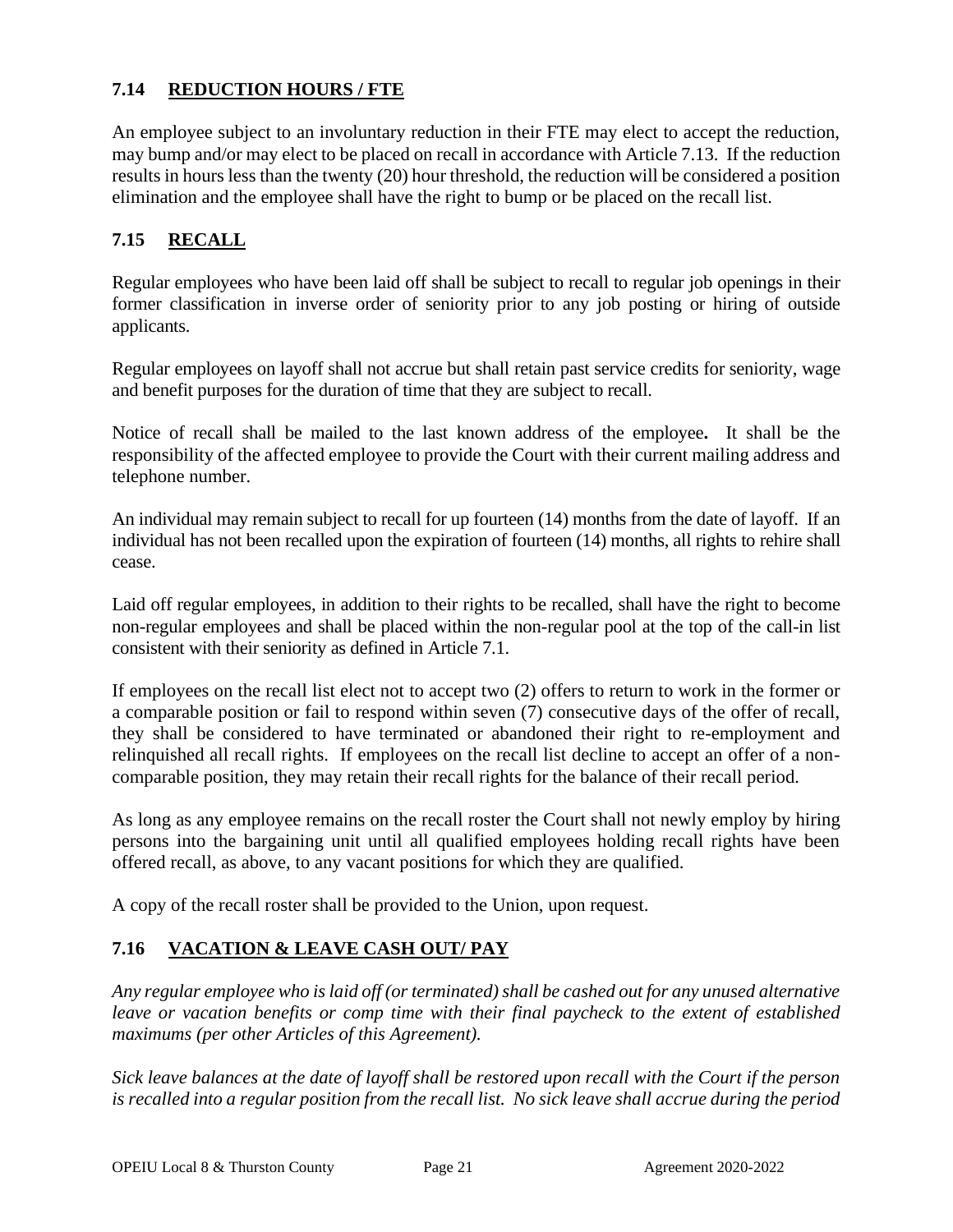*of layoff. If a person on the recall list is employed in a temporary position employment, the person may accrue sick leave at the same rate that would apply if it were a regular position. Only sick leave accrued during temporary employment may be used during temporary employment. Sick*  leave accrued during temporary employment may be added to any existing sick leave balance if *the person is hired into a regular position from the recall list. Employees under the Traditional Leave Plan who are laid off shall be allowed to remain on that plan when recalled.*

## <span id="page-27-0"></span>**7.17 UNEMPLOYMENT CLAIMS**

*If laid off employees apply for unemployment compensation benefits, the Employer will not contest the claim and will confirm that the employee was laid off.* 

## **ARTICLE 8 – WAGES**

## <span id="page-27-2"></span><span id="page-27-1"></span>**8.1 WAGE SCHEDULE**

*Effective January 1, 2020, the salary rates set forth in Appendix A shall be increased by 2.4%.* 

*Effective January 1, 2021, the salary rates as set forth in Appendix A for 2020 shall be increased by an amount equal to 100% of the Seattle-Tacoma-Bellevue April 2019 to April 2020 CPI-U, with a minimum increase of one and one-half percent (1.50%) and a maximum increase of two and onehalf percent (2.50%), for all job classifications.*

*Effective January 1, 2022, the salary rates as set forth in Appendix A for 2021 shall be increased by an amount equal to 100% the Seattle-Tacoma-Bellevue April 2020 to April 2021 CPI-U, with a minimum increase of one percent (1.0%) and a maximum increase of two and one-half percent (2.50%), for all job classifications.*

#### <span id="page-27-3"></span>**8.2 HIRE-IN RATES**

*All new employees shall be employed at Step 1 of the appropriate salary range. Former employees, current non-regular employees, and employees with an applicable degree (Associates' or higher) and/or juvenile detention experience, including Washington State CJTC Academy certification (lateral applicants) may be employed/re-employed at a step that is commensurate with their years of related experience, subject to the County Personnel Rules.*

#### <span id="page-27-4"></span>**8.3 NON-REGULAR EMPLOYEE SALARY PROGRESSION**

*A non-regular employee shall initially be paid at the hourly rate for step 1 of the salary and shall be advanced to step 2 upon successful completion of the probationary period. Thereafter, a nonregular employee shall be advanced to step 3 within that range at completion of 3 service years; to step 4 within that range at completion of 5 service years; to step 5 within that range at completion of 7 service years; and to step 6 within that range at completion of 10 service years. All pay increases under this section shall be effective the first day of the first full pay period following completion of the applicable service year. A service year is defined as 960 hours of work for the Juvenile Court.*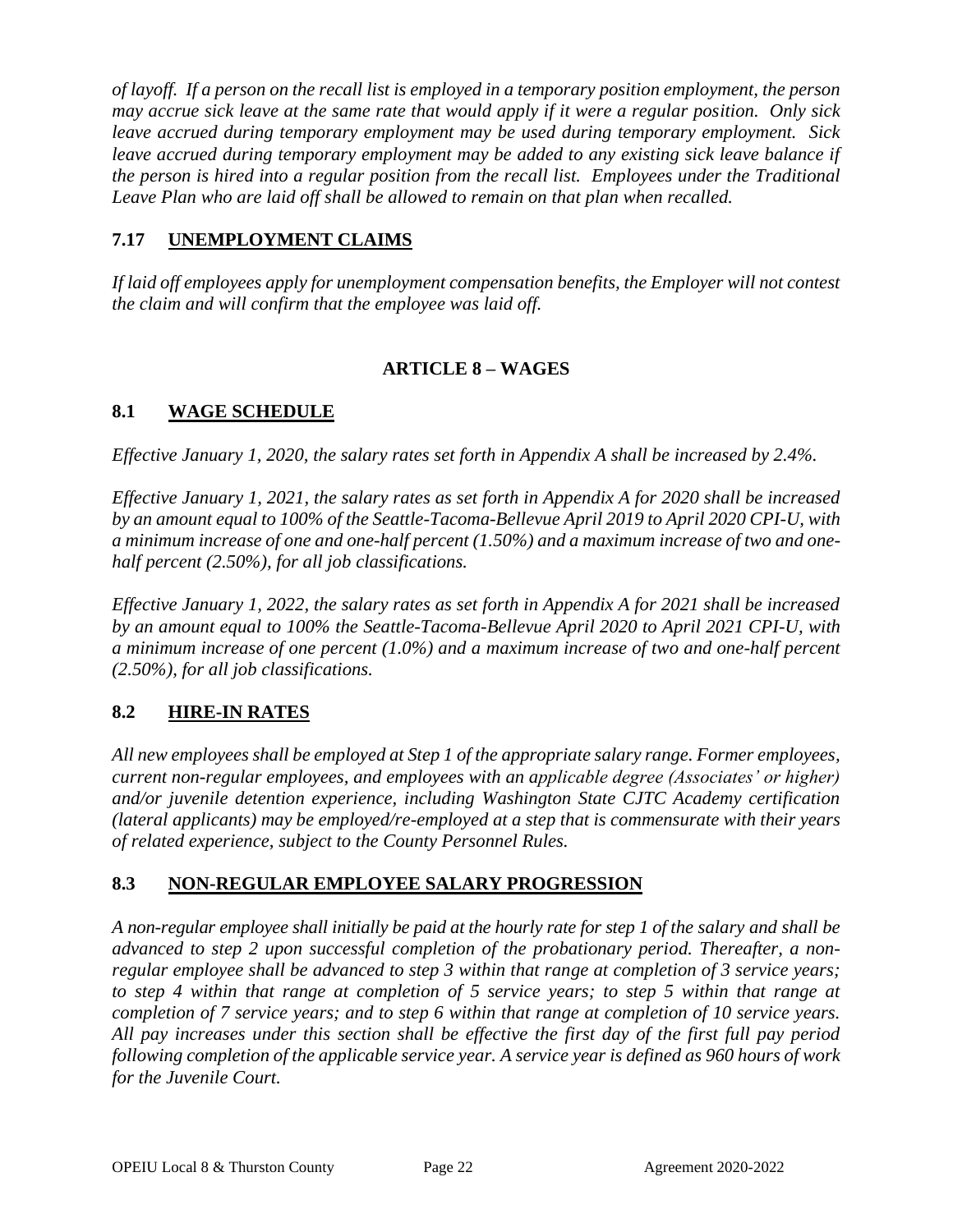### <span id="page-28-0"></span>**8.4 SHIFT DIFFERENTIAL**

*Employees shall be paid an additional seventy-five cents (\$.75) for all hours actually worked between:*

- *A. 5:30 p.m. and 5:30 a.m., Monday through Friday (weekday evenings/nights), and*
- *B. Friday, 5:30 p.m. through Monday, 5:30 a.m. (weekend hours).*

### **ARTICLE 9 - OTHER COMPENSATION**

## <span id="page-28-2"></span><span id="page-28-1"></span>**9.1 CALL-BACK PAY**

*All employees will respond to emergency call-outs unless extenuating circumstances such as illness or other incapacitation prevent the employee from responding.*

*Except as noted below, all regular employees shall be offered a minimum four (4) hours call-back time at the appropriate rate of pay in any instance when called in to work hours outside their regularly scheduled shift; and non-regular employees shall be offered four (4) hours minimum call-back at appropriate hourly pay in any instance when called in to work. This would include Court subpoena which is directly related to the position and County employment.*

*All regular and non-regular employees shall receive a minimum of two (2) hours call-back time at the appropriate rate of pay for a maximum total of sixteen (16) hours of scheduled training in any calendar year.* 

#### <span id="page-28-3"></span>**9.2 WORK IN A HIGHER CLASSIFICATION**

*Employees who are temporarily assigned duties which are clearly beyond the scope of their classification for more than two (2) workweeks (over 10 working days) and the Board of County Commissioners or designee has authorized this temporary assignment, the employee shall receive at least a five percent (5%) salary increase for the duration of the temporary assignment, except that the minimum increase shall not exceed the maximum step on the new range.*

#### **9.3 LEAD ASSIGNMENT**

*Lead assignment is a premium pay added to the base salary. Detention Officers designated as Leads shall be compensated eight percent (8%) of their base salary per month. The employer*  will determine the number of Lead Assignments necessary. The removal of a Lead Assignment is at *management's discretion and not considered disciplinary action unless documented as such and processed consistent with just cause the procedures in Article 6.6.*

- *A. There shall be at least one Supervisor or Lead within the facility at all times when the Detention Manager is not present.*
- *B. Assignment: When a vacant lead designation occurs, consideration will be limited to qualified non-probationary regular bargaining unit employees who apply. Appointment shall be made according to ability and work history. Should ability and work history be*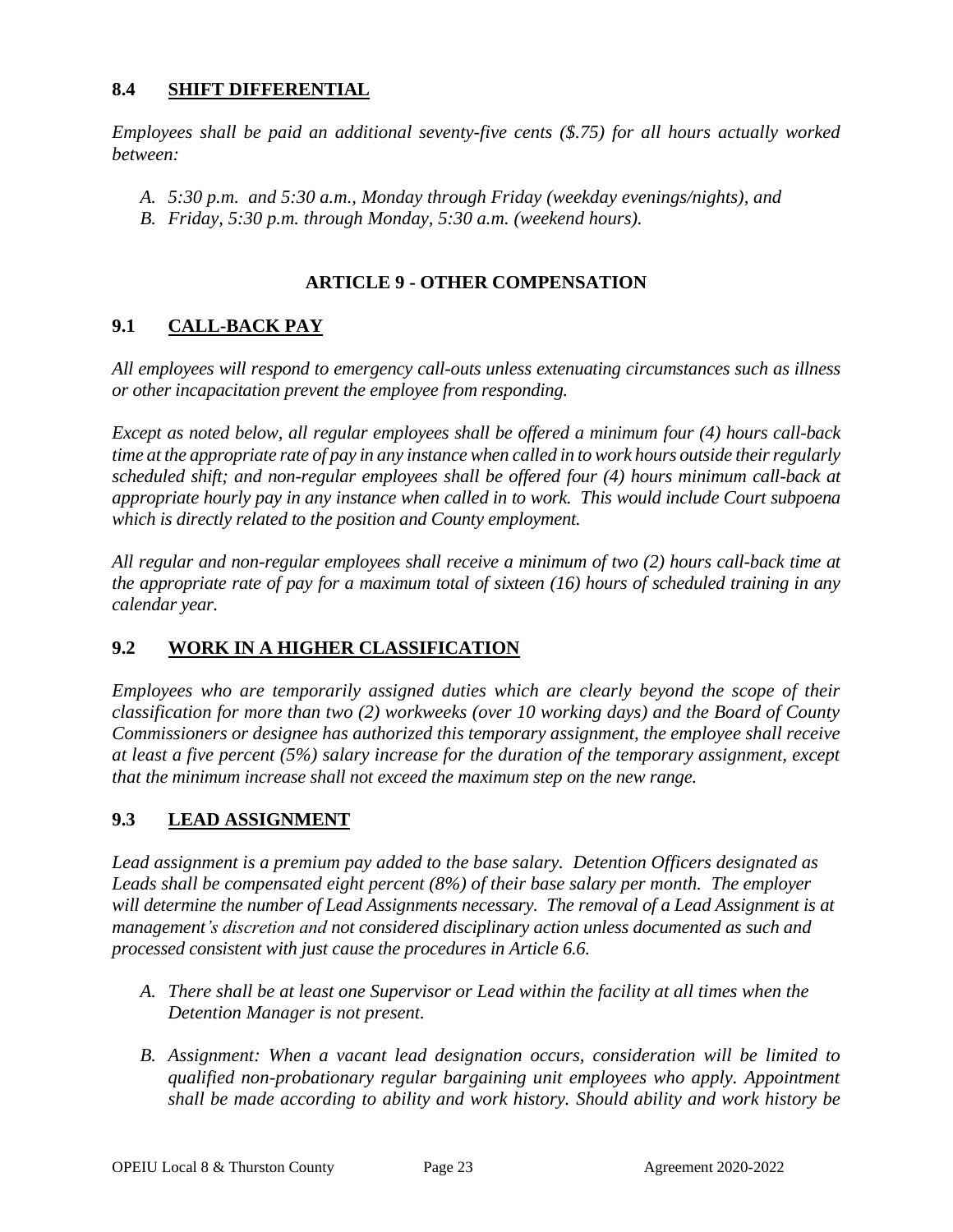*equal, seniority shall prevail.* 

*C. Fill-In Lead – Detention Officers assigned to cover in the absence of both a supervisor or a Lead shall be compensated five percent (5%) of their base salary for all hours worked as a Fillin Lead.*

## <span id="page-29-0"></span>**9.4 YOUTH DEVELOPMENT PROGRAM (YDP)**

*A. Full-time Assignments: Employees assigned to the YDP on a full-time basis will receive a five percent (5%) increase to their base salary per month during the assignment.*

*In the event the Youth Development Program is canceled, or if an employee assigned to the program full-time is unsuccessful or chooses to not continue, the assignment will end, and the employee will resume their regular work assignments.* 

- *B. Hourly Assignments to the Youth Development Program:*
	- *1. Regular employees who are not assigned to the YDP on a full-time basis may volunteer or may be assigned to participate in the program on an hourly basis.*
	- *2. Hourly assignments will be approved and scheduled by the Detention Manager, in writing.*
	- *3. Employees participating in the YDP on an hourly basis will be compensated five percent (5%) of their base salary for all hours assigned.*

#### <span id="page-29-1"></span>**9.5 MILEAGE REIMBURSEMENT**

When county vehicles are not available, employees using their own vehicles for County business will be reimbursed mileage at the IRS amount. Parking will be provided to all detention staff covered by this Agreement at no cost to the employee.

#### <span id="page-29-2"></span>**9.6 OTHER BUSINESS & TRAVEL**

**A.** County vehicles shall be used for official county purposes only. When out of town or between field appointments, people are allowed to stop for lunch as long as the stop is on the way.

Personal cars used for county business should be kept to emergencies only.

**B.** *Reimbursement of Travel Expenses: Employees will be reimbursed for other reasonable expenses associated with travel required and authorized by the Employer. Before receiving reimbursement, employees must provide documentation verifying the expenses. Out of area travel must be approved in advance by the supervisor.*

## <span id="page-29-3"></span>**9.7 PARKING**

Facility parking shall be provided to all detention staff covered by this Agreement at no cost to the employee.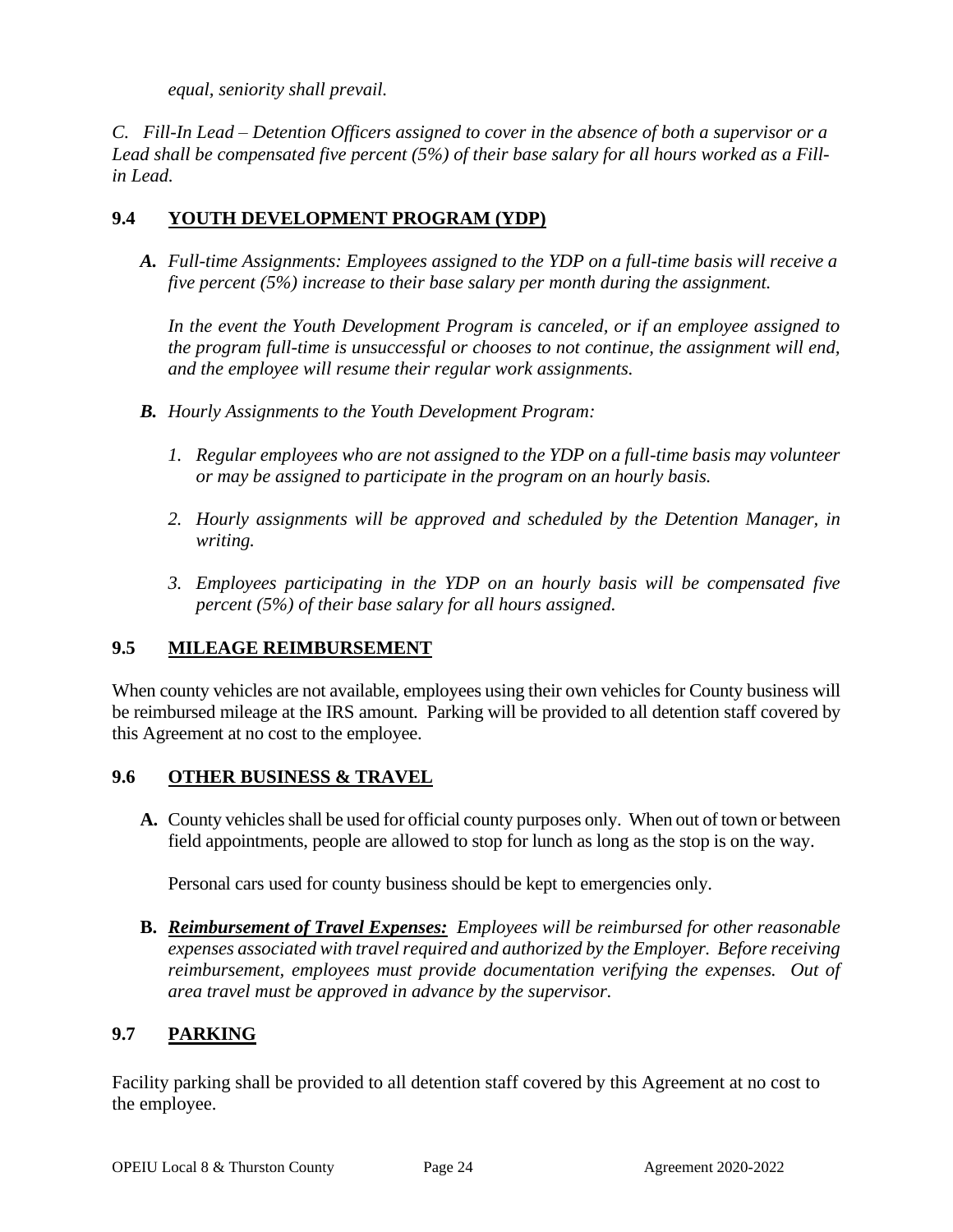## <span id="page-30-0"></span>**9.8 EDUCATIONAL INCENTIVE**

*Employees with an applicable Bachelors' or higher degree and having reached the fourth (4th) step in the pay plan will be eligible for a three percent (3%) educational incentive. Those employees with an applicable Associates' degree will be eligible for a one percent (1%) educational incentive.* 

*An employee seeking the incentive is responsible for providing a sealed transcript to the Appointing Authority (Court Administrator). In addition, an employee must receive an overall satisfactory performance evaluation. An employee who has attained the required educational level but receives an overall unsatisfactory performance evaluation will not be eligible unless and until the employee receives a subsequent satisfactory annual performance evaluation.*

*The incentive will be paid based on the monthly salary for each month of eligibility for the incentive. Should an unsatisfactory evaluation occur, the incentive will be suspended effective the first full month following the evaluation.* 

#### <span id="page-30-1"></span>**9.9 UNIFORMS**

*The Employer may require employees to wear uniforms. The Employer will notify the Union and engage in bargaining the impact and effects of the decision.*

#### <span id="page-30-2"></span>**9.10 INSTRUCTOR PAY**

*Employees assigned by the Detention Manager as instructors (Defensive Tactics or Bloodborne Pathogens), will receive a three percent (3%) base wage adjustment for each pay period in which they receive training in their area of instruction or provide training services.* 

#### <span id="page-30-3"></span>**9.11 EXCREMENT REMOVAL PAY**

*Employees assigned by the Detention Manager or designee to a specific excrement removal duty will be paid twenty-five dollars (\$25.00) above base salary per hour for actual time worked, with a minimum of two (2) hours and a maximum of three (3) hours. The Detention Manager or designee will determine how many employees are required and employees will be provided equipment and training on proper procedures. The determination that a specific situation warrants assignment pay is at the discretion of the Detention Manager.* 

#### <span id="page-30-4"></span>**9.12 FUNERAL EXPENSES**

*In the event an employee is killed in the line of duty, or dies from injuries sustained in the line of duty, the Employer shall pay the sum of \$10,000 toward funeral and connected expenses to the employee's surviving spouse (or, if none, to the employee's heirs) regardless of amounts paid from other sources*.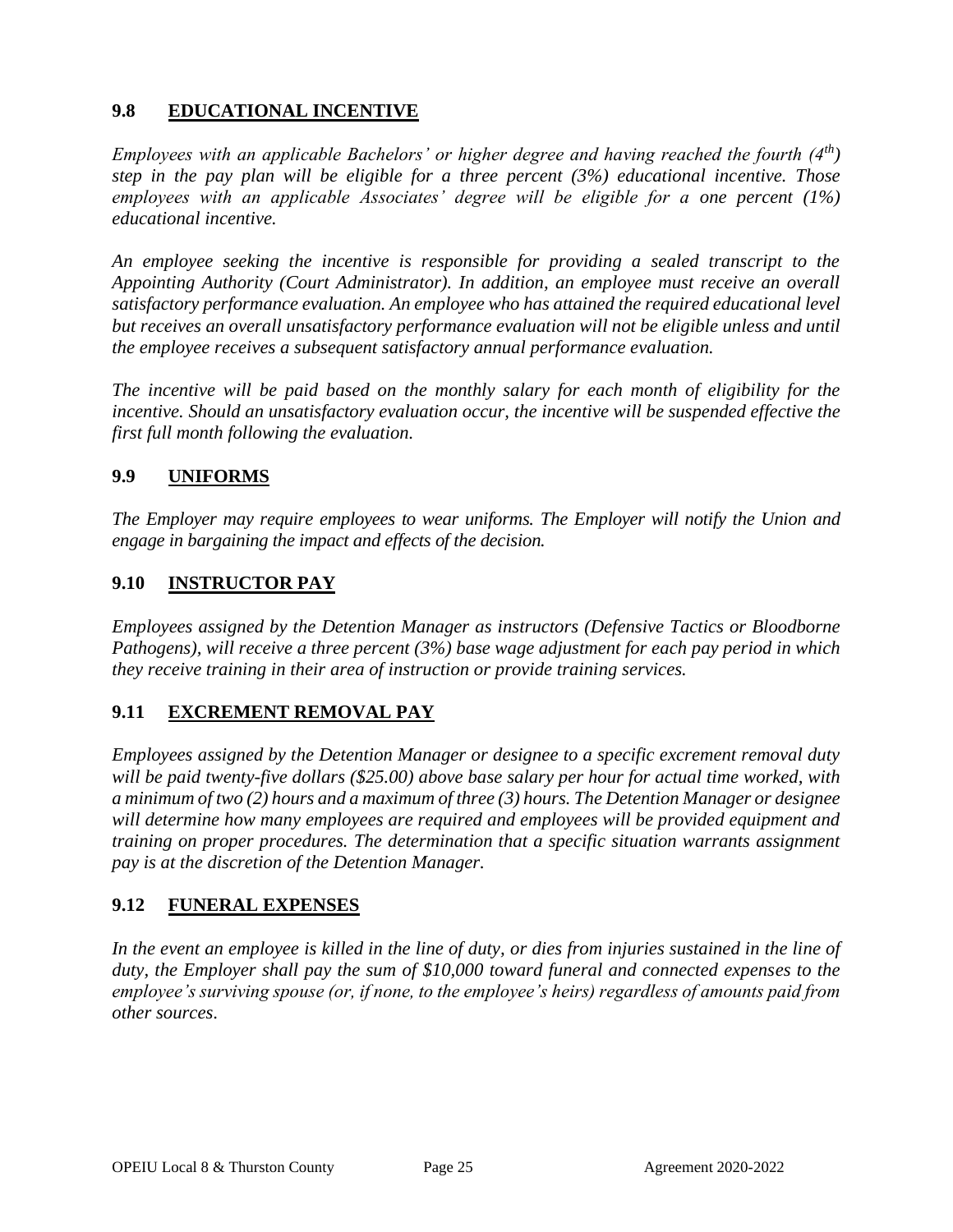#### **ARTICLE 10 - HOLIDAYS**

### <span id="page-31-1"></span><span id="page-31-0"></span>**10.1 HOLIDAYS**

*Regular employees shall receive eight (8) hours' holiday benefit pay and time off for each holiday, pro-rated to FTE and commensurate with an individual employee's established alternative work schedule:*

> *New Year's Day - January 1 Martin Luther King's Birthday - 3rd Monday in January Presidents Day - 3rd Monday in February Memorial Day - Last Monday in May Independence Day - July 4 Labor Day - 1st Monday in September Veterans Day - November 11 Thanksgiving Day - 4th Thursday and Friday in November Christmas Day - December 25*

*Substitute Holidays: In the case of this bargaining unit, the employee shall receive a "Substitute Holiday" (for each of the holidays identified above) which includes eight (8), ten (10), or twelve (12) hours of time off and the corresponding hours' holiday benefit pay on an alternative day which is approved by the supervisor. The amount of the holiday benefit received by an individual employee is based on the employee's scheduled shift. Employees can accrue up to a maximum of 10 holiday days and may schedule and use the substitute holiday leave in the same manner as the scheduling and use of vacation or alternative leave. No overtime shall be authorized to cover a request for a substitute holiday.* 

*The employee may request to receive pay in lieu of a Substitute Holiday by notifying the Juvenile Detention Manager or Designee prior to the actual holiday. The request for pay in lieu of Substitute Holiday will be approved or denied by the Juvenile Detention Manager or Designee based on available budget.* 

*The holiday benefit and substitute holiday will be commensurate with regularly established alternative work schedules (i.e. 5 x 8, 4 x 10, 12-hour FLSA, etc).*

*Compensation for hours actually worked on a designated Holiday is addressed in Article 10.5.*

*Additional Holidays: Floating Holiday (2)*

*Long Term Service Recognition – on January 1st of each year following attainment of their leave service anniversary date, regular employees will also receive:*

*Floating Holiday (one additional) - completion of 15 years of service Floating Holiday (a second additional) - completion of 20 years of service Floating Holiday (a third additiona1) - completion of 25 years of service*

*Regular full-time and regular part-time employees who have completed the probationary period (prior to September 1) will be credited with two (2) floating holidays annually. These holidays shall*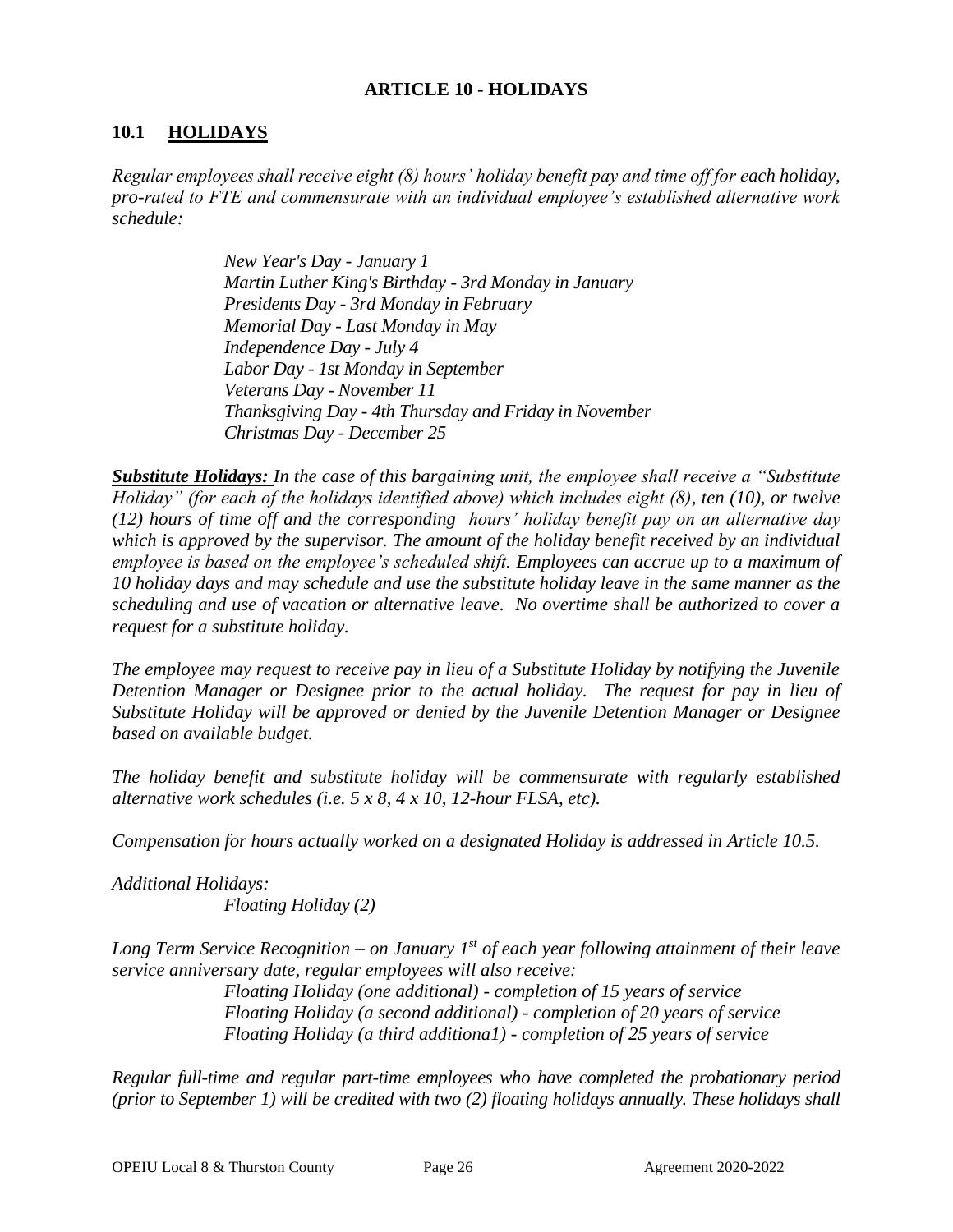*be used at the employee's discretion with prior approval of the appointing authority. Employees must take the floating holidays during the calendar year. If the employee timely requests to use a floating holiday and is denied by the appointing authority, the day will carry over to the next calendar year and must be used before taking a full day of annual leave.* 

## <span id="page-32-0"></span>**10.2 RELIGIOUS HOLIDAYS**

*Employees are entitled to two (2) unpaid holidays per calendar year for a reason of faith or conscience or an organized activity conducted under the auspices of a religious denomination, church, or religious organization. Employees must use their accrued vacation, alternative, or substitute holiday leave, leave without pay, or make alternative work schedule arrangements. Employees must request pre-approval from their supervisors. Such requests will be granted unless the employee's absence imposes an undue hardship on the employer as defined in WAC 82-56-020 or the employee is necessary to maintain public safety.*

*Employees may also take other religious holidays off with their supervisor's approval, through utilization of vacation, alternative or substitute holiday leave, or comp time or by making alternative work schedule arrangements. Such requests shall not be unreasonably denied.*

## <span id="page-32-1"></span>**10.3 HOLIDAY ON DAY OFF**

*If an authorized holiday occurs within an employee's vacation period, that day will be paid as a holiday and not deducted from the employee's vacation accruals. Employees cannot receive vacation, sick leave or holiday pay simultaneously for the same days.*

## <span id="page-32-2"></span>**10.4 HOLIDAY COMPENSATION**

*Regular full-time detention personnel shall receive holiday pay at a premium rate of one and onehalf (1 ½) the regular rate for all hours worked and an extra day off ("the substitute holiday") with pay for each holiday they are required to work. (The extra day off with pay shall be limited to the number of hours regularly scheduled.) Regular part-time detention personnel who actually work a holiday shall receive holiday compensation commensurate with the actual number of hours worked.*

*Non-regular employees who work on the holidays shall receive pay at a premium rate of one and one-half (1 ½) times their regular hourly rate of pay for all hours worked on the holiday.* 

*Non-regular employees who work a shift of the first day of the Thanksgiving Day holiday (Thursday) will have priority for call-in for the second day of the Thanksgiving Day holiday (Friday). and for the day immediately following Christmas Day holiday. Non-regular employees who work a shift of the Christmas Day holiday will have priority for call-in for the next three (3) subsequent holidays listed in Article 10.1. Call-in of non-regular employees within this specialized priority will be conducted according to regular call-in seniority.*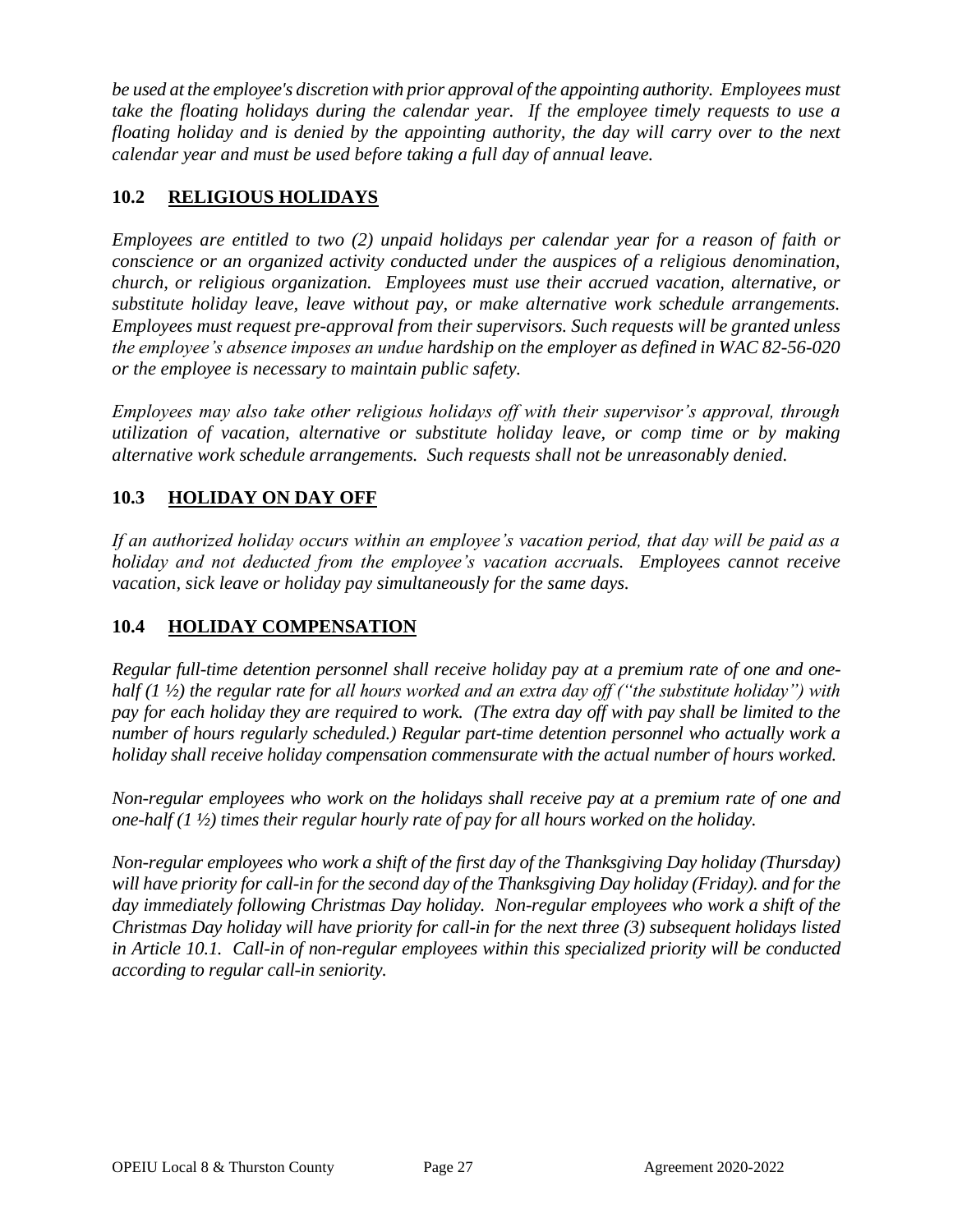#### **ARTICLE 11 – ALTERNATIVE LEAVE**

## <span id="page-33-1"></span><span id="page-33-0"></span>**11.1 DEFINITION**

*The provisions of this Article apply only to regular county employees covered by the Alternative Leave Program. Alternative leave may be used for any absence approved by the appointing authority.* 

*Two Leave Systems –New hires will have a one-time choice between the Alternative Leave and "Traditional Leave" (i.e. Vacation and Sick leave) programs at the time of their new hire benefit orientation.*

*New hires will be given seven (7) calendar days from the date of their benefits orientation to select their preferred leave program choice. Employees who fail to make a selection within the seven (7) day enrollment period will be placed in the Alternative Leave program. Once the choice is made, the employee will remain on that program regardless of individual changing circumstances.*

## <span id="page-33-2"></span>**11.2 ALTERNATIVE ACCRUAL**

*For regular full-time employees selecting the alternative leave program a portion of each pay period's total leave accrual will be designated as "Washington State Paid Sick Leave" (WPSL). For every 40 hours of time worked, including overtime but not including paid or unpaid leave, an employee will accrue one (1) hour of WPSL. These hours will be identified and placed into the WPSL leave bank. Alternative leave accrual will be the difference between the WPSL hours earned during the pay period and the employee's accrual rate, as follows:*

| During this year<br>of Service | Hours<br>per<br>Pay Period | Hours<br>per<br>Month | Hours<br>per<br>Year |
|--------------------------------|----------------------------|-----------------------|----------------------|
| 1st                            | 6.00                       | 12.00                 | 144                  |
| 2nd                            | 6.34                       | 12.67                 | 152                  |
| 3rd $&$ 4th                    | 6.67                       | 13.33                 | 160                  |
| $5th \& 6th$                   | 7.25                       | 14.50                 | 174                  |
| 7th & 8th                      | 7.63                       | 15.25                 | 183                  |
| 9th $& 10$ th                  | 8.00                       | 16.00                 | 192                  |
| 11th $&$ 12th                  | 8.75                       | 17.50                 | 210                  |
| 13th $& 14$ th                 | 9.00                       | 18.00                 | 216                  |
| 15th & 16th                    | 9.75                       | 19.50                 | 234                  |
| 17th & 18th                    | 10.00                      | 20.00                 | 240                  |
| 19th & beyond                  | 10.25                      | 20.50                 | 246                  |

*Employees who are on leave-without-pay for forty (40) or more hours in a pay period will not accrue the alternative leave portion of their accrual for that pay period.*

*Regular employees may accrue a maximum of one thousand seven hundred (1,700) hours of alternative leave. During the calendar year, WPSL hours may accrue without regard to the 1,700 hour maximum for alternative leave hours. On January 1 of each year, a maximum of forty (40)*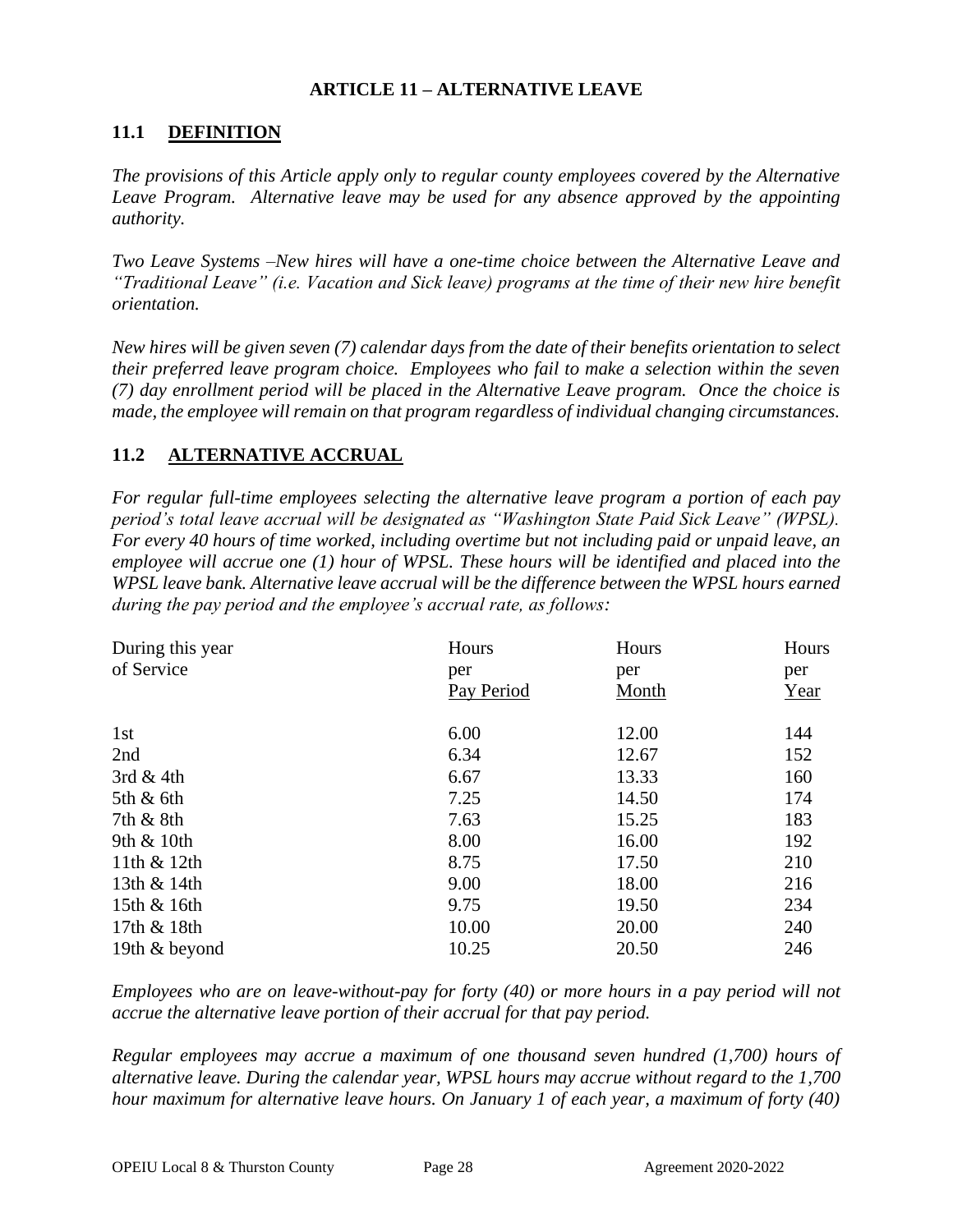*WPSL hours can be carried forward. Any WPSL in excess of forty (40) will be transferred into the employee's alternative sick leave bank, up to the 1,700 hour maximum.*

*A regular part-time employee accrues prorated alternative leave based on the number of hours budgeted for the position.*

*During the first six (6) months of employment, probationary employees shall accrue and may utilize alternative leave for sick leave purposes. Use of alternative leave for other purposes during the probationary period requires pre-approval by the Detention Manager or designee. Should an employee fail to complete the probationary period, the employee will not be paid for any accrued leave.* 

## <span id="page-34-0"></span>**11.3 SCHEDULING**

The scheduling and use of alternative leave and WPSL for sick leave purposes shall be subject to the scheduling and use requirements of Article 13.2, Sick Leave Usage.

For non-sick leave related purposes, a regular employee requesting alternative leave or WPSL must make a written request in advance, in accordance with Article 12.2, Vacation Scheduling. The employee may use alternative and WPSL leave interchangeably or in combination, at the employee's discretion.

The Court shall respond to all requests for time off within a maximum of seven (7) working days from the date of the request (exceptions are Thanksgiving Day, Christmas Eve, and Christmas Day, which will be responded, by October 15, as they are determined on a rotating basis for employees.)

The Court agrees that an employee's request to take leave time shall normally be honored, provided it does not interfere with workload requirements and schedules. Once a replacement has been scheduled for requested time off, the employee requesting the time off shall give a minimum of 72 hours notice of any desire to rescind such request.

If the appointing authority denies an employee's request for alternative leave and the denial would result in the employee's accrual exceeding the maximum allowed or in the employee forfeiting leave because of the failure to use the minimum amount of leave, the employee shall not lose any accrual at that time. The employee shall have up to three (3) months to use the excess accrual.

## <span id="page-34-1"></span>**11.4 ALTERNATIVE and WPSL LEAVE PAY**

*The employee will use and be compensated alternative and WPSL leave pay in accordance with the hours for which they were scheduled to work on the day which was authorized as leave.*

#### <span id="page-34-2"></span>**11.5 ALTERNATIVE LEAVE UPON SEPARATION**

*A. Upon separation from county employment, the County will pay an employee a combined total for accrued alternative leave up to a maximum of three hundred (300) hours.* 

In the event of the death of an employee, the County will pay the legal beneficiary the *employee's accrued alternative leave, up to a maximum payment of three hundred sixty*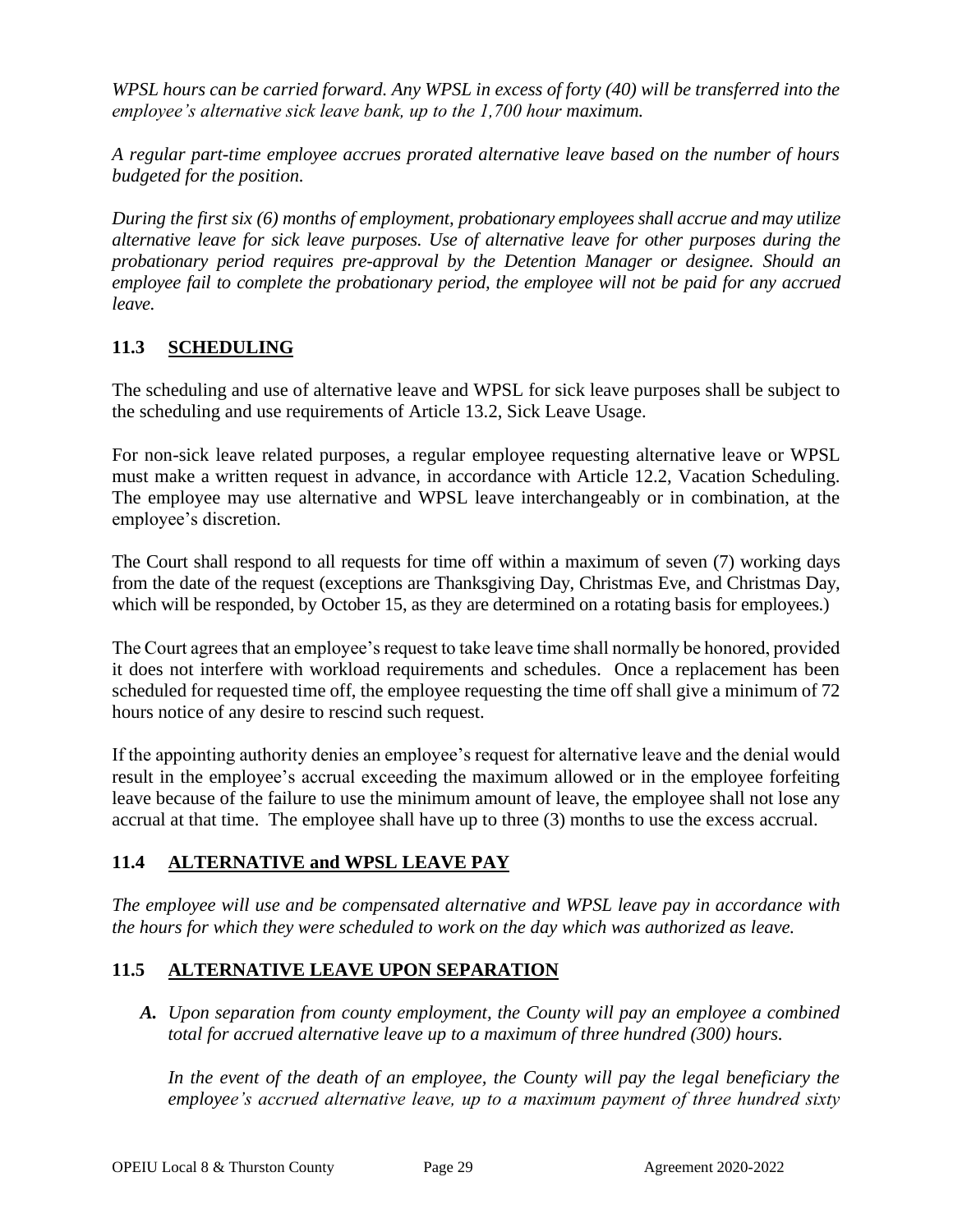*hours (360) hours.* 

*B. Extra Alternative Leave Cash-out* 

*A terminating employee may be entitled to an extra cash out paid at one-half of the number of remaining alternative leave hours, up to a maximum value of 340 additional hours, if the employee completed at least five (5) years of service with the county and:*

- *i. is retiring under the PERS, PSERS or LEOFF system; or*
- *ii. separates with twenty (20) or more years of service to Thurston County and was eligible to enroll or is enrolled in the PSERS retirement program, or*
- *iii. qualifies for and is taking a disability retirement that prevents the employee from working; or*
- *iv. in the event of the employee's death.*

If the bargaining unit membership elects to participate in the County VEBA plan in *accordance with Article 15.5, the cash out as a result of PERS, PSERS, LEOFF or disability retirement will be placed in the VEBA account. Death benefit cash out will be paid directly to the beneficiary.*

## **ARTICLE 12 - VACATION**

## <span id="page-35-1"></span><span id="page-35-0"></span>**12.1 VACATION ACCRUAL**

*Two Leave Systems –New hires will have a one-time choice between the Alternative Leave and "Traditional Leave" (i.e. Vacation and Sick leave) programs at the time of their new hire benefit orientation.*

*New hires will be given seven (7) calendar days from the date of their benefits orientation to select their preferred leave program choice. Employees who fail to make a selection within the seven (7) day enrollment period will be placed in the Alternative Leave program. Once the choice is made, the employee will remain on that program regardless of individual changing circumstances.*

*Employees who have opted for this standard leave plan may accrue up to a maximum of four hundred forty (440) hours of annual leave. Upon retirement or separation from County service, employees shall only be paid up to a maximum of two hundred eighty (280) hours accumulated annual leave.*

| During this year<br>of Service | Hours<br>per<br>Pay Period | Hours<br>per<br>Month | Hours<br>per<br>Year |
|--------------------------------|----------------------------|-----------------------|----------------------|
| 1st                            | 4.00                       | 8.00                  | 96                   |
| 2nd                            | 4.34                       | 8.67                  | 104                  |
| 3rd & 4th                      | 4.67                       | 9.33                  | 112                  |
| 5th & 6th                      | 5.25                       | 10.50                 | 126                  |
| 7th & 8th                      | 5.63                       | 11.25                 | 135                  |
| 9th $& 10$ th                  | 6.00                       | 12.00                 | 144                  |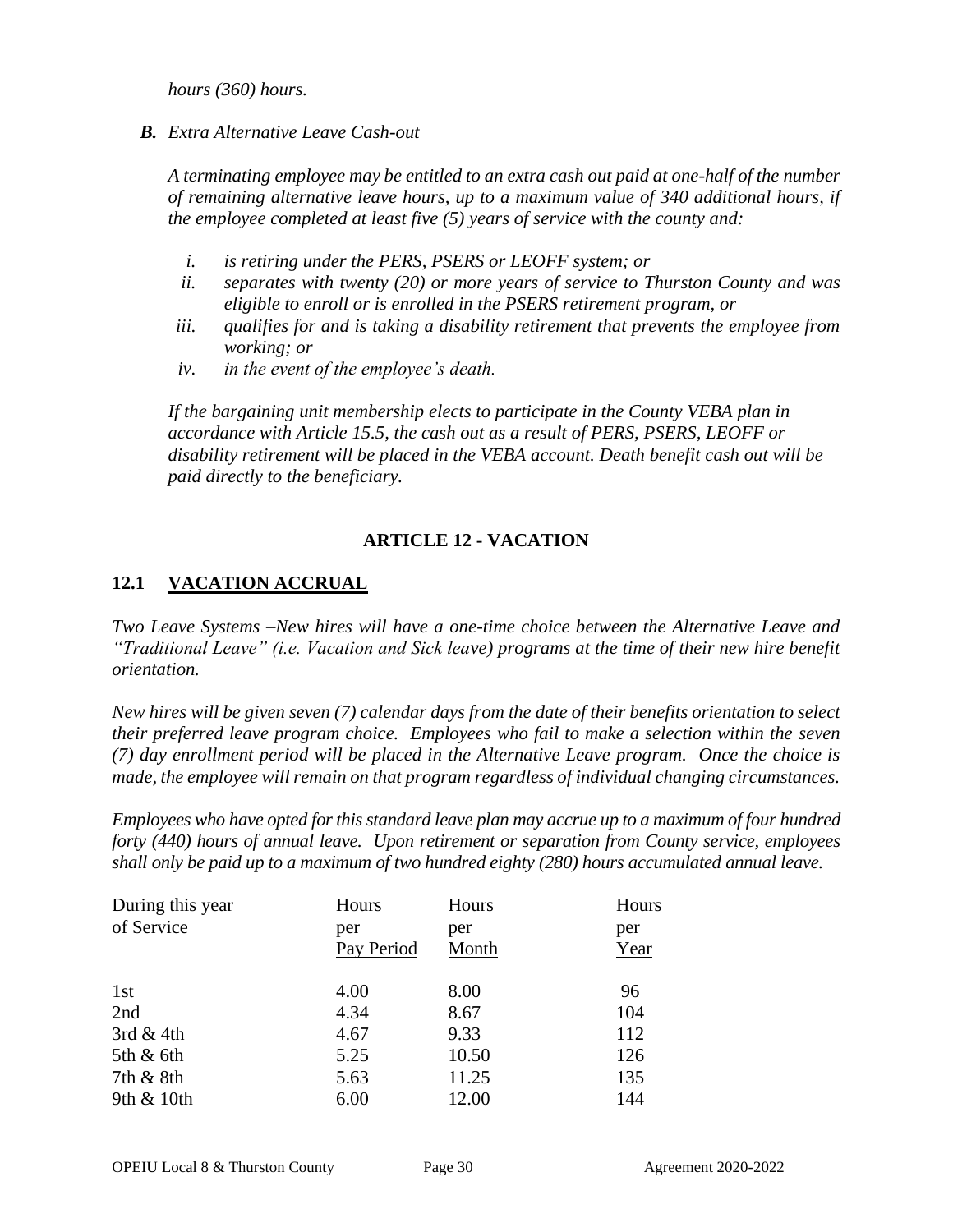| 11th $& 12th$   | 6.75 | 13.50 | 162 |
|-----------------|------|-------|-----|
| 13th & 14th     | 7.00 | 14.00 | 168 |
| 15th & 16th     | 7.75 | 15.50 | 186 |
| 17th & 18th     | 8.00 | 16.00 | 192 |
| 19th and beyond | 8.25 | 16.50 | 198 |

*Regular part-time employees will accrue vacation leave based on the same formula as regular employees to be calculated on a pro rata basis based on the authorized FTE of the position.*

*Leave accrues on the last day of each pay period and may not be used until the first day of the following pay period. Employees who are on leave-without-pay for forty (40) or more hours in a pay period will not accrue vacation leave for that pay period.*

During the first six (6) months of employment, probationary employees shall accrue and may utilize, vacation leave with pre-approval by the Detention Manager or designee. *Should an employee fail to complete the probationary period, the employee will not be paid for any accrued leave. Any accrued annual leave will be forfeited.* 

## <span id="page-36-0"></span>**12.2 VACATION SCHEDULING**

If possible, a regular employee requesting vacation leave must make a written request in advance. If an advance written request is not possible, the employee shall notify the appointing authority or designee of the need for, and the request of, the leave as soon as possible. The appointing authority or designee shall consider the request and shall approve or deny it.

The Court agrees that an employee's request to take leave time credited to the employee shall normally be honored, provided it does not interfere with workload requirements and schedules. Once a replacement has been scheduled for requested time off, the employee requesting the time off shall give a minimum of 72 hours notice of any desire to rescind such request.

The Court shall respond to all requests for time off within a maximum of seven (7) working days from the date of the request (exceptions are Thanksgiving Day, Christmas Eve, and Christmas Day, which will be responded to in a timely manner, as they are determined on a rotating basis for employees.)

## <span id="page-36-1"></span>**12.3 VACATION PAY**

*Vacation pay shall be the amount that the employee would have earned if the employee had worked their regular position during the vacation period.* 

## <span id="page-36-2"></span>**12.4 VACATION UPON SEPARATION**

*Upon an employees' separation or retirement from County employment, other than because of death, the County shall pay a regular employee for accrued vacation leave up to a maximum of two hundred eighty (280) hours. In case of death of a regular, non-probationary employee, the County shall pay the appropriate beneficiary accrued vacation, up to a maximum payment for 360 hours.*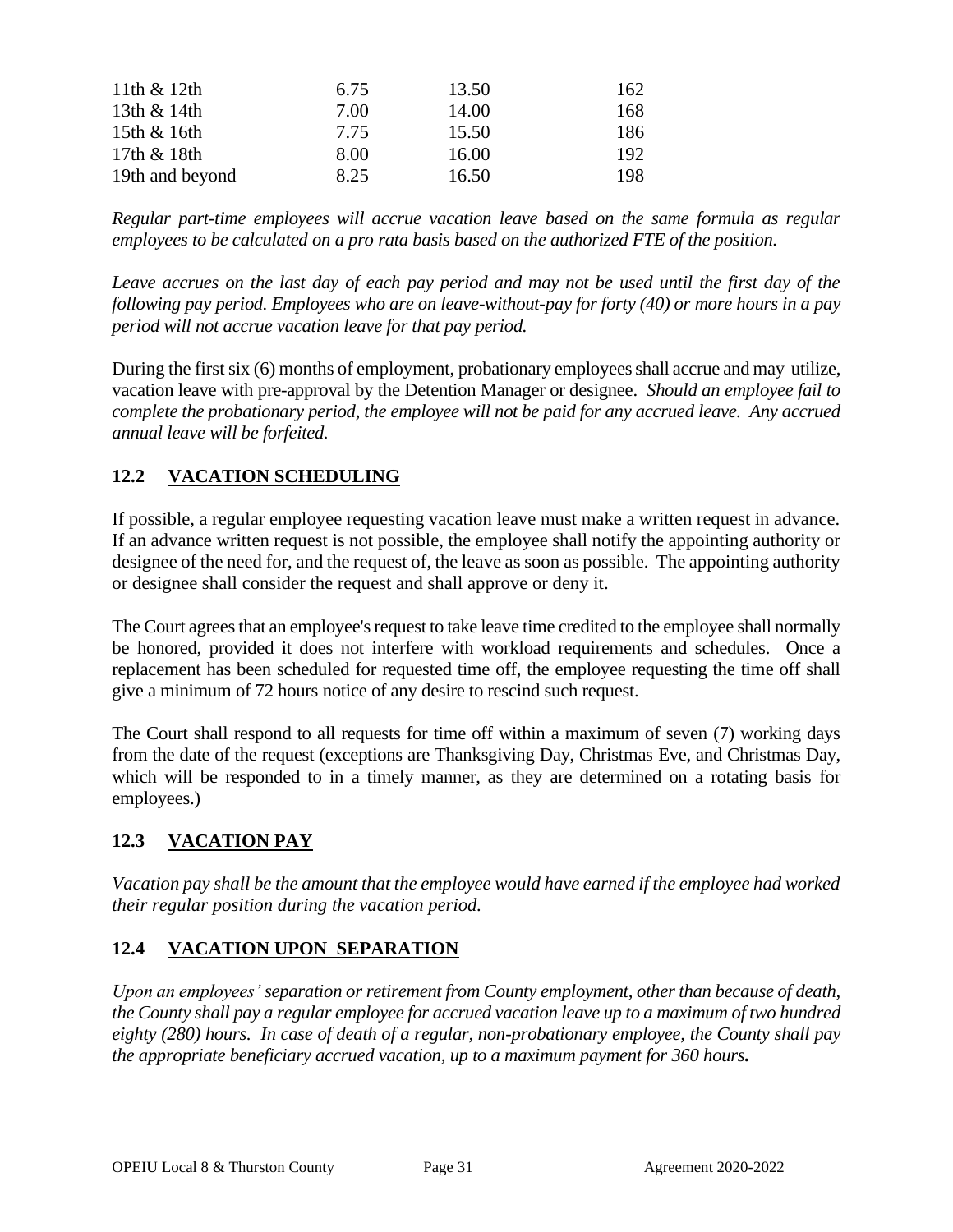#### **ARTICLE 13 - SICK LEAVE**

## <span id="page-37-1"></span><span id="page-37-0"></span>**13.1 SICK LEAVE ACCRUAL**

*Regular employees covered by the traditional annual leave system shall accrue four (4) hours of sick leave for each completed pay period worked, to a maximum of one thousand two hundred and sixty (1,260) hours. The four (4) hours will be a combination of "regular" sick leave and "Washington State Paid Sick Leave" (WPSL), as follows. For every 40 hours of time worked, including overtime but not including paid or unpaid leave, an employee will accrue one (1) hour of WPSL. These hours will be identified and placed into the WPSL leave bank. "Regular" sick leave accrual will be the difference between the WPSL hours earned during the pay period and four (4) hours. Employees who are on leave-without-pay for seven (7) calendar days or more in a pay period will not accrue the "regular" portion of sick leave for that pay period. Sick leave accruals for part-time, regular employees covered by the traditional annual leave system shall be calculated on a pro-rated basis.* 

*During the calendar year, WPSL hours may accrue without regard to the one thousand two hundred and sixty (1,260) hour maximum for sick leave hours. On January 1 of each year, a maximum of forty (40) WPSL hours can be carried forward. Any WPSL in excess of forty (40) will be transferred into the employee's regular sick leave bank, up to the 1,260 hour maximum.*

*References in this Agreement to "sick leave" include both regular sick and WPSL hours, unless stated otherwise.*

*If a regular full-time employee on a 5/8s schedule who has opted for the standard leave plan uses twenty-four (24) hours or less of sick leave, or a regular part-time employee uses twelve (12) hours or less of sick leave in a calendar year, the employee will be credited with twenty (20) hours or appropriate prorated hours of additional paid leave in the subsequent year.*

*If a regular full-time employee on an alternate or 7(k) schedule who has opted for the standard leave plan uses thirty-six (36) hours or less of sick leave in a calendar year, the employee will be credited with twenty (20) hours or appropriate prorated hours of additional paid leave in the subsequent year.* 

*All regular part-time employees will accrue sick leave based on the same formula as regular employees to be calculated on a pro rata basis based on the authorized FTE of the position.*

#### <span id="page-37-2"></span>**13.2 SICK LEAVE USEAGE**

- *A. Leave with pay may be allowed to full-time employees for any of the following reasons, where facts are established to the satisfaction of the Employer.* 
	- *1. For the illness or injury of the employee or a member of the employee's immediate family as defined in Article 13.5. For absences of more than three (3) consecutive work days, the Court may require a medical certificate.*
	- *2. Leave by reason of exposure to contagious disease during such period as the employee's attendance at work would jeopardize the health of fellow workers or the public. Absence from work with pay under this subsection may be recommended and authorized by the County Health Officer.*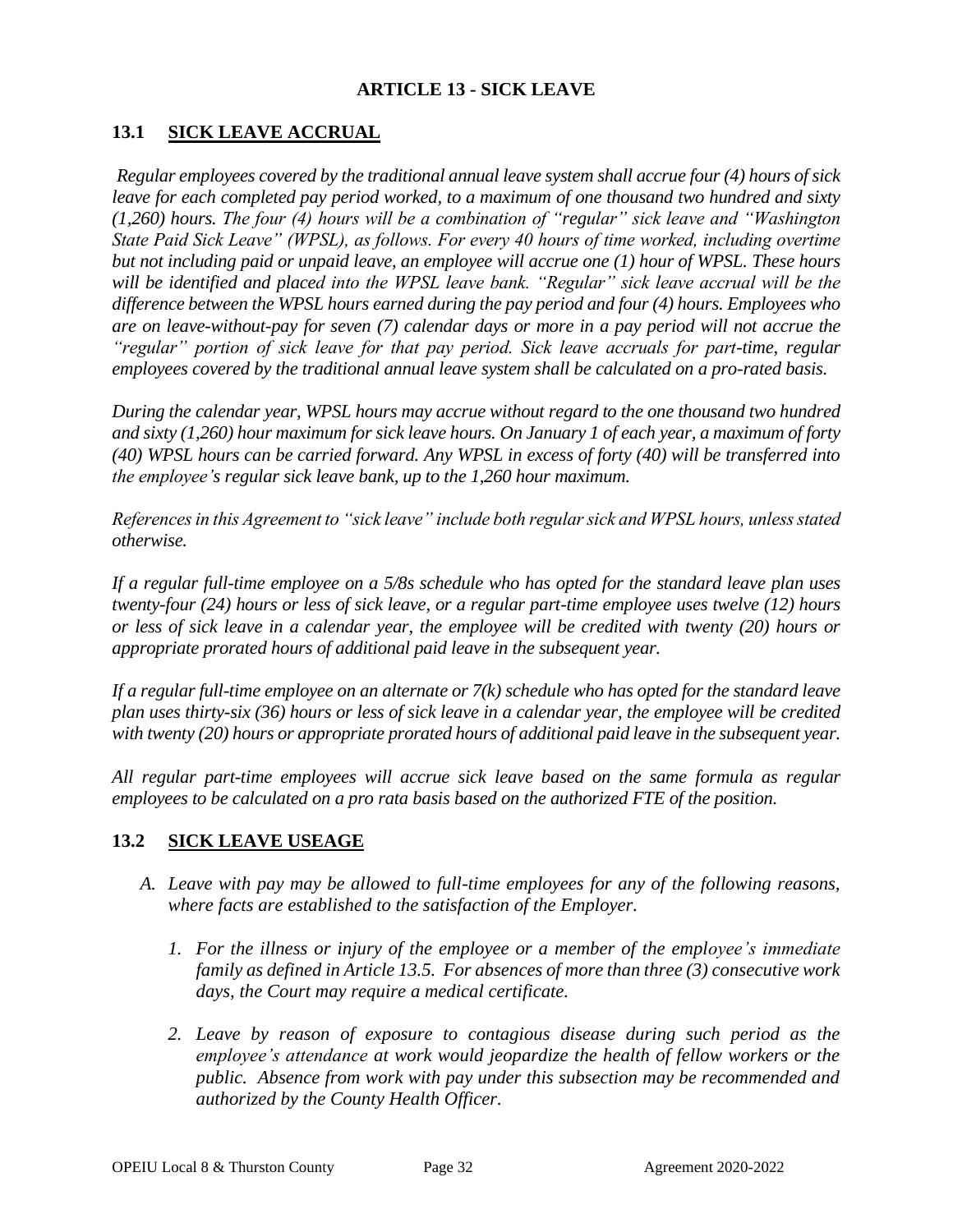- *3. Absence from work when the employee's child's school or place of care has been closed by order of a public official for any health-related reason.*
- *4. For doctor or dental appointments of the employee or member of the employee's immediate family when the employee's attendance is required.*
- *5. For absences that qualify for leave under the Washington State Domestic Violence Act.*

*Employees shall report illness at the beginning of any period of sick leave to the immediate supervisor or the person designated to act for the supervisor. For absences more than three (3) consecutive work days, the Court may require a medical certificate.* 

- *B. Sick leave with pay for regular employees may be authorized and paid for the hours the employee was regularly scheduled to work on that day.*
- *C. Sick leave with pay shall in no case be used to extend or replace annual leave with pay, and such misuse of sick leave with pay may be cause for disciplinary action, up to and including termination.*
- *D. Use of Other Leaves for Sick Leave Purposes.*

*The Court may allow an employee to use other types of leave in lieu of sick leave when available sick leave has been exhausted. Such leave shall be applied in the following order: compensatory time until exhausted, holiday leave until exhausted, miscellaneous leave until exhausted, vacation leave until exhausted, then the floating holiday(s). The floating holiday(s) must be used in full shift increments. Exceptions to the order of leaves may be requested if the employee would otherwise lose accrued leave. The Court may deny an employee's use of other leaves in lieu of sick leave if the employee has documented attendance problems.* 

*E. Cash Out. Employees are authorized to receive severance pay for accumulated sick leave at the rate of one-half (½) of the accumulated sick leave upon retirement after five (5) years of service, but in no event to exceed the value of three hundred and sixty (360) hours. The severance pay shall be paid only if the employee would have been eligible or is enrolled in the PSERS retirement program and has 20-years of service to Thurston County, or is eligible to retire under the Public Employees Retirement System, Public Safety Employees Retirement System or retires due to illness or injury, or in the event of the death of the employee.* 

*VEBA. If the bargaining unit membership elects to participate in the County VEBA plan in accordance with Article 15.6, the full sick leave severance pay, as defined above, will be rolled into the VEBA plan.*

## <span id="page-38-0"></span>**13.3 DONATED/ LEAVE SHARING**

*The County may permit an employee to receive vacation, alternative leave, substitute holiday hours, or comp time donated by other County employees if the appointing authority finds that the employee meets all of the following criteria:*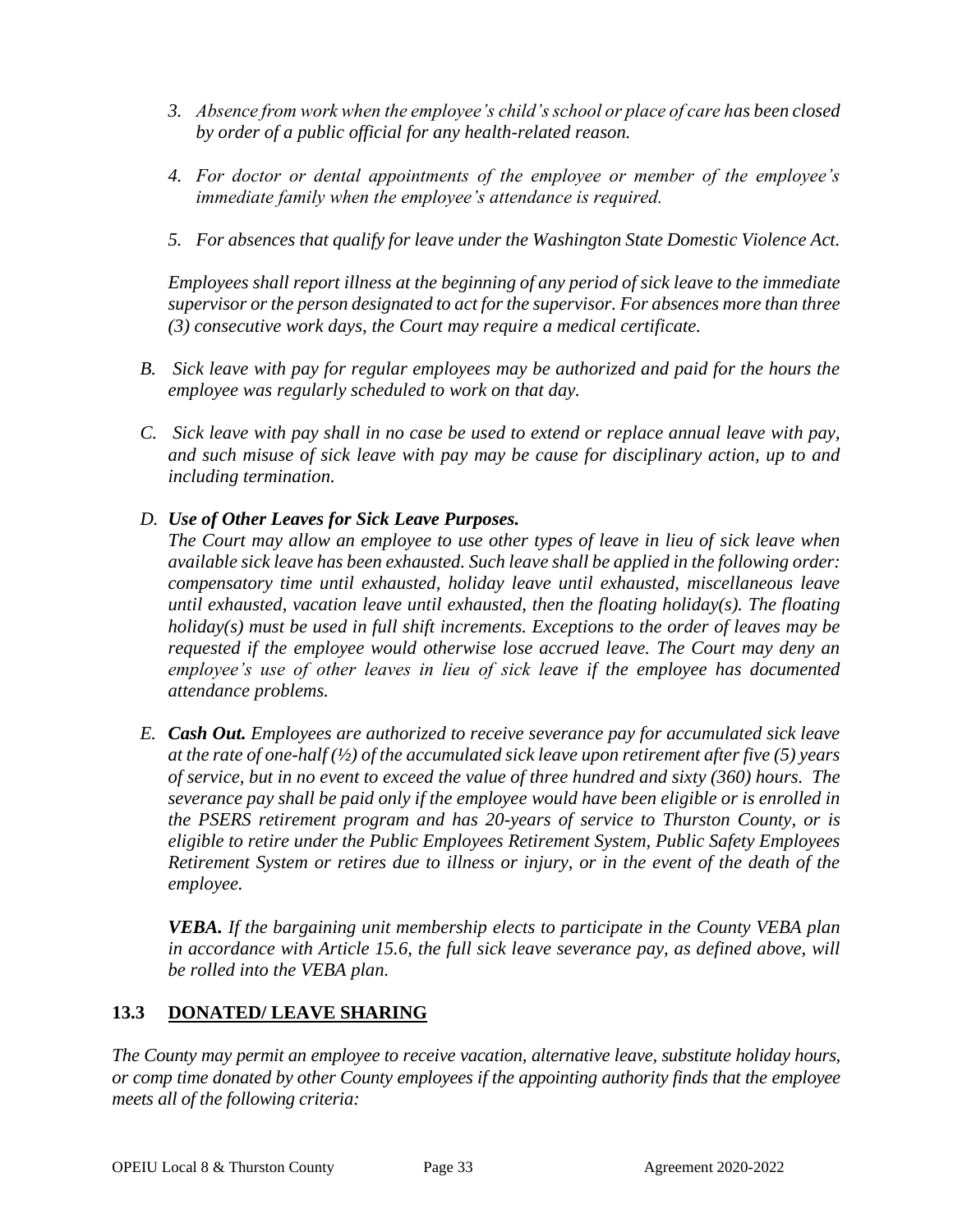- *A. the employee has a need for leave that would qualify under sick leave usage which is of an extraordinary or severe nature and which has caused, or is likely to cause, the employee to either go on leave without pay status or terminate employment; and*
- *B. the employee's absence and the use of shared leave are justified; and*
- *C. the employee has depleted or will shortly deplete vacation leave, alternative leave, floating holiday, compensatory time, sick leave reserves, and substitute holiday reserves; and*
- *D. the employee does not qualify for or has exhausted their paid benefit under the Washington Paid Family and Medical Leave program; and*
- *E. the employee has abided by the policies regarding sick leave use.*

*The County shall determine the amount of leave, if any, the employee may receive under this Article and the time period in which the employee may receive leave. The leave must be donated before it is used by the employee.*

*An employee who has an accrued vacation or alternative leave balance of more than eighty (80) hours may transfer a specified amount of vacation or alternative leave to another employee authorized to receive leave under Section 1 of this Article. In no event may an employee transfer an amount of leave that would result in an annual leave balance of fewer than eighty (80) hours.*

*An employee who is on leave transferred under this Article shall continue to be classified as a regular employee and shall receive the same treatment in respect to salary, wages, and employee benefits as the employee would normally receive if in paid status.*

*The hours of leave transferred under this Article which remain unused shall be returned to the employee or employees who transferred the leave when the County finds that the leave is no longer needed or will not be needed at a future time in connection with the illness or injury for which the leave was transferred. To the extent administratively feasible, hours transferred shall be returned to the donor on a last donated, first returned basis.*

*This program provides for the transfer of annual leave on an hour-for-hour basis. No consideration will be given to the dollar value of the leave donated.*

*In all determinations made under this Article, the decision of the appointing authority shall be final.* 

## <span id="page-39-0"></span>**13.4 COORDINATION –WORKER'S COMPENSATION**

*Employees who have a work related injury or disease have a responsibility to immediately report this to the employer. Employees unable to work and/or who are seeking medical treatment because of a work related injury/disease shall initiate a Worker's Compensation claim form in order to commence any Worker's Compensation claim.*

*When an employee is eligible to receive payments under the Worker's Compensation Act, such employees may use their accrued sick leave and/or vacation leave to supplement such payments*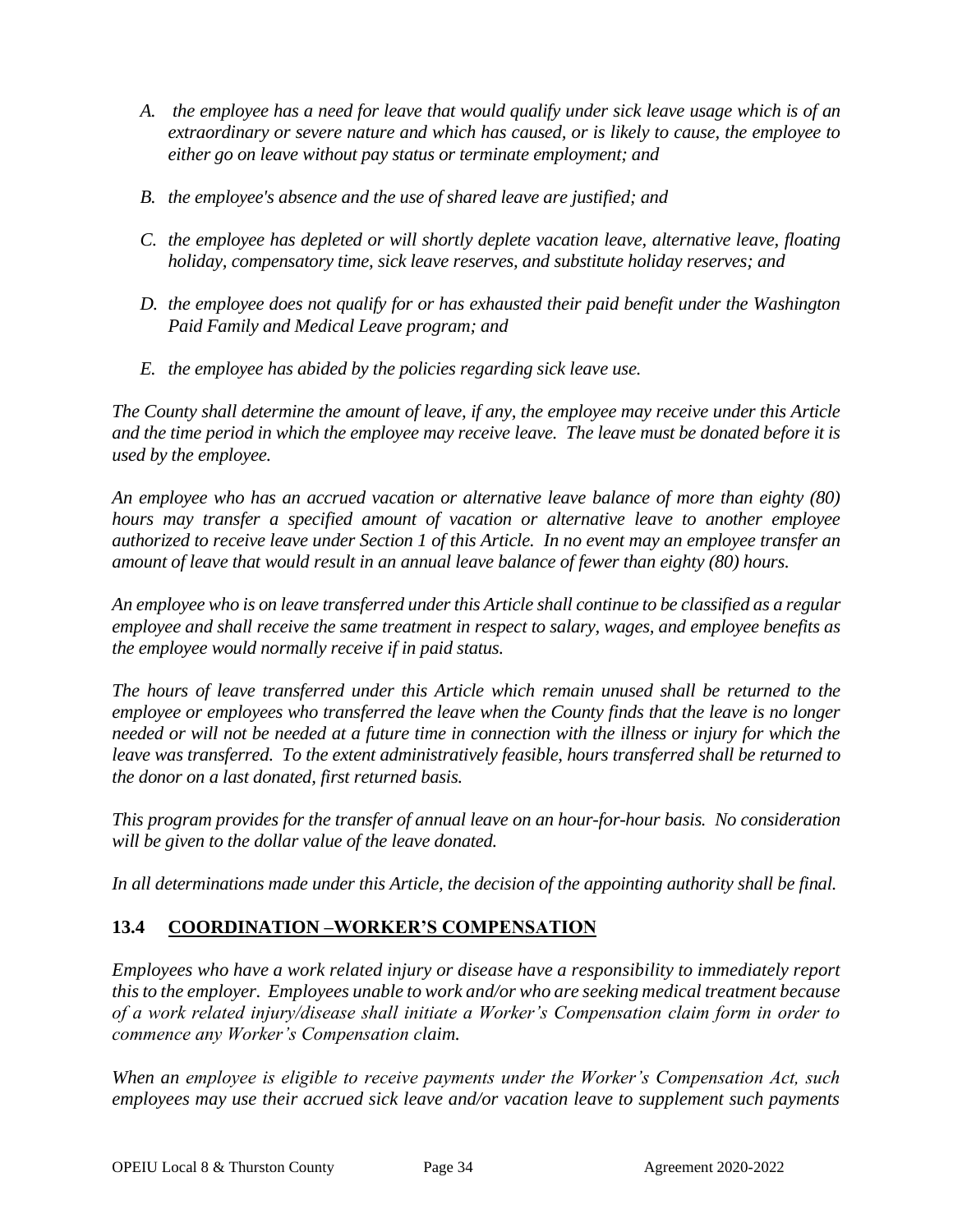*to make up the difference between compensation received under the Worker's Compensation Act and the employee's regular rate of pay. The employee's salary may be adjusted to appropriately compensate the employee and to "buy back" sick leave used during the time loss period, if the employee requests a buy-back. Buy back is limited to the amount of sick leave minus the amount of any State Industrial Insurance time loss payments received by the employee for the same period and minus the amount of any disability leave paid or payable to the employee (for the same sickness, injury or disability) pursuant to RCW 41.26.120.*

## <span id="page-40-0"></span>**13.5 FAMILY MEMBER**

*Sick leave may be utilized as above for illness in the immediate family requiring the employee's attendance. For the purpose of this subsection, immediate family means any of the following:*

- *a. A child, including biological, adopted, or foster child, stepchild, or a child to whom the employee stands in loco parentis, is a legal guardian, or is a de facto parent, regardless of age or dependency status;*
- *b. A biological, adoptive, de facto, or foster parent, stepparent, or legal guardian of an employee or the employee's spouse or registered domestic partner, or a person who stood in loco parentis when the employee was a minor child;*
- *c. A spouse;*
- *d. A registered domestic partner;*
- *e. A grandparent;*
- *f. A grandchild; or*
- *g. A sibling.*

*If the appointing authority finds that individual employee's circumstances warrant the use of sick leave for a person not a member of the employee's immediate family, the appointing authority may approve the use of sick leave for that circumstance.*

## **ARTICLE 14 - LEAVES OF ABSENCE**

## <span id="page-40-2"></span><span id="page-40-1"></span>**14.1 IN GENERAL**

Leaves of absence requests shall be reviewed by the Juvenile Court Administrator and shall not be unreasonably denied. All leaves of absence are to be requested in writing as far in advance as possible. Any employee who is absent from work without authorization for three (3) consecutive workdays will be considered to have abandoned their position and shall be subject to termination unless the employee can show good cause for failing to call in and report to work.

*As appropriate for the type of leave requested, paid leave accruals will be utilized prior to unpaid leave. While paid accruals are to be utilized first during periods of pre-approved leaves of absence related to a legally protected leave, such as FMLA or military leave, the employee may retain a balance of up to eighty (80) hours of vacation or alternative leave time prior to the approval and utilization of unpaid leave. Leave does not accrue nor may it be used until the first day of the following pay period (no "negative" leave use).*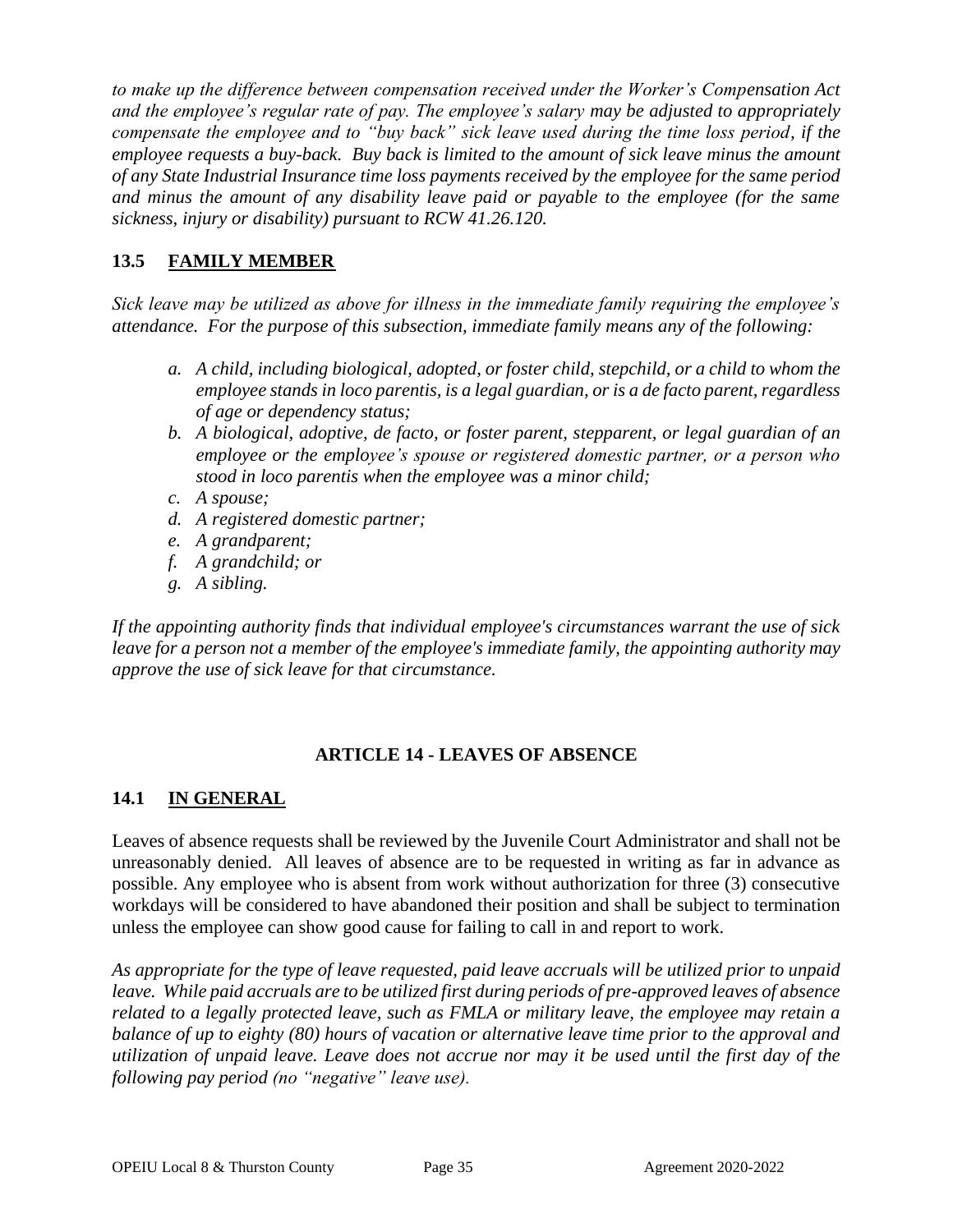## <span id="page-41-0"></span>**14.2 JURY DUTY / COURT**

*Any employee who is called for jury duty shall receive from the Employer their regular pay for the actual time that they are required to be absent from work because of jury duty. The employee must then reimburse the Employer for fees, other than mileage allowance, received as a juror.* 

#### <span id="page-41-1"></span>**14.3 MILITARY LEAVE**

Military leave shall be granted in accordance with applicable law. Pursuant to RCW 38.40.060, employees shall be allowed up to twenty-one (21) working days of paid military leave per year (October 1 through September 30.)

*Pursuant to applicable regulations, an employee shall not be required to provide orders prior to being granted leave; however the employee may be required to provide appropriate documentation after using military leave, which cover the period of leave.* 

#### <span id="page-41-2"></span>**14.4 BEREAVEMENT LEAVE**

*All regular full-time and regular part-time employees will be provided three (3) days (as established by the employees regular schedule) bereavement leave (separate from and not to be confused with sick leave, annual leave or any other leave benefits provided by the County) with pay in the event of death in the employee's immediate family. Two (2) additional days of paid bereavement leave shall be granted where extensive travel is required (defined as in excess of two hundred fifty (250) miles each way).*

*Additional days may be requested for other bereavement purposes. Upon prior approval by the appointing authority (or designee), sick leave (up to 5 days), alternative, vacation, or compensatory time may be utilized at the employee's option for the period approved.*

*Immediate family member is defined as in Article 13.5 and any other relative determined by the appointing authority to be considered a member of the immediate family based on the facts in a particular case. If the appointing authority finds that the employee's circumstances warrant the use of bereavement leave for a person not a member of the employee's immediate family, the appointing authority may approve use of bereavement leave.*

*Leave requests related to bereavement shall be submitted and considered for approval within three (3) months from the qualifying event.*

#### <span id="page-41-3"></span>**14.5 MAINTENANCE OF SENIORITY**

*During unpaid leave, an eligible regular employee shall maintain accrued leave, but shall not accrue any additional leave, consistent with Article 14.1, nor accrue seniority (while on unpaid leave of over thirty (30) continuous days), consistent with Article 7.1. The Employer shall adjust the employee's anniversary date to reflect any period of unpaid leave of over thirty (30) continuous days. Seniority shall continue to accrue and the employee's anniversary date shall not be adjusted for periods of legally protected leave, such as FMLA or military leave.*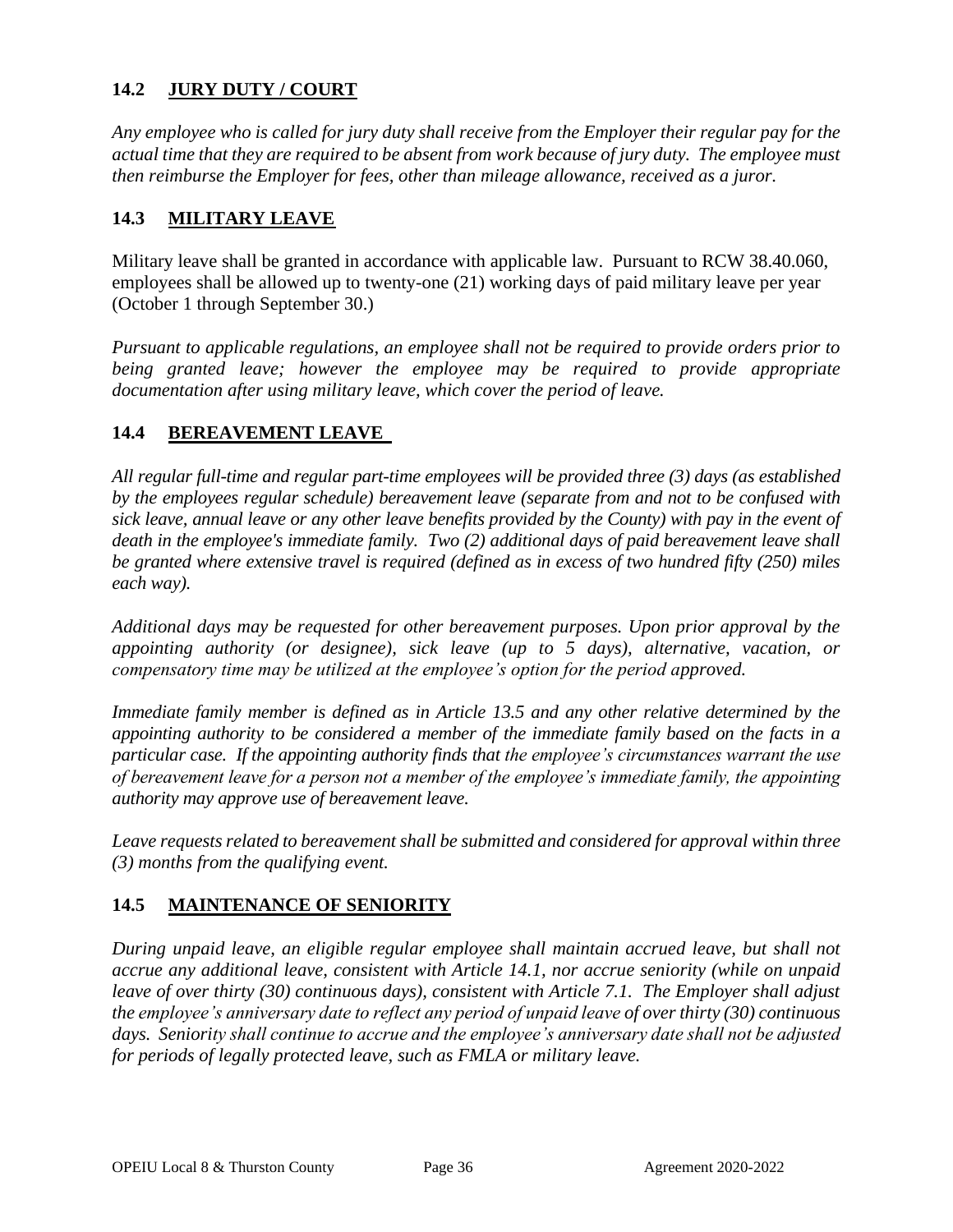## <span id="page-42-0"></span>**14.6 LEAVE WITHOUT PAY**

A leave of absence without pay may be granted by the Court upon written application by a regular employee to the appointing authority. Such leave without pay may be granted for a period of six (6) months. The appointing authority may authorize extensions longer than six months at their discretion. *Any leave without pay exceeding twelve (12) months shall be authorized only for the benefit of the County.* 

The Court may fill the position temporarily with the understanding that the employee may return and the temporary hire will be displaced and the regular employee will resume duties and compensation benefits consistent with status prior to beginning leave period.

*Employees on leave without pay shall be allowed to continue insurance coverage for a period of six (6) months through the County's plan by self paying the premium. For insurance coverage beyond the first six (6) months, employees should contact the County to determine availability of insurance coverage.*

*An employee on leave without pay shall not accrue annual leave, sick leave, holiday compensation or seniority during the leave period.*

## <span id="page-42-1"></span>**14.7 FAMILY LEAVE - FMLA**

*Employees are eligible for family medical leave upon completion of one (1) year of employment with the Employer and have worked at least 1250 hours during the prior twelve (12) months. Eligible employees will be provided family medical leave for any one, or a combination, of the following reasons:*

- *A. Up to twelve (12) weeks of leave per calendar year:*
	- *For the birth or adoption of a child or placement of a foster child;*
	- *To care for an immediate family member with a serious health condition. For the purposes of this subsection, the definition of "immediate family" will be found in Article 13, Sick Leave;*
	- *When the employee is unable to work due to a serious health condition;*
	- *For any qualifying exigency when a spouse, son, daughter or parent is on active duty or called to active duty status as a member of the National Guard or Reserves in support of a contingency operation.*
- *B. Up to twenty-six (26) weeks of military caregiver leave in a single twelve (12) month period:*
	- *To care for a spouse, son, daughter, parent or nearest blood relative who is a military service member with a serious illness or injury sustained in the line of duty. Leave used to care for an injured or ill military service member, when combined with other FMLA-qualifying reasons, may not exceed a total of twenty-six (26) weeks in a single twelve (12) month period.*

*If a leave qualifies under both federal and state law, the leave shall run concurrently. Ordinarily, the employee must provide thirty (30) days written advance notice to the Employer when the leave is foreseeable. The employee should report qualifying events as soon as known and practicable.*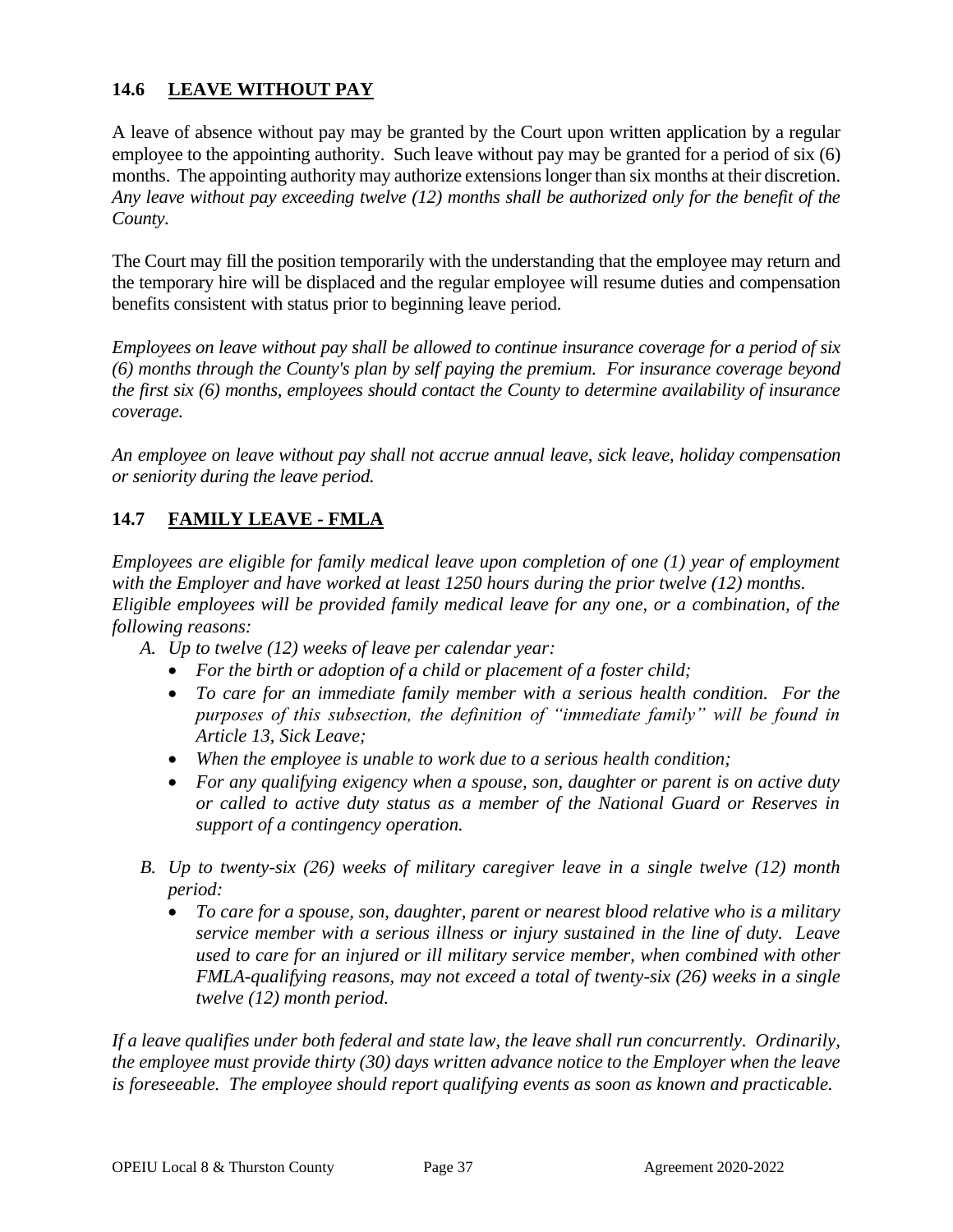*The combination of FMLA and other types of leave(s) is not precluded and, in fact, leave utilizations are to be concurrent within the 12 week period, with the intent that appropriate paid accruals are to be utilized first, consistent with other Articles of this Agreement. Upon the employee's election, any accrued comp time may be utilized prior to any period of unpaid leave.*

## <span id="page-43-0"></span>**14.8 MATERNITY LEAVE**

*Consistent with WAC 162-30-020(4), the Employer will grant a leave of absence for the period of temporary disability because of pregnancy or childbirth.* 

*This leave provides female employees with the right to a leave of absence during the disability phase of pregnancy and childbirth. There is no eligibility requirement; however the Employer has no obligation to pay for health insurance benefits while on this leave (unless utilized concurrent with FMLA).*

Leave for temporary disability due to pregnancy or childbirth will be medically verifiable. *Employees must use their accrued paid alternative, vacation and sick leave, if any, during the leave period. Once this paid leave is exhausted, the employee's leave may be switched over to unpaid leave.*

## <span id="page-43-1"></span>**14.9 WASHINGTON PAID FAMILY AND MEDICAL LEAVE**

*The parties will participate in the Washington Paid Family & Medical Leave (WAPFML) program described in RCW 50A.05. Effective January 1, 2020, both the Employer and employees shall pay the monthly premiums specified under the law through payroll deduction. The following will apply to employees who receive WAPFML benefits:*

- **1.** Employees must notify the Employer of the need for leave. Thirty (30) days' written notice in advance of the absence is required for foreseeable leave, or as soon as practicable when the leave is unforeseeable.
- **2.** When WAPFML and FMLA both apply, the following requirement in Article 14.1 will **not** apply: "*As appropriate for the type of leave requested, paid leave accruals will be utilized prior to unpaid leave. While paid accruals are to be utilized first during periods of pre-approved leaves of absence related to a legally protected leave, such as FMLA or military leave, the employee may retain a balance of up to forty (40) hours of vacation or sixty (60) hours of alternative leave time prior to the approval and utilization of unpaid leave.*" Employees receiving WAPFML benefits may retain their entire accrued leave balance.
- *3. The rules for WAPFML benefits are established by the Washington State Employment Security Department. The parties agree to abide by the eligibility requirements, application process, and other requirements established by ESD. Further information can be found at [https://paidleave.wa.gov/.](https://paidleave.wa.gov/)*

## <span id="page-43-2"></span>**14.10 INCLEMENT WEATHER**

*This Section shall apply to inclement weather, other adverse natural conditions or other unusual situations requiring the closure of a work site and provides for:*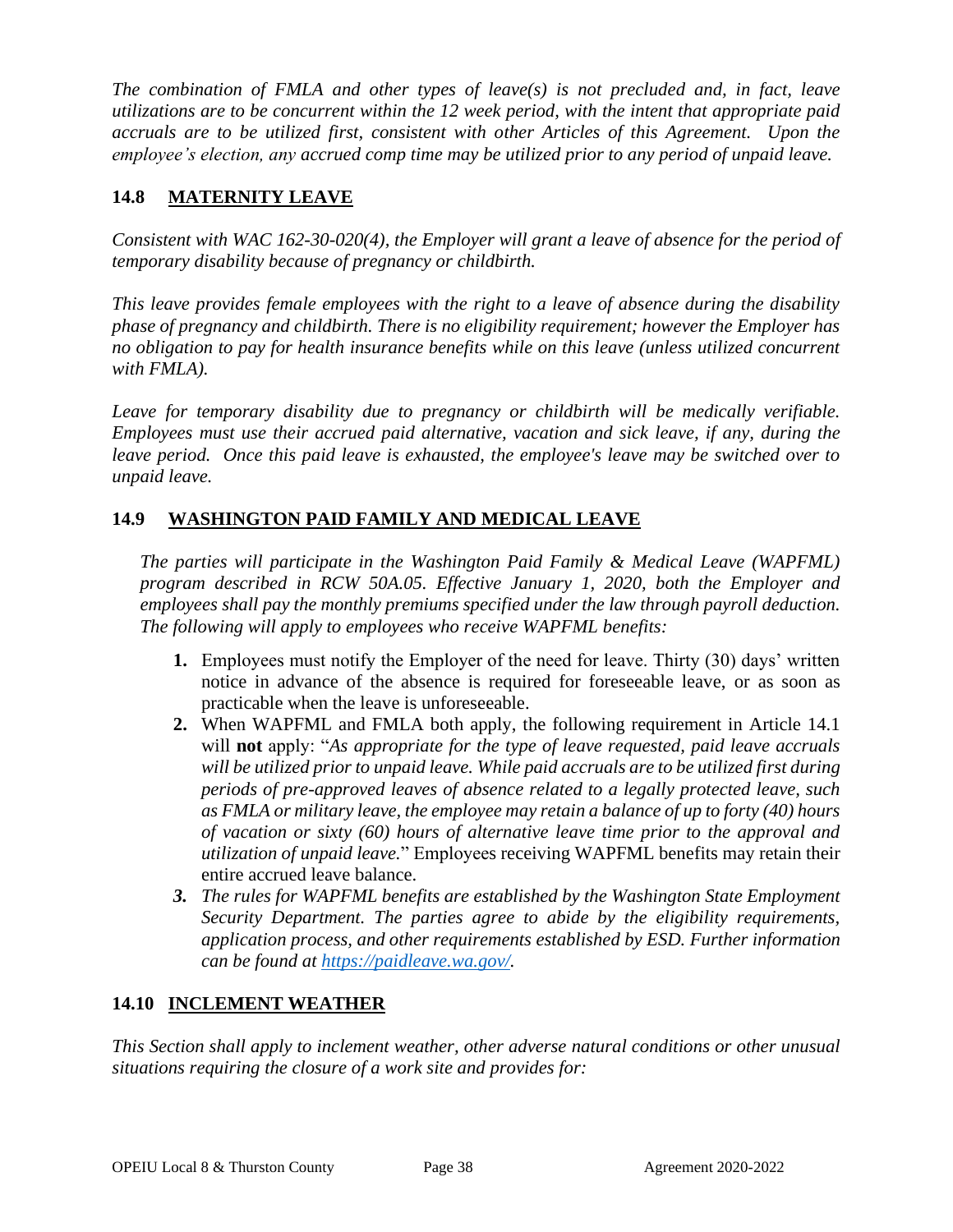- *A. When the Work Site Remains Open. When a regular employee's normal work site remains open during inclement weather, the following rules apply:*
	- *1. The day will be a normal workday.*
	- *2. The appointing authority will require employees who do not report to work, who report late to work or who leave early on their own initiative to use accrued leave or compensatory time or take leave without pay for the time that they are absent. Employees may not use sick leave.*
	- *3. The amount of leave taken shall be based on the amount of time that the employee is absent from the normal workday*
	- *4. The employee must give notice of intended absence and type of leave requested according to normal procedures.*
- *B. When the Work Site is Closed, Preventing the Employee from Working. When the closure of the normal work site prevents a regular employee from working, the following rules apply for up to the first five (5) days of the closure:*
	- *1. Employees planning to work that day and prevented from doing so by the closure are not required to take leave. Employees who arrive to work prior to receiving notice of the closure will not receive any additional compensation or time off for performing their regular duties.*
	- *2. Employees who report to work late or leave early due to the closure or due to direction from their appointing authority are not required to take leave.*
	- *3. An employee who has pre-scheduled leave whose absence is unconnected with the closure of the work site shall take the time off as planned. The appointing authority shall not adjust the leave due to the work site closure.*
	- *4. The appointing authority may require an employee to work even though their work site is closed. If the Juvenile Detention Manager finds that the required work creates an undue hardship for the employee, the appointing authority may allow an employee required to work to take the time worked off at a later mutually convenient time.*
	- *5. In cases where the closure lasts beyond five (5) working days, the Court will determine what rules will govern. In extended closure situations, employees may be required to report to alternate work sites and may be assigned temporary duties in response to the extended closure.*

## <span id="page-44-0"></span>**14.11 CONTINUITY OF OPERATIONS**

Employees are expected to be available during emergency situations of a catastrophic nature that affect county-wide operations (e.g. pandemic flu, Mt. Rainier eruption) to help maintain certain essential functions that support Thurston County's infrastructure and service level. The County will make every effort to provide assistance to employees and their families to facilitate this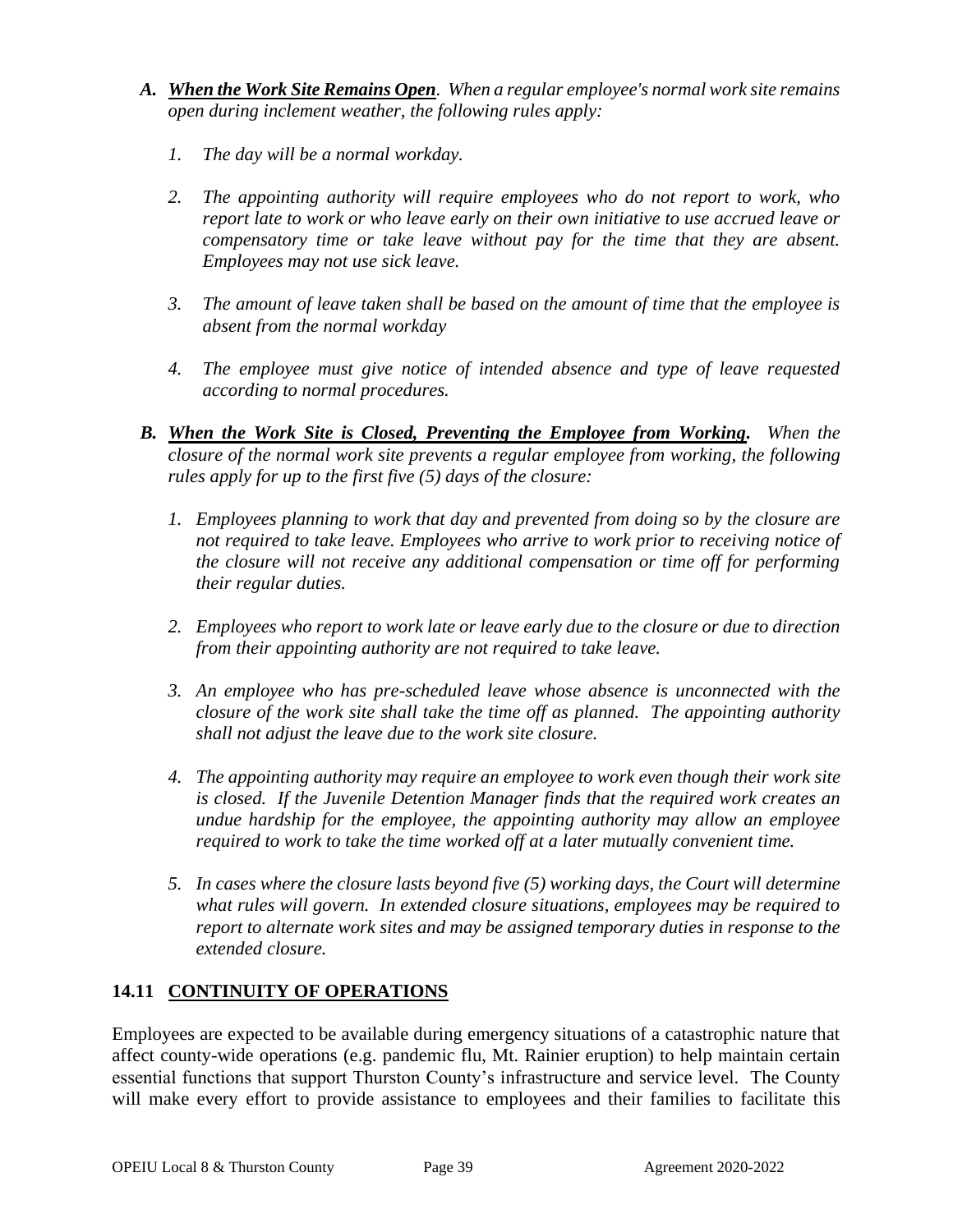reporting requirement. In such an event, the department has the authority to reassign staff to critical services within their competency level, irrespective of bargaining unit status.

Employees temporarily reassigned during an emergency of this nature will receive out of class pay for the duration of the assignment if assigned to perform duties within a higher classification. Employees assigned to perform duties within a lower classification will remain at their current salary and benefit levels.

### **ARTICLE 15 - HEALTH & WELFARE**

## <span id="page-45-1"></span><span id="page-45-0"></span>**15.1 MAINTENANCE OF BENEFITS**

*Full premiums for employee coverage shall be paid by the County for medical, dental, basic life, vision, and long-term disability insurance under the County's standard insurance plans.* 

*A basic medical plan(s) shall be established by the County. A minimum of one (1) additional medical plan will also be offered by the County, which shall be optional for employees. The County shall also maintain basic Dental, Life and Long-Term Disability plans for employees.*

*For purposes of Article 15.2, partial FTEs of seventy-five percent (75%) or more shall be treated as one-hundred percent (100%).*

## <span id="page-45-2"></span>**15.2 HEALTH AND LIFE INSURANCE**

*Prior to open enrollment each year, the County shall designate which plan(s) shall be the standard plan(s) for the following year. In addition to the County's standard plans(s), the County may also make optional medical coverage available.* 

*The County shall pay full premiums for employee coverage for medical, dental, vision, life and long term disability under the County's standard insurance plan(s).*

*The County shall pay up to eighty-five percent (85%) of the actual dependent premium toward dependent medical, dental and vision coverage under the insurance plans. In no event will the dollar amount paid by the County for dependent medical coverage exceed the amount payable under the plan designated as the standard plan by the County.*

*Non-regular employees covered under the "grandfathering" clause of Article 4.2.C shall be eligible for medical, dental and optical coverage under County insurance plans. County payment for coverage shall be based upon the hours worked in the preceding November 1 through October 31, twelve month period, for benefits to be paid the following calendar year, with pro-rata payment as follows:*

| 0 through 1,039 hours:         | No County contribution.                                                      |
|--------------------------------|------------------------------------------------------------------------------|
| $1,040$ through $1,559$ hours: | 50% of the rate contributed for full time employees<br>and their dependents. |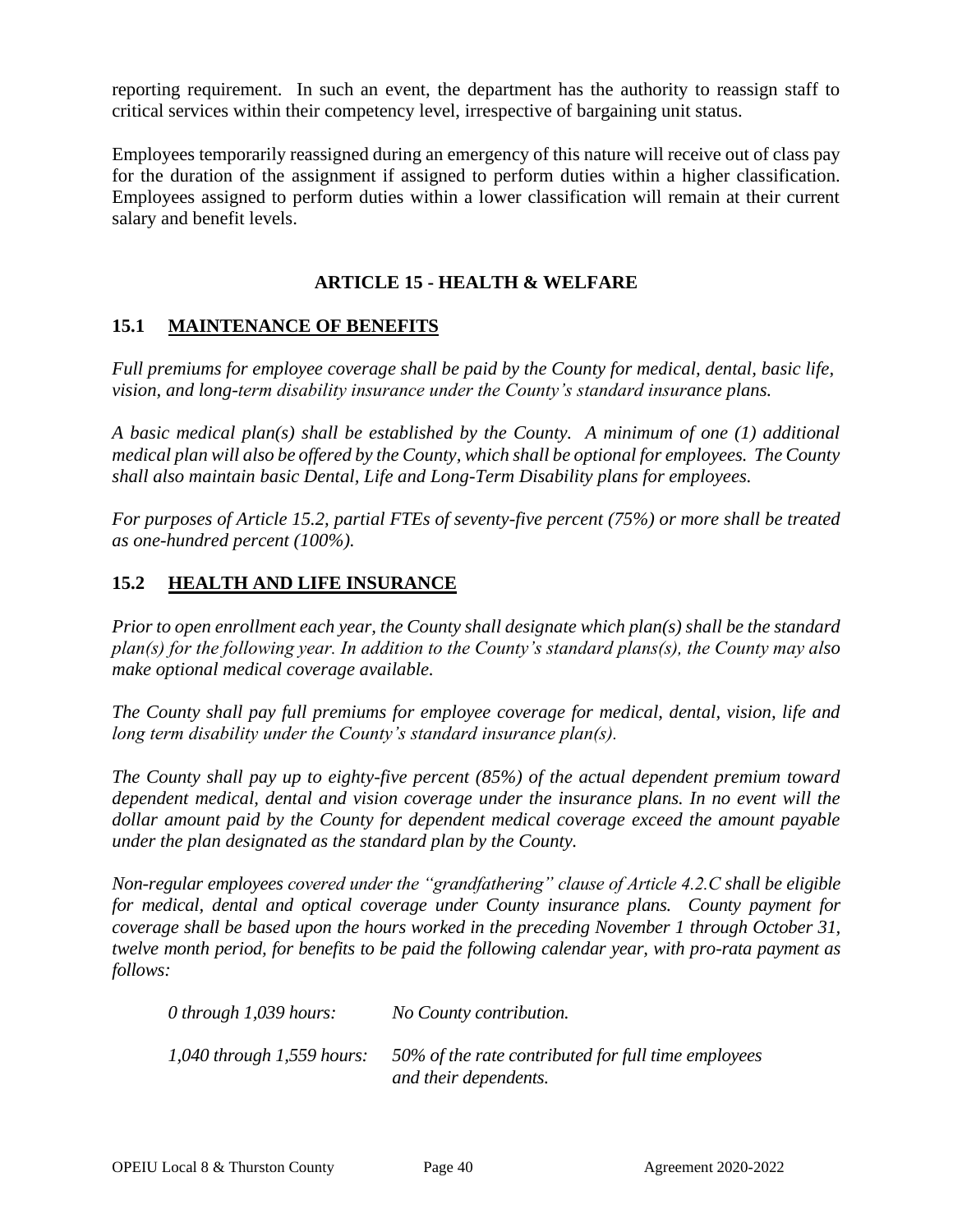*1,560 hours or more: 100% of the rate contributed for full time employees and their dependents.*

### <span id="page-46-0"></span>**15.3 SECTION 125 PLAN**

*The employer participates in a special program under the provisions of IRS Section 125. Employees may voluntarily elect to participate in the reimbursement program to pay medical or dependent care expenses with pre-tax dollars. The employer makes no contribution, makes no assurance of ongoing participation and assumes no liability for claims or benefits.* 

#### <span id="page-46-1"></span>**15.4 RETIREMENT**

*The Employer agrees to continue to participate in Public Employees Retirement System and/or Public Safety Employees Retirement System and to provide a Deferred Compensation Program.*

#### <span id="page-46-2"></span>**15.5 LIABILITY COVERAGE**

*The Employer will continue to provide liability coverage in accordance with Thurston County Code, Chapter 2.112, relating to liability which may arise from official duties in which an employee may engage while acting within their scope of employment.*

#### <span id="page-46-3"></span>**15.6 VOLUNTARY EMPLOYEES BENEFICIARY ASSOCIATION (VEBA)**

*The Employer agrees to establish and maintain a VEBA plan for employees in this bargaining unit into which the full sick leave cash-out, as defined by Article 13.2.E, or the "extra" alternative leave cash-out, as defined by Article 11.5, will be placed upon retirement. The bargaining unit may vote participation in the VEBA on an annual basis. If a vote is to be conducted, the Union will request a list of eligible voters based on voting criteria established by the Union. The request should be received by the County's Human Resources Department not later than September 1 to receive the list by October 1 (requests received after September 1 will be honored and the list provided as soon as possible). Election results must be provided to the Human Resources Department no later than October 31st. The outcome of the election will be effective on January 1 of the following year.*

#### **ARTICLE 16 – TRAINING**

#### <span id="page-46-5"></span><span id="page-46-4"></span>**16.1 TRAINING**

*Compensation associated with training or representation of the Employer on official business shall be as follows, where such training is pre-approved:*

*A. Employee requested training – trainings, seminars, conferences, etc. or representation of the employer which is attended by an employee at the employee's option will be compensated on the basis of a standard workday and no overtime will be compensated for attendance or travel time spent in excess of the standard workday.* 

*For those employees covered by the Fair Labor Standards Act (FLSA), Employer sponsored*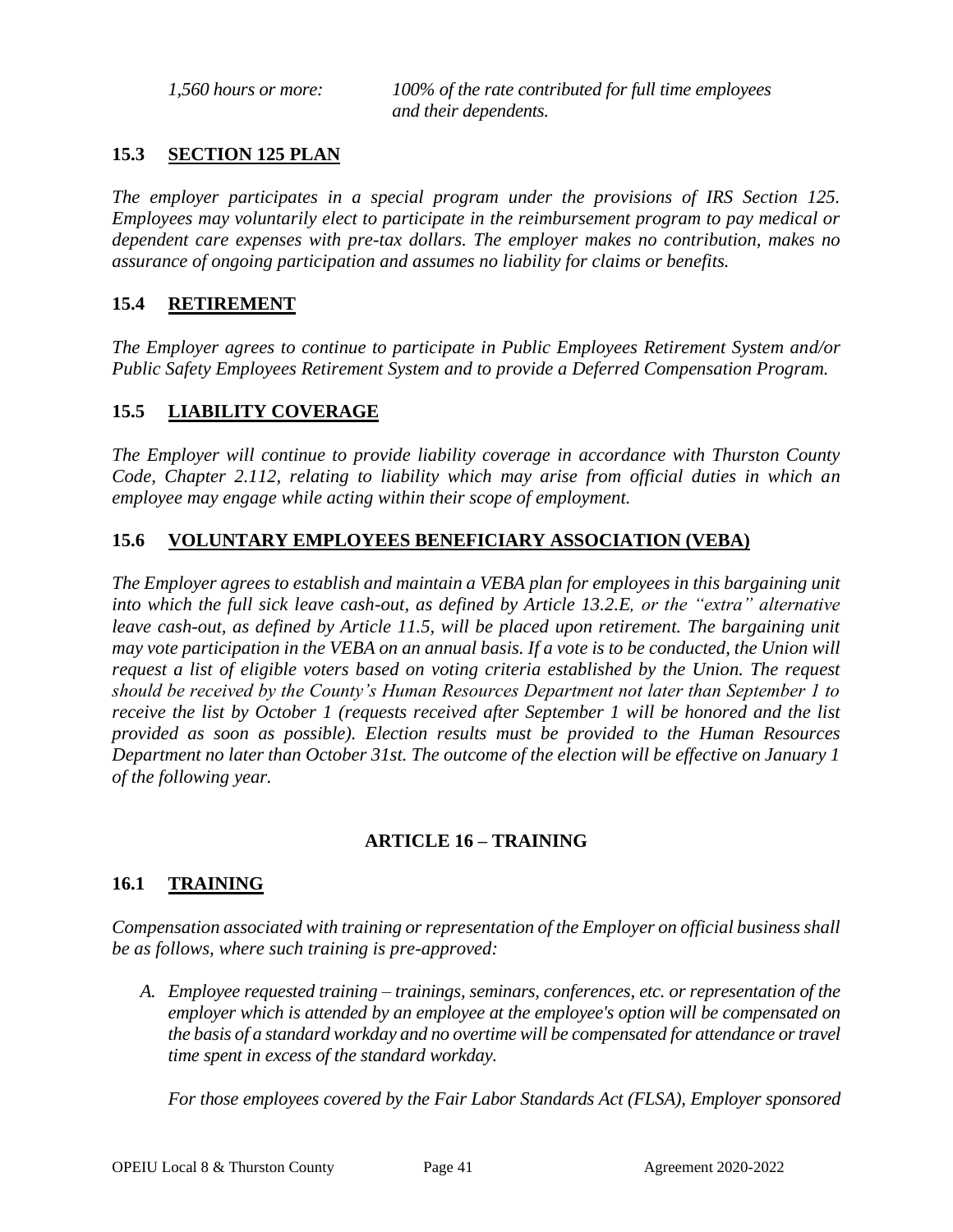*training (i.e., seminars, conferences, etc.) or representation attended by an employee at the employee's option shall be compensated as required under the Fair Labor Standards Act. Generally this means compensated for a standard workday.* 

*B. Employer requested / required training - trainings, seminars, conferences, etc. or representation of the employer which is required of the employee by the employee's supervisor, and involves attendance and travel time in excess of the standard workday or workweek, will be compensated on the basis of a standard workday and per the overtime provision of this contract if such overtime or representation is specifically agreed to by the supervisor prior to the employee's participating in the activity. When such activity requires that the employee stay overnight away from home, only a standard day (no overtime) will be compensated for the day the employee is away from home. Travel costs for mileage, meals and lodging shall be reimbursed in conformance with current Employer policy.*

*In some instances the schedule of the approved training will necessitate hours in excess of the standard workday. Training "work time" as defined under the FLSA which is in excess of the normal daily shift may be compensated in time off on a one-for-one basis as long as total "work time" does not exceed forty (40) hours per week. Work hours in excess of forty (40) hours in a week shall be compensated per the overtime provision of this contract.* 

*C. The supervisor shall specify to the employee in advance whether the training or representation is required or optional.* 

*Academy Training: Regular Detention employees will successfully complete the Juvenile Corrections Personnel Academy (or comparable) within six (6) months of the date of employment, unless granted a written extension or waiver by the CJTC under the provisions of RCW 43.101.220.* 

*Defensive Tactics Training: Detention employees covered by this Agreement will successfully complete a training program in Proper Use of Physical Force (Defensive Tactics) once each year as arranged by the Detention Manager. The Criminal Justice Training Commission schedule will be posted each month. In addition, to enhance the safety of all Detention employees, Detention Supervisors will be required to complete this training.*

*Additional training will be provided by the Detention Manager, Supervisors, and/or guest trainers during regularly scheduled all-staff meetings, shift meetings, or as scheduled. Attendance by full time staff may be mandatory at scheduled meetings, and by availability or scheduling for non-regular staff. Employees may request in writing, the ability to attend specific training opportunities, education events, or college classes. Such requests will be responded to within seven (7) working days.*

*Training and education will be developed through the Labor/Management Committee for employees who may be exposed to hazards and/or physical agents in the workplace.* 

## <span id="page-47-0"></span>**16.2 TRAINING REIMBURSEMENT**

*Employees required to attend training in excess of the regular working hours shall be compensated in accordance with Article 5, "Hours of Work and Overtime." Expenses associated with required training shall be reimbursed according to Thurston County resolution establishing reimbursement rates.*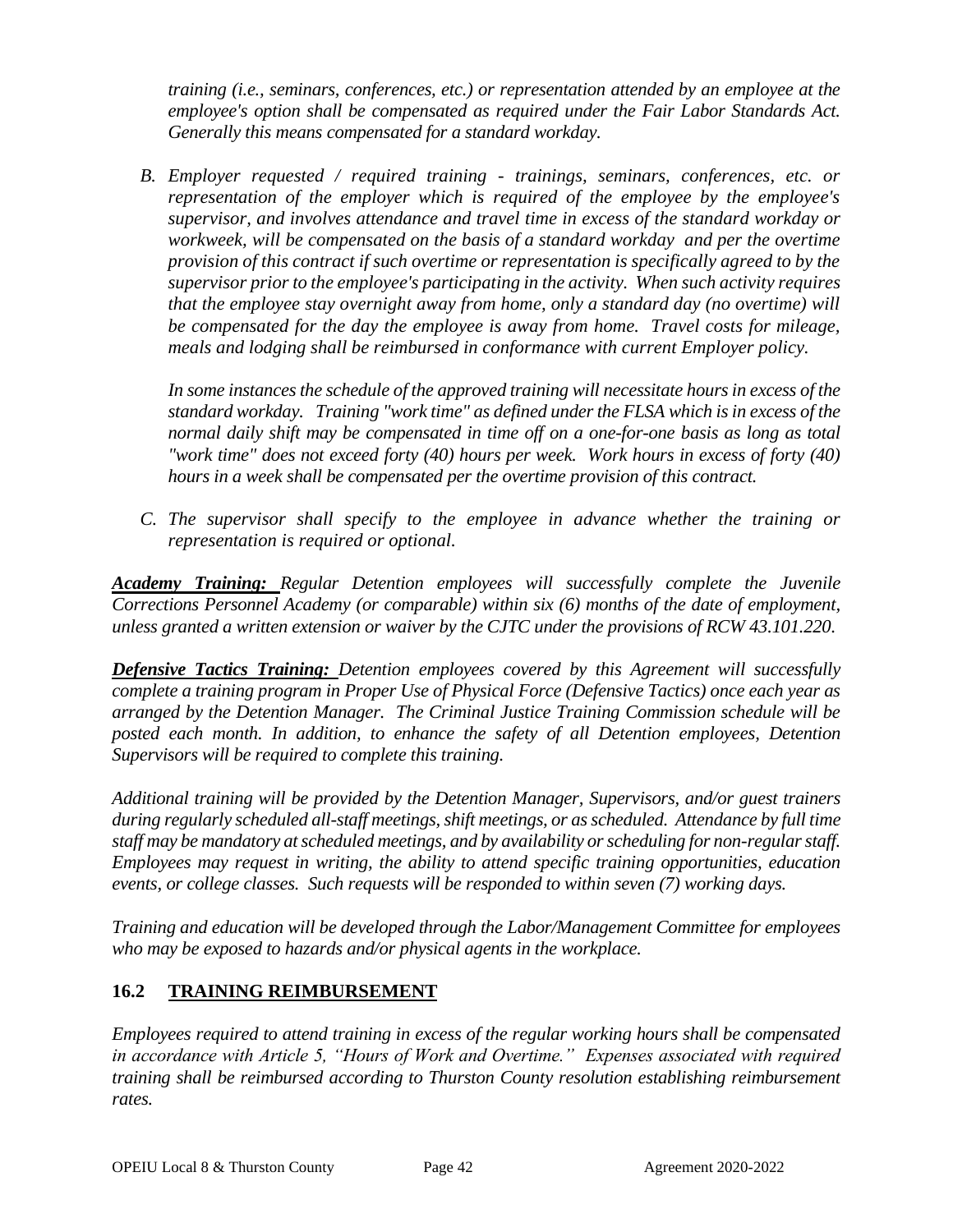## **ARTICLE 17 - LABOR / MANAGEMENT COMMITTEE**

#### <span id="page-48-1"></span><span id="page-48-0"></span>**17.1 PURPOSE OF COMMITTEE**

A Labor/Management Committee may need to meet to discuss issues concerning interpretation and administration of this contract. The meetings may be arranged upon the request of either party, shall be arranged in advance and an agenda shall be communicated at the time the meeting is requested.

The Labor/Management Committee shall have no collective bargaining authority and understandings reached by the parties will be supported by the parties, but shall not alter or modify any provisions of the collective bargaining agreement**.**

#### <span id="page-48-2"></span>**17.2 COMPOSITION OF COMMITTEE**

The Committee shall be established on a on-going basis and shall consist of not more than four (4) representatives of the Employer (generally, this will include a supervisor, the Juvenile Court Administrator, the Juvenile Detention Manager, and a representative from Human Resources) and not more than five (5) employee representatives selected by the Union (generally, the Business Representative, Chief Steward, and an employee representative from each shift). Additional Employer or Union representatives may participate by mutual agreement.

## <span id="page-48-3"></span>**17.3 COMPENSATION**

All meeting time spent by employee representatives to the joint Labor/Management Committee will be considered time worked if during duty hours and will be paid at the appropriate regular rate of pay.

#### **ARTICLE 18 - HEALTH & SAFETY**

#### <span id="page-48-5"></span><span id="page-48-4"></span>**18.1 SAFE WORKPLACE**

The Employer will maintain a safe and healthful workplace in compliance with all Federal, State and local laws applicable to the safety and health of its employees.

The Detention Manager and/or Detention Supervisor(s) will include safety issues at supervisor, shift, and staff meetings on a regular basis.

Employees shall not be required to perform work if they have a reasonable basis for believing the assignment would constitute a danger to their health and safety. The employee shall immediately contact a supervisor who shall make a final determination with regard to safety.

All on-the-job injuries, no matter how slight, must be reported. Employees must immediately notify their supervisor if they are unable to work because of a work-related injury or illness.

#### <span id="page-48-6"></span>**18.2 HEALTH AND SAFETY PLAN**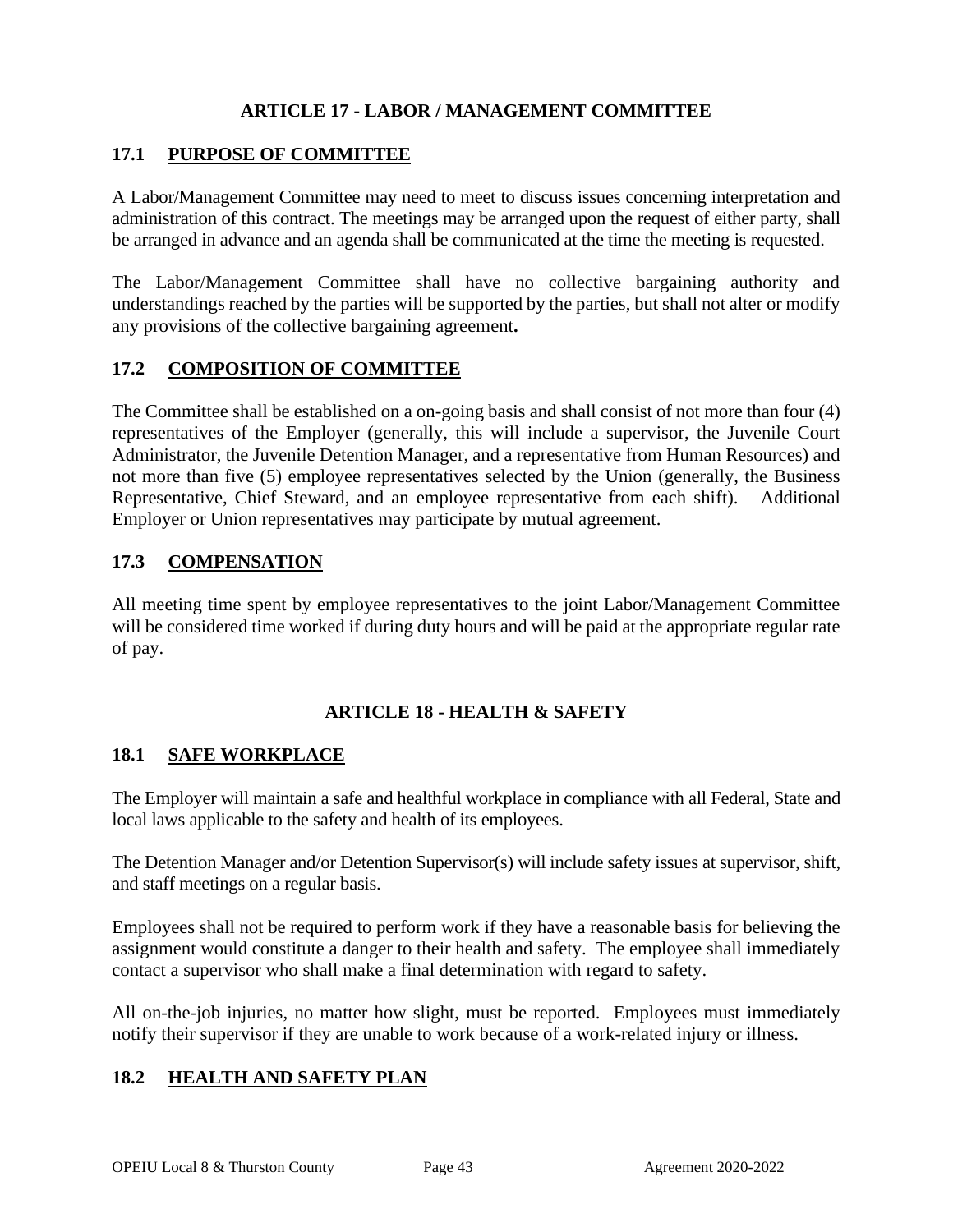The Employer shall develop and follow written policies and procedures to deal with on-the-job safety and shall conduct an ongoing site specific safety and security plans in conformance with state and federal laws.

*Health and First Aid Cards - Employees shall be on paid status to obtain health and first aid cards and renewals. The Union recognizes the employee's obligation to maintain current health and first aid card status.*

## <span id="page-49-0"></span>**18.3 DRUG FREE WORKPLACE**

The Drug Free Workplace Act of 1988 for federal contractors and grant recipients requires that employers will provide a drug free workplace. This policy strictly prohibits the unlawful manufacture, distribution, dispensation, possession, or use of a controlled substance in the workplace.

#### **A. Reasonable Suspicion and Post Accident Drug Testing**

All Juvenile Detention Officers who are reasonably suspected to be under the influence of alcohol or drugs by a trained management representative will be required to submit to drug and/or alcohol testing.

Reasonable suspicion referrals will be made by a management representative who is trained to detect the signs and symptoms of drug and alcohol use and on the basis of documented objective facts and circumstances. Employees who are requested to submit to reasonable suspicion testing shall be removed from all duties until determined fit for duty.

Employees will be subject to post-accident drug and alcohol testing when involved in an on-the-job motor vehicle accident that results in injury, death, or a moving violation that causes the vehicle to be towed from the accident scene. With the exception of a medical emergency or detention by law enforcement, an employee must receive supervisor approval to leave the accident scene. An employee subject to post-accident drug test shall be transported to the collection site by a management representative and will not be permitted to drive. When an employee, including non-vehicle operators, is involved in a qualifying motor vehicle accident and leaves the scene without a justifiable explanation prior to being released by a supervisor or submitting to drug and alcohol testing, the employee's actions will be considered a refusal to test.

#### **B. Testing Procedure**

Drug and alcohol testing will be done in a manner that assures a high degree of accuracy and reliability, using techniques, equipment, and laboratory facilities that have been approved by the Substance Abuse and Mental Health Services Administration (SAMHSA). Testing will normally be performed using the least invasive, accurate option available and may include breathalyzer testing, urinalysis, and/or blood draw.

#### 1. Observed Testing

Any employee who is suspected of providing false information in connection with a test, or who is suspected of falsifying test results through tampering, contamination, adulteration or substitution may be required to undergo an observed collection by medical personnel.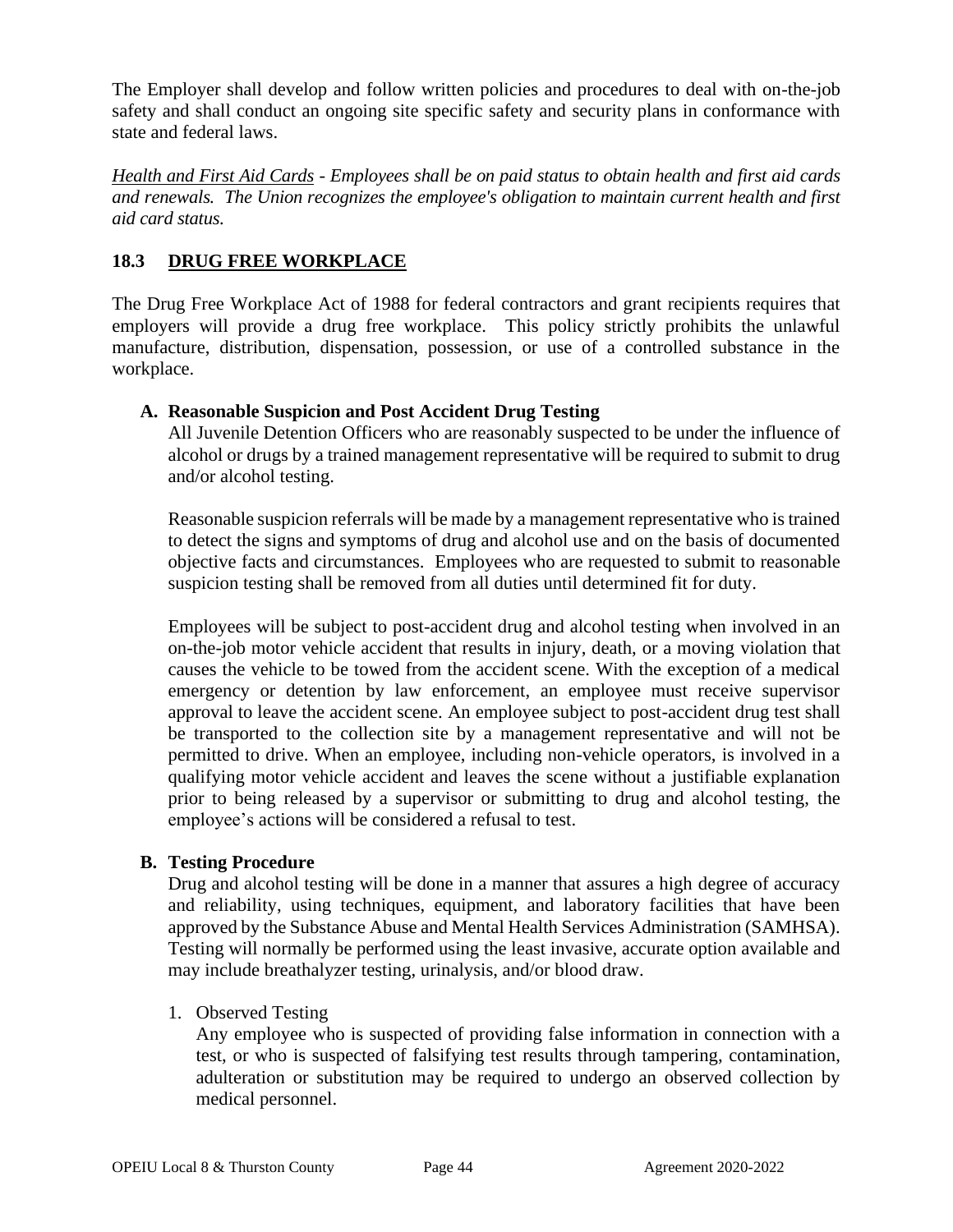#### 2. Transportation Assistance

Employees will be accompanied to the collection site by a management representative for reasonable suspicion and post-accident testing. The employee will be provided transportation home if they are being tested due to reasonable suspicion or postaccident. If the employee refuses transportation and demands to drive their own vehicle, law enforcement will be immediately notified.

3. Confidentiality

Testing procedures will be performed in a manner which protects the dignity and privacy of the individual to the extent possible. Any employee violating this confidentiality will be subject to disciplinary action.

Management representatives have a responsibility to maintain the confidentiality of protected health information of each employee. Job related medical information may only be shared to the extent necessary for a bona fide business necessity.

4. Employee Request for Test Verification

An employee who questions the results of a required drug test may request that a split sample second test be conducted. The employee's request for a split sample test must be made to the Medical Review Officer (MRO) within seventy-two (72) hours of the original verified test result.

An employee who receives notice by a blood-alcohol test (BAT) that their test was confirmed positive may request a second interpretation of the results by an MRO at the employee's own expense. A new test will not be conducted.

5. Refusal to Test

Employees requested to submit to a drug test in accordance with this Agreement will cooperate with the testing process. The refusal of an employee to submit to testing shall be considered gross insubordination and constitute cause for termination. Refusals to test will be regarded as a positive test. Refusals to test include, but are not limited to:

- 1. an inability to provide a sufficient specimen or breath sample without a valid medical explanation;
- 2. obstructive behavior;
- 3. alteration of specimen;
- 4. falsification of specimen or documents;
- 5. failure to appear for test; or
- 6. any other acts constituting refusal under 49 C.F.R. part 40.

If the employee or applicant submits a valid medical explanation for inadequate or diluted drug or alcohol samples, the employee or applicant will be required to retest until a valid sample has been obtained or utilize alternative SAMHSA approved testing procedures.

6. Return to Duty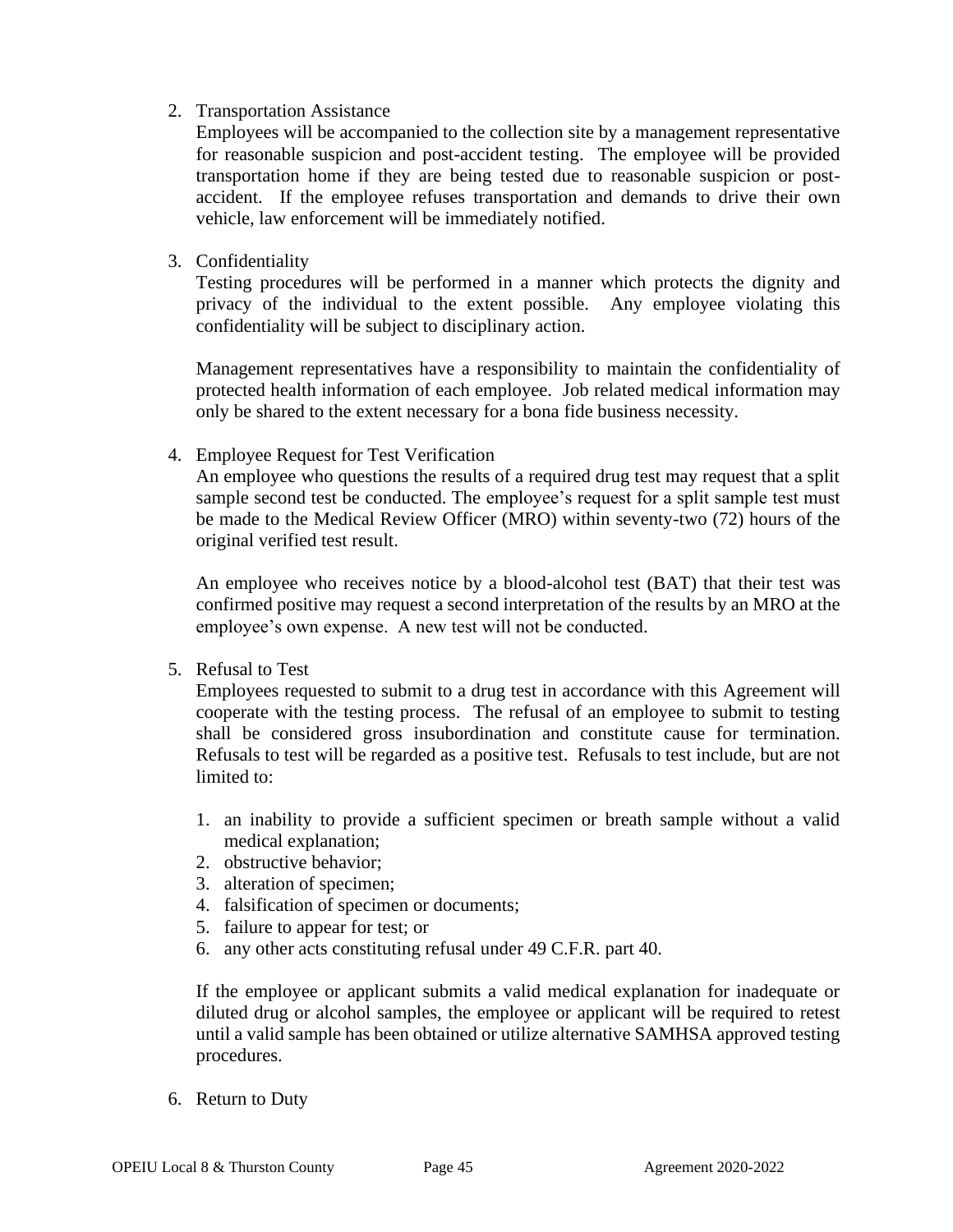An employee who previously tested positive for drugs or alcohol, or voluntarily acknowledged being under the influence of drugs or alcohol while on duty, will be required to pass a drug and alcohol test before returning to duty. The employee will be responsible for all costs associated with testing and treatment. The employee must receive a passing test result and a release by a Substance Abuse Professional (SAP) prior to returning to work.

7. Follow-up Testing

If an employee requires a return-to-duty drug and alcohol test, the employee may be subject to unannounced drug or alcohol testing for up to five (5) years after returning to work.

#### **C. Drug and Alcohol Abuse Education and Employee Assistance Program**

Through its wellness and safety training programs, the employer will educate employees and supervisors on the dangers of drug and alcohol abuse, available assistance programs, the county and court policy on maintaining a drug free workplace, and penalties imposed for violations. Designated management representatives will receive training and instruction to identify the signs of drug and alcohol impairment and reasonable suspicion testing procedures.

Employees who have or suspect they have a drug or alcohol abuse problem are strongly encouraged to voluntarily seek assistance through the Employee Assistance Program (EAP) or any other program offered through the county's health insurance carriers.

#### <span id="page-51-0"></span>**18.4 WORK PLACE VIOLENCE**

The employer is committed to employee health and safety. Workplace violence, including threats of violence by or against a County employee, will not be tolerated and should be immediately reported whether or not physical injury occurs.

#### **ARTICLE 19 - GRIEVANCE PROCEDURE**

#### <span id="page-51-2"></span><span id="page-51-1"></span>**19.1 GRIEVANCE DEFINED**

A grievance is defined as an alleged violation involving the application, meaning, or interpretation of the terms of this Agreement. A grievant is a regular employee, a non-regular employee who has completed their initial probation period or group of such employees who make a claim that their rights have been violated, or believe that they have received inequitable treatment because of some condition of their employment which has been specifically addressed or identified in this Agreement. An aggrieved employee may, with the assistance of the Union, seek relief through this grievance procedure. Employees shall be safe from restraint, interference, discrimination or reprisal in the grievance process.

Crucial to the cooperative spirit with which this Agreement is made, between the Union and the Employer, is the sense of fairness and justice brought by both parties to the adjudication of employee grievances.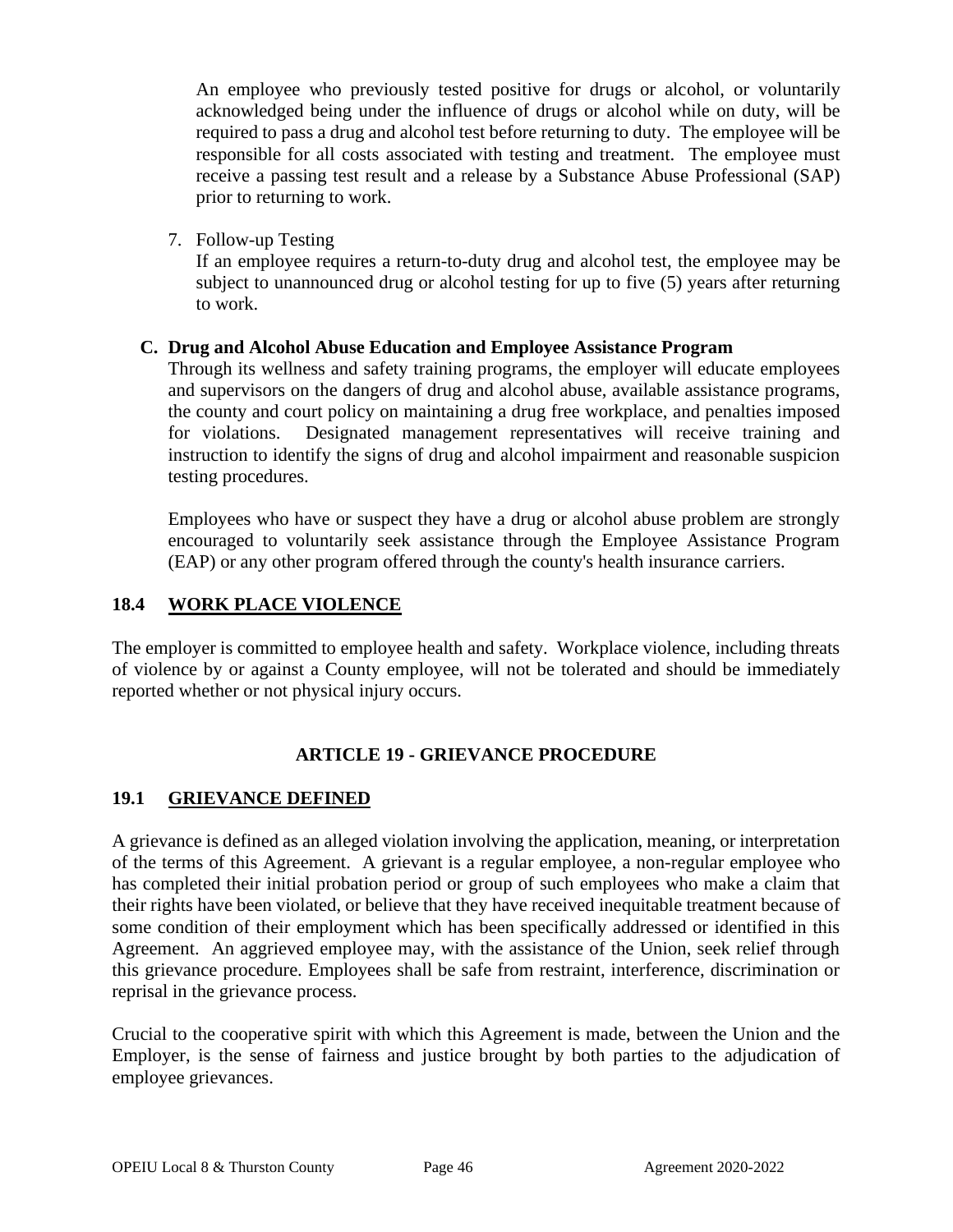This Grievance Procedure does not preclude and, in fact, encourages the employee to attempt to discuss or resolve a dispute or complaint prior to the filing of a formal grievance. Further, in instances where a grievance is filed, it is the intent of both parties that grievances shall be settled and remedied at the lowest possible step and that all procedures set forth herein shall be complied with as expeditiously as possible.

## <span id="page-52-0"></span>**19.2 GRIEVANCE PROCEDURE**

Employees are encouraged to talk to their immediate supervisor regarding any problem, complaint or suggestion that might affect them or the overall operation of Juvenile Court.

In the event a difference or dispute should arise between an employee and the Court concerning the application of this Agreement, the following procedure shall be utilized in settling the difference or dispute. If a difference or dispute is settled at any of the following steps, the settlement shall be final and binding.

All grievances will be in writing and shall include the following information:

- 1. The date the alleged violation of the Agreement occurred;
- 2. The specific Article(s) and Section(s) of the Agreement violated;
- 3. The grievant(s) name;
- 4. A written description of the nature of the grievance; and
- 5. The specific remedy requested;
- 6. The name and/or signature of Union representative (steward or staff).

In the event of such grievance, the steps hereinafter set forth shall be followed:

**Step 1: Detention Manager** The aggrieved employee and the Union steward shall, within fifteen (15) business days of the date either the alleged grievance occurred or the aggrieved employee reasonably should have known the grievance occurred, present the facts in writing to the Detention Manager. Upon submission of a written grievance to the Detention Manager, the parties will arrange a meeting within five (5) business days to allow the employee and/or shop steward an opportunity to discuss the grievance with the Detention Manager. The Detention Manager will provide a written response to the steward and grievant within five (5) business days of the meeting. In the event the written grievance response is not satisfactory, the Union shall forward the matter to Step 2 in the procedure within five (5) business days of the Detention Manager's written response.

**Step 2: Court Administrator** Upon submission of the written grievance to the Court Administrator, the parties will arrange a meeting within five (5) business days to allow the employee and the Union Representative to discuss the grievance with the Administrator. The Administrator will provide a written response to the Union Representative and grievant within five (5) business days of the meeting.

**Step 3: Mediation** If the matter is not resolved to the Union's satisfaction by the Court Administrator, the Union and the employer may mutually agree to engage in non-binding mediation. The Union shall have five (5) business days from receipt of the Administrator's written response to submit a request for mediation. If the parties agree to mediation, the Union and the Court shall meet and decide on an appropriate PERC or FMCS mediator.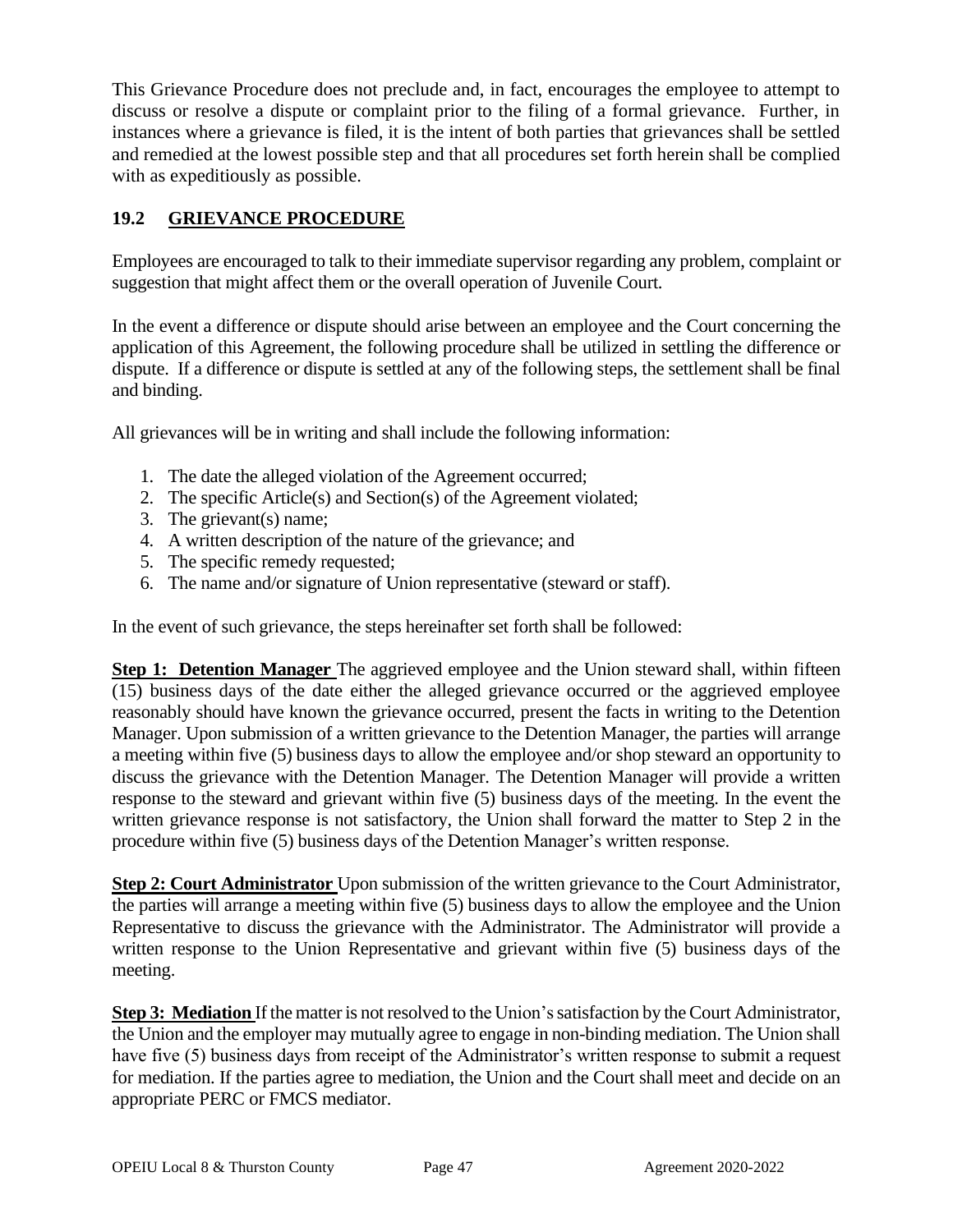**Step 4: Arbitration** If the matter is not resolved at any of the above steps, the Union shall submit the grievance to the Federal Mediation and Conciliation Services (FMCS) for arbitration. The arbitration filing must be made within twenty (20) business days of: the last mediation session; the date the Administrator provides a written rejection to the Union's request for mediation; or the Step 2 grievance response, if the Union chooses to not request mediation. The request shall be made to FMCS to name a panel of not less than five (5) impartial persons, from which the parties shall select an arbitrator by the process of elimination, each in turn striking a name from the panel until one remains. The arbitrator shall not have the right or power to change any term of this Agreement or to impose upon the Court any obligation not expressly assumed hereunder nor shall such arbitrator have the right to deprive the Court of any right expressly or impliedly reserved to it herein. In each case submitted for arbitration, the Arbitrator must make findings setting forth the reasons for the decision. The decision of the arbitrator shall be final and binding upon the parties to this Agreement.

The parties shall equally share the cost of any such arbitration. Each party is responsible for compensating their own representatives and witnesses.

## **19.3 COMPUTATION OF TIME**

The time limits set forth herein are jurisdictional. Grievances not processed within the time limits set forth herein shall be deemed waived. The parties may, by mutual agreement, in writing, extend the time limits. Days are business days, Monday through Friday, 8:00 a.m. to 5:00 p.m., and will be counted by excluding the first day and including the last day of the timelines. When the last day falls on a holiday, the last day will be the next business day that is not a holiday.

## <span id="page-53-0"></span>**19.4 UNION/EMPLOYER GRIEVANCE**

Either the Union or the Employer may initiate a grievance at Step 2 if the grievance is submitted in writing within ten (10) business days from the date the employer/employees became aware or reasonably should have known that the grievance existed. The Union may initiate at Step 2 anytime that a grievance involves a group of employees (three or more).

Such grievances may be referred to mediation services by mutual agreement prior to Arbitration.

## <span id="page-53-1"></span>**19.5 SCHEDULE OF MEETINGS**

Upon request, and without unnecessary delay, a steward's immediate supervisor or designee shall allow the steward during normal work hours without loss of pay, reasonable time to:

- A. Investigate any grievance or dispute so that same can be properly presented in accordance with the grievance procedure.
- B. Attend meetings with the Administrator or designee or other Employer representatives when such meetings are necessary to adjust grievances or disputes. Meetings with designated personnel will be by appointment and held without delay when possible.
- C. Confer with a staff representative of the Union and/or employees on Employer premises, at such time and places as may be authorized by the Administrator or Designee in advance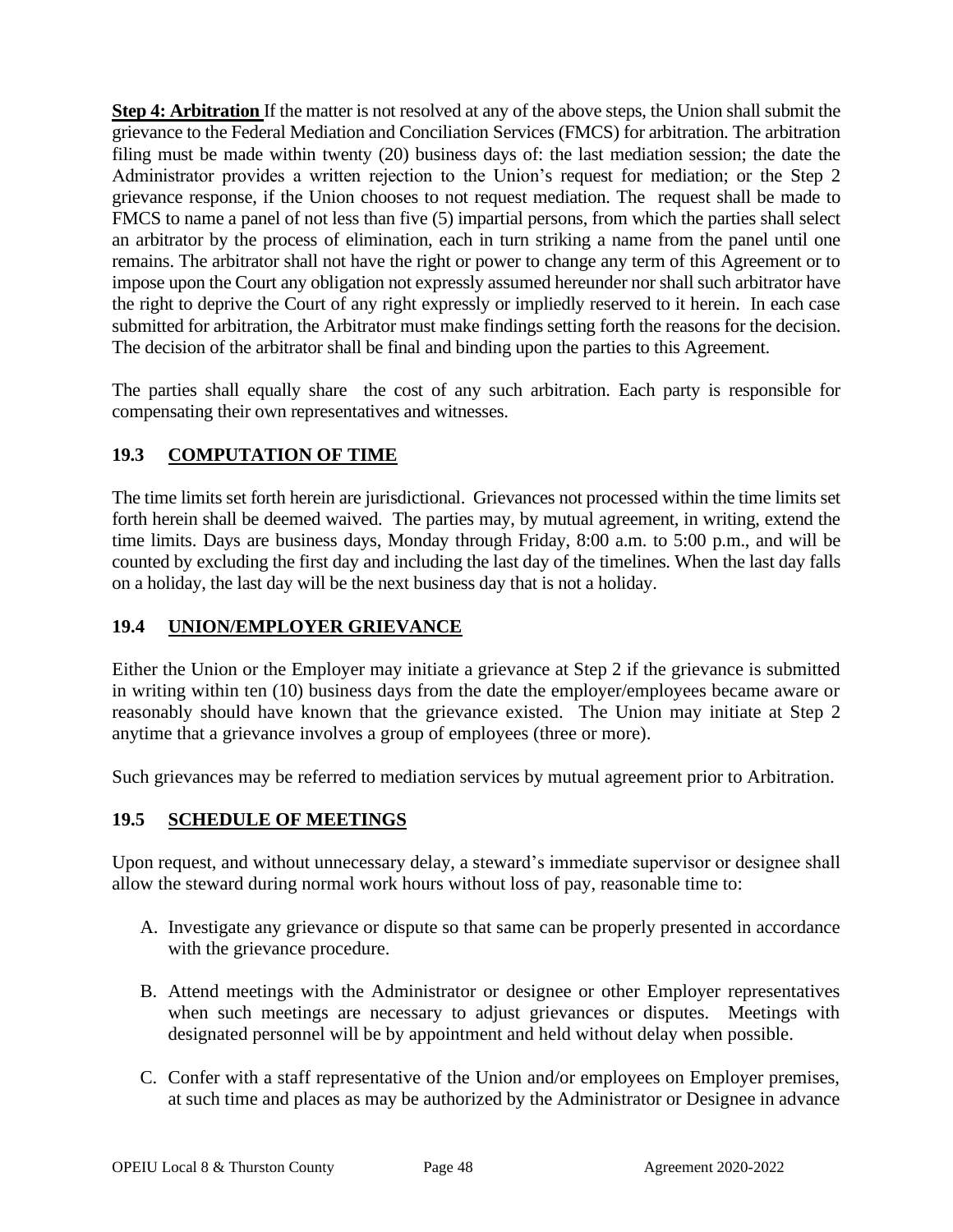of the intended meetings.

For the purposes of Article 3.3, obtaining coverage to insure minimum staffing levels shall not be considered an unnecessary delay. The Employer shall not be obligated to provide coverage immediately if the use of overtime is the only means of providing that coverage.

#### <span id="page-54-0"></span>**19.6 INTERPERSONAL CONFLICT RESOLUTION PROCEDURE**

In an attempt to formalize and clarify the Court's and the Union's intent regarding interpersonal conflict resolution between employees that does not involve a violation of law or County or Court policy, the subsequent processes will be uncompromisingly followed:

**Step 1:**An employee experiencing conflict with another employee of the Juvenile Court will be encouraged to attempt resolution of their differences directly with the other employee before expressing their grievance to their supervisor.

**Step 2:** If direct communication between the aggrieved employees fails to produce the desired results, both parties will seek the services of a third party mediator. Contacting the on duty shift supervisor is the first step in the mediation process. Both parties will arrange to meet with their immediate supervisor, verbally present their positions and attempt to resolve their differences with their supervisor's help.

**Step 3:** If the above level of intervention fails to resolve the conflict, the entire matter will be referred to the Detention Manager for possible outside referral or other action.

#### **ARTICLE 20 - NO STRIKE**

#### <span id="page-54-2"></span><span id="page-54-1"></span>**20.1 NO STRIKE**

Under no circumstances shall the Union, its officers, or its members directly or indirectly cause, instigate, support, encourage or condone, nor shall any employees or employee directly or indirectly take part in any action against or any interference with the operations of the Court, such as strike, work stoppage, curtailment of work, restrictions of production, or any picketing, patrolling or demonstration.

In the event of any such action or interference on notice from the Court, the Union, without delay, shall take affirmative action as required to prevent and immediately bring about the termination of such action or interference, and the Union will instruct any and all employees to immediately cease and desist their misconduct and advise that their misconduct represents a violation of this Agreement subjecting them to disciplinary action up to and including termination based on the Court's decision. It shall be understood that within twenty-four (24) hours' notice by the Court to the Union of any such actions or work interferences, the following notice will be delivered by the Union to the affected work locations for immediate posting:

"To all employees of the OPEIU 8 bargaining unit: You are advised that the action creating interference with the operations of the Thurston County Juvenile Court which took place on (date) is unauthorized by the Union and in direct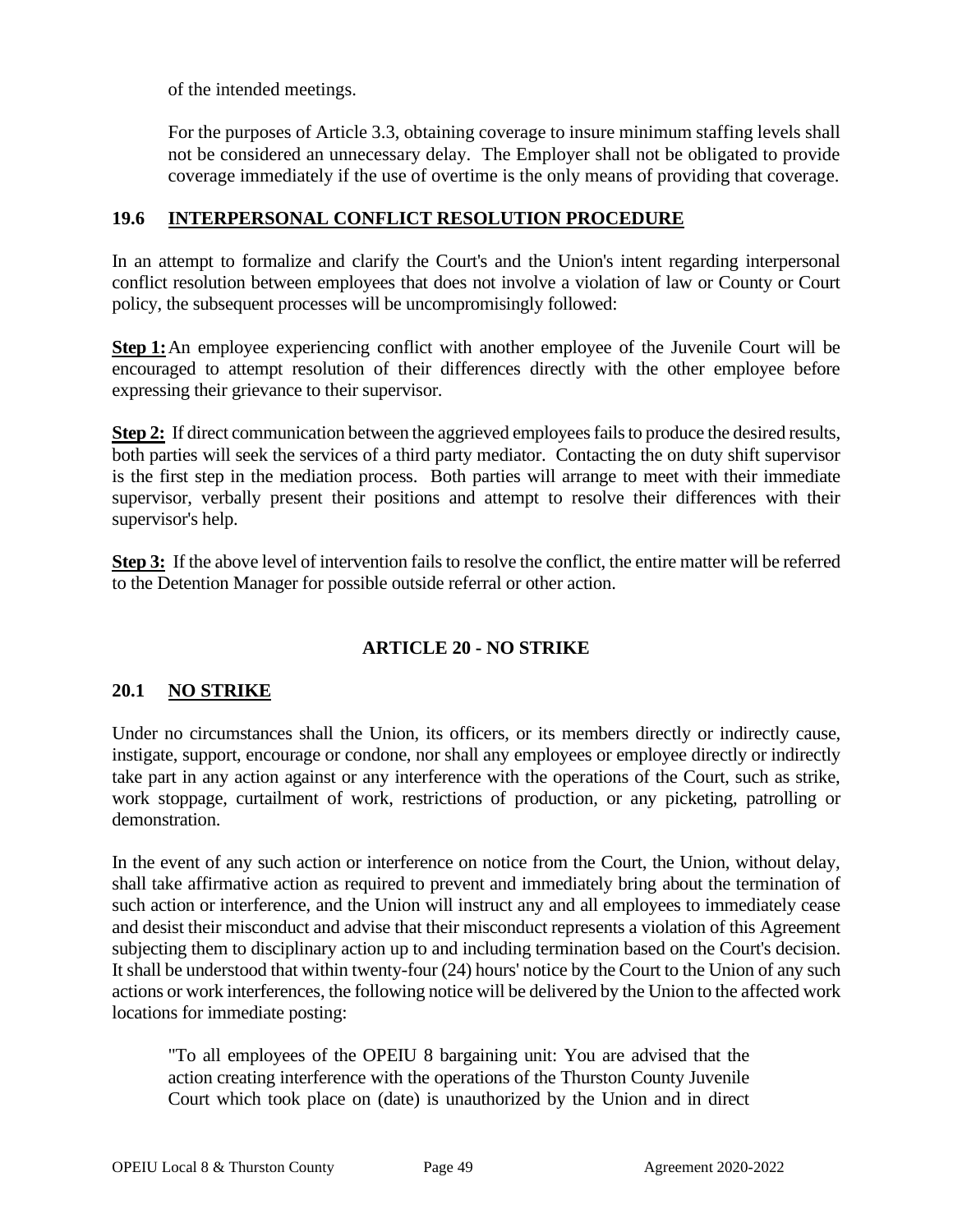violation of the collective bargaining agreement. You are hereby requested to immediately return to work on your next scheduled shift."

The Court may take legal action or other redress against any individual or groups of individuals who have caused damage to or loss of property. In addition, disciplinary action may be taken against the employee or employees, including termination. It should be understood that after proper notice is provided by the Union and that the Union has taken every recourse possible and is not furthering the cause of the action taken by an employee or employees, the Court agrees that they will not file or prosecute for damages, officers or representatives of the Union or the Union as a separate entity.

## **ARTICLE 21 - MANAGEMENT RIGHTS AND RESPONSIBILITIES**

- <span id="page-55-0"></span>**21.1** The Union recognizes the Court's right to manage. Any and all rights concerned with the management and operation of the Juvenile Court is exclusively that of the Court, unless otherwise provided by the terms of this Agreement.
- **21.2** The Union recognizes that the Employer retains the exclusive right and responsibility to operate and manage the business of the County, to direct, control and schedule its operations and workforce and to make any decisions affecting the County, whether or not specifically mentioned herein and whether or not heretofore exercised. Such prerogatives shall include, but not be limited to, the sole and exclusive rights to:
	- A. recruit; hire; promote, lay-off, assign, classify, reclassify, evaluate, transfer; terminate and discipline employees;
	- B. select and determine the number of its employees, including the number assigned to any particular work; increase or decrease that number;
	- C. direct and schedule the workforce;
	- D. determine the location and type of operations;
	- E. determine and schedule when reasonable overtime shall be worked (schedule and require reasonable overtime work);
	- F. install or move equipment;
	- G. determine the work duties of employees;
	- H. promulgate, modify, post and enforce policies, procedures, rules and regulations governing the conduct and acts of employees during working hours;
	- I. select supervisory and managerial employees;
	- J. train employees;
	- K. create or eliminate jobs;
	- L. relieve employees because of lack of work, retirement, or for other legitimate reasons;
	- M. discontinue or reorganize or combine any office or branch of operations with any consequent reduction or other change in the working force;
	- N. subcontract or relocate bargaining unit work;
	- O. introduce new and improved methods of operation or facilities, regardless of whether or not such may cause a reduction in the working force;
	- P. establish work performance levels and standards of performance for the employees;
	- Q. and in all respects carry out, in addition, the ordinary and customary functions of management, all without hindrance or interference by the Union except as specifically altered or modified by the express terms of this Agreement.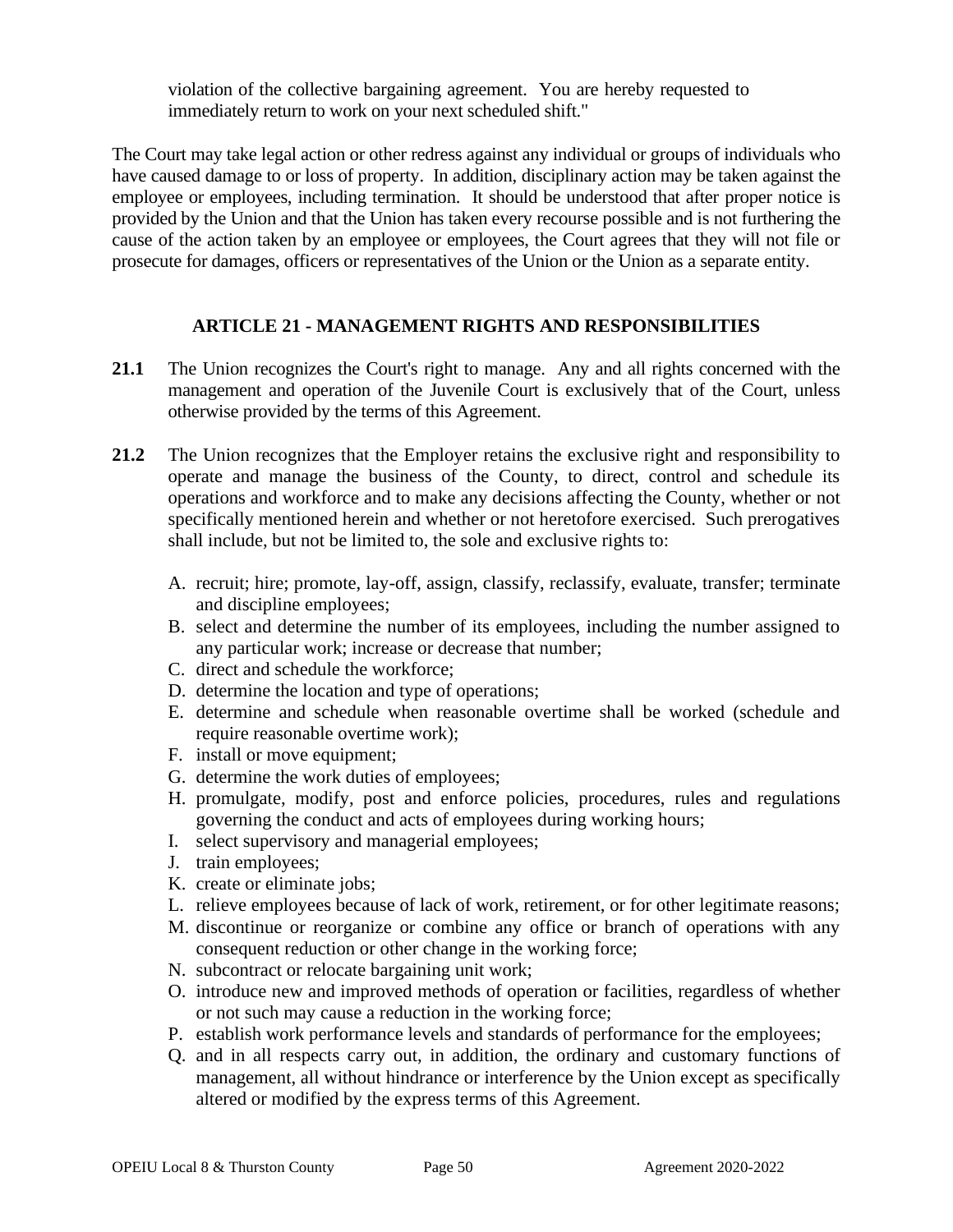#### **ARTICLE 22 – GENERAL PROVISIONS**

#### <span id="page-56-1"></span><span id="page-56-0"></span>**22.1 CONFLICT WITH LAWS**

Should any provision of this Agreement be found to be in violation of any federal or state law, all other provisions of this Agreement shall remain in full force and effect for the duration of this Agreement and the provision found to be in violation shall immediately be re-negotiated by the parties.

#### **ARTICLE 23 - LIFE OF AGREEMENT**

#### <span id="page-56-3"></span><span id="page-56-2"></span>**23.1 LIFE OF AGREEMENT**

<span id="page-56-4"></span>*This Agreement shall become effective January 1, 2020 and shall remain in effect until December 31, 2022.*

#### **SIGNATURES**

|                       | Union: DATED this $\frac{30}{2}$ day of $\frac{4 \rho r}{l}$ | , 2020.                                    |
|-----------------------|--------------------------------------------------------------|--------------------------------------------|
|                       | Employer: DATED this $\sqrt{2}$ day of $\frac{May}{AV}$      | , 2020.                                    |
|                       | <b>SIGNED FOR THE UNION:</b>                                 | <b>SIGNED FOR THE EMPLOYER:</b>            |
|                       |                                                              | For the Court:                             |
| Negotiating Committee | Chairperson, OPEIU, Local 8                                  | Mary Aun M<br>Juvénile Court Administrator |
| Negotiating Committee |                                                              | For the County:                            |
| Negotiating Committee |                                                              |                                            |
|                       |                                                              | Thurston County Commissioner               |
|                       | OPEIU Business Representative                                | Thurston County Commissioner               |

Gounty Commissioner

Director, Human Resources